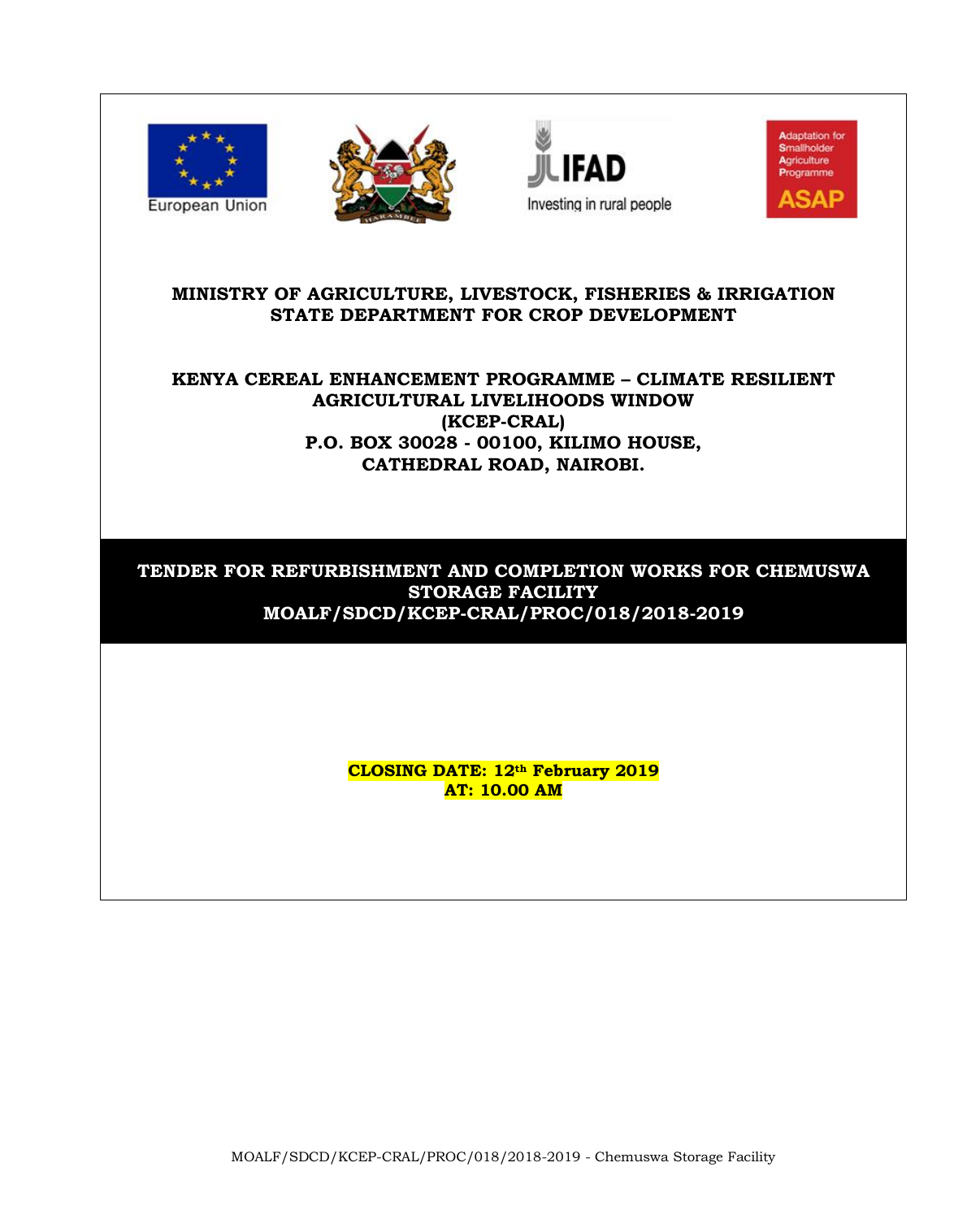# **PAGE**

| <b>SECTION I</b>   |                                                                       | 3       |
|--------------------|-----------------------------------------------------------------------|---------|
| <b>SECTION II</b>  | INSTRUCTIONS TO TENDERERS<br>APPENDIX TO INSTRUCTIONS TO TENDERERS    | 5<br>14 |
| <b>SECTION III</b> | CONDITIONS OF CONTRACT                                                | 17      |
|                    | APPENDIX TO CONDITIONS OF CONTRACT                                    | 29      |
| <b>SECTION IV</b>  | SPECIFICATIONS, DRAWINGS AND<br>BILLS OF QUANTITIES/SCHEDULE OF RATES | 31      |
| <b>SECTION V</b>   |                                                                       | 45      |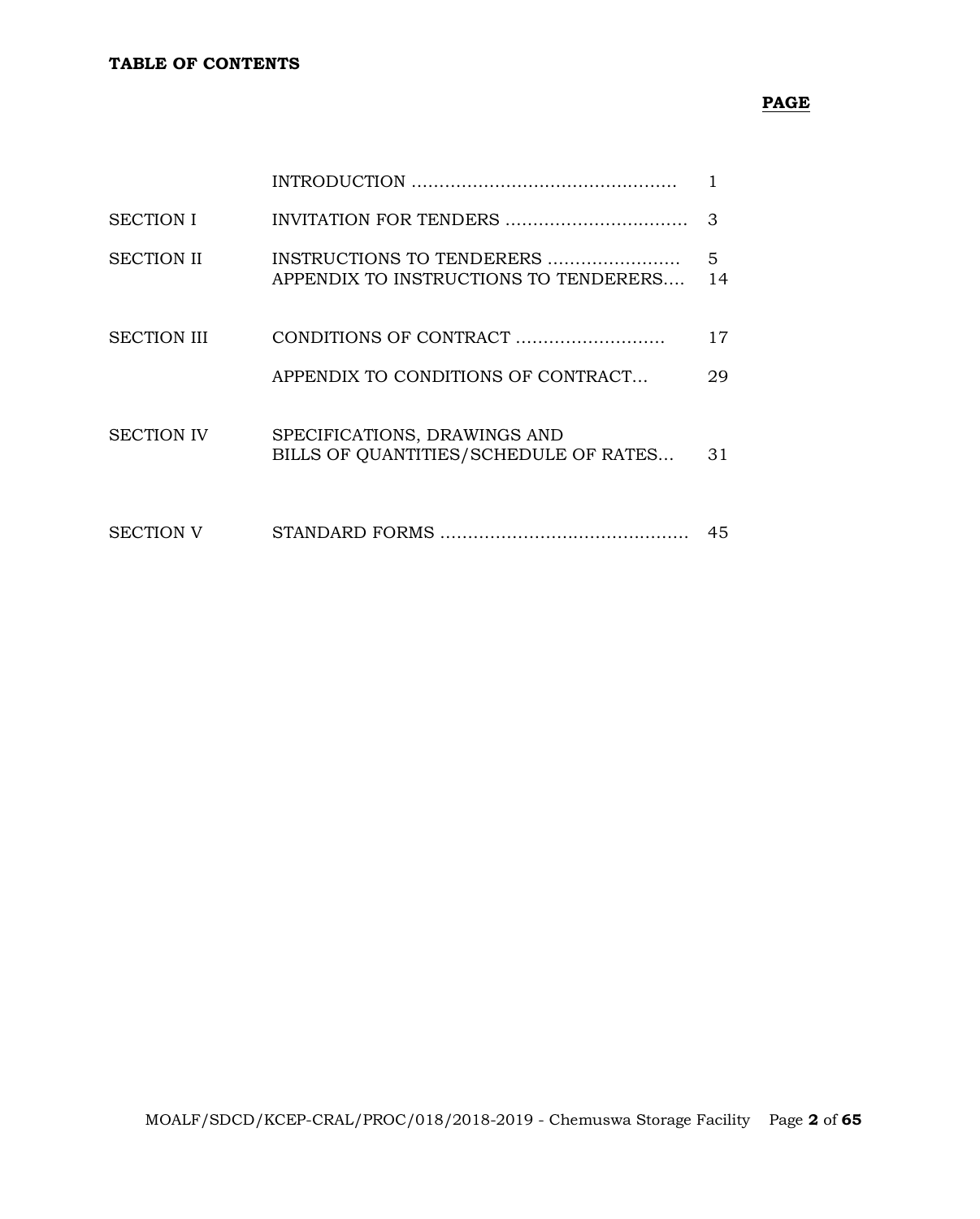### **SECTION I: INVITATION FOR TENDERS**

### **TENDER REFERENCE NO: MOALF/SDCD/KCEP-CRAL/PROC/018/2018-2019 TENDER NAME: TENDER FOR REFURBISHMENT AND COMPLETION OF CHEMUSWA STORAGE FACILITY**

**Mandatory Site Visit**: To be conducted on **28th January 2019 at 10.00am at Mosoriot Centre** located in Chesumei sub County of Nandi County. **The site is approximately 25 kms from Eldoret town near Mosoriot shopping Centre.** The storage facility is owned by Chemuswa selfhelp group constructed through the support of WFP through the P4P Programme.

A representative of the Programme shall be available to meet the intending tenderers at the Site. Tenderers must provide their own transport. The representative will not be available at any other time for site inspection visits. Each tenderer shall complete the Certificate of Tenderer's Visit to the Site at the time of the organized site visit. On- attendance of the Mandatory site and Pretender meeting visit will lead to automatic disqualification of a Tenderer.

- 1.1 The Kenya Cereals Enhancement Programme-Climate Resilient Agricultural Livelihoods (KCEP-CRAL) invites sealed tenders from eligible and competent candidates for the **refurbishment works for Chemuswa Storage Facility**
- 1.2 The works to be carried out under this contract comprises of a proposed completion of Chemuswa warehouse. This being an existing incomplete structure, detailed architectural and structural drawings is not provided, however, a guiding drawing is provided.
- 1.3 Interested bidders may obtain further information from and inspect the tender document in English from KCEP-CRAL procurement office situated at KALRO KABETE grounds, along Waiyaki Way in Westlands, before the tender closing date within working hours from 8.30 am to 4.30 pm on Mondays to Fridays, except on public holidays.
- 1.4 The document may also be downloaded FREE OF CHARGE from the Ministry's website: [www.kilimo.go.ke](http://www.kilimo.go.ke/) under "tender" links or from the Programme Website [www.kcepcral.go.ke](http://www.kcepcral.go.ke/) or obtain a hard copy of the tender document from KCEP-CRAL procurement office at KALRO-NARL, upon payment to KCEP-CRAL, a nonrefundable fee of KES. 1,000 (through a banker's cheque only) or direct deposit to Equity Bank: (code: 68); Account NO: 1510263657085; Mayfair branch (code 151); SWIFT CODE: EQBLKENA.
- 1.5 Eligible bidders must forward their particulars immediately for records and any further tender clarifications and addenda. Downloaded copies are FREE. Email particulars to [tenders.kcepcralprogramme@gmail.com.](mailto:tenders.kcepcralprogramme@gmail.com)
- 1.5.1 All bidders are also advised to regularly visit the above Programme website, to obtain any additional information/addendum on the tender that may be issued before the closing date. The website will also be used to publish and publicize the notifications to both the successful and unsuccessful bidders.
- 1.6 Prices quoted should be net inclusive of all taxes, must be in Kenya shillings and shall remain valid for (120) days from the closing date of tender.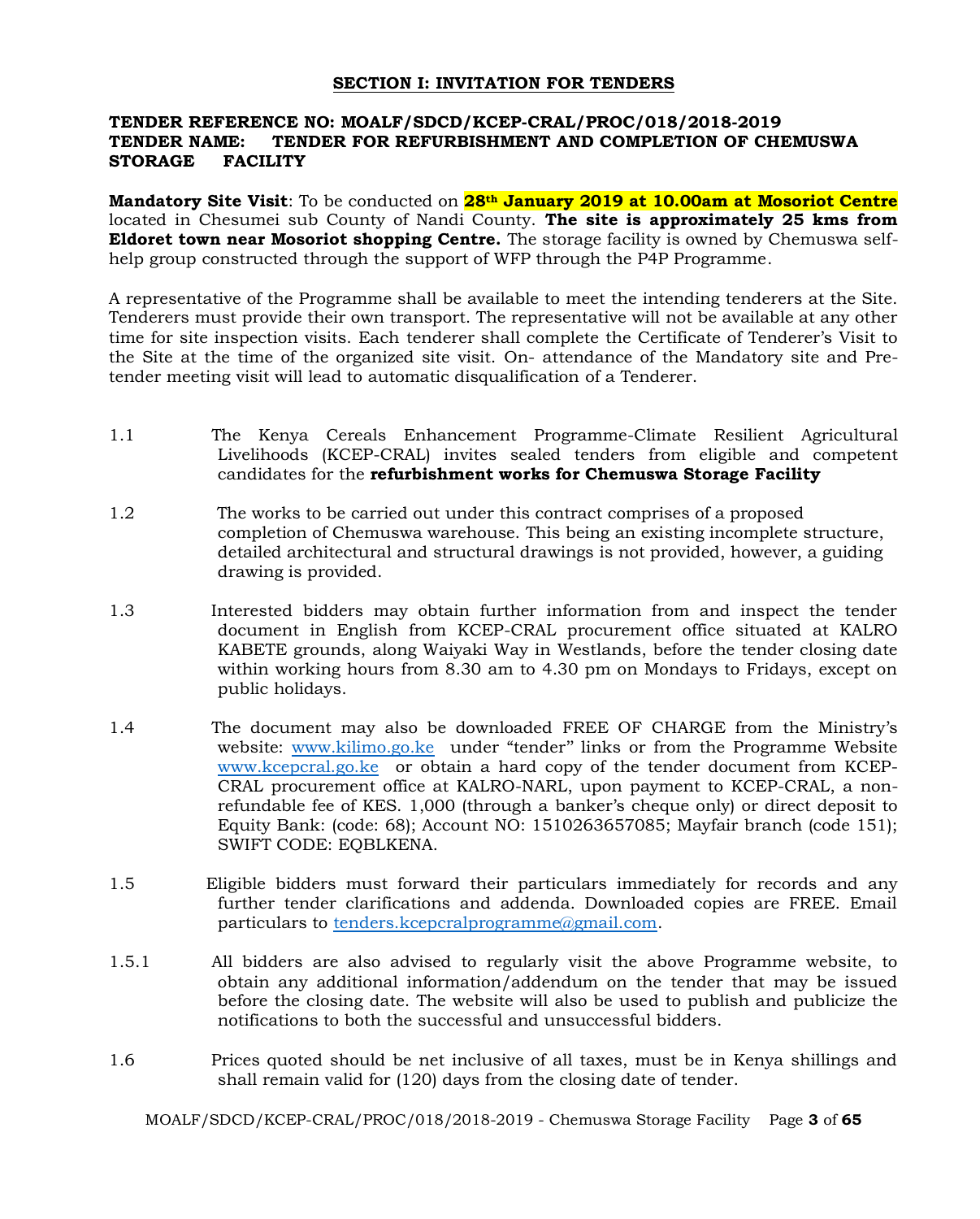- **1.7** Tenders must be accompanied by security in the format specified in the attached form of tender Security, in a bank's letterhead, and amount indicated. The tender must be delivered in plain sealed envelope clearly marked **'TENDER FOR REFURBISHMENT OF CHEMUSWA STORAGE FACILITY**
- 1.8 The **original** and **two** copies of the tender must be delivered to and dropped in the tender box situated at the reception of MOALF Ground floor Kilimo house, Cathedral Road. so as to reach the below address

**The Principal Secretary, State Department of Agriculture, P.O. Box 30028-00100, Kilimo House, cathedral road, Nairobi Tel: 0770174188 On or before: 12th February 2019 at 10.00am**

1.9 Tenders will be opened at **12th February 2019 at 10.30am** in the presence of the candidates' Representatives who choose to attend at boardroom on 7th floor, Kilimo House.

### **PROGRAMME COORDINATOR**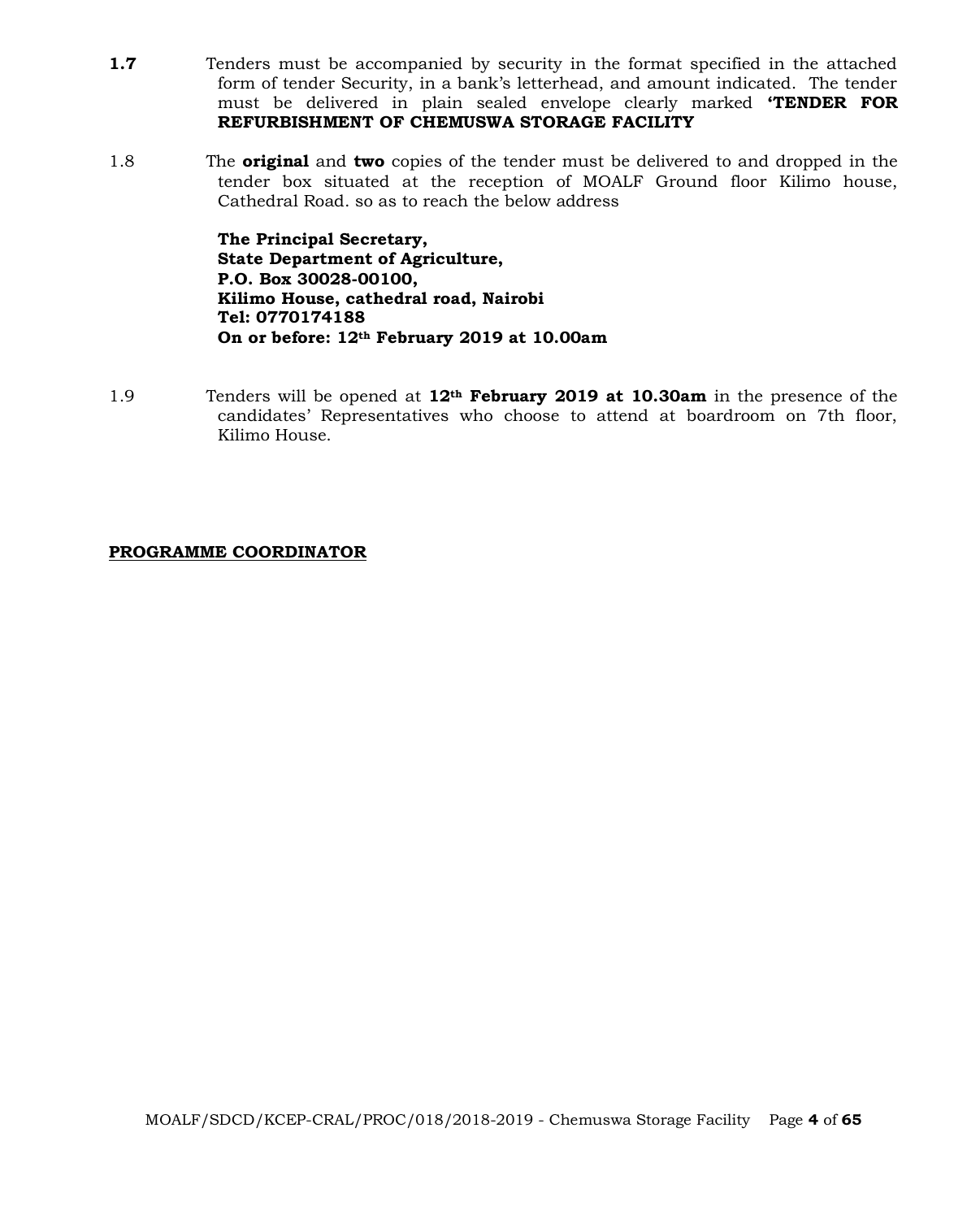### **SECTION II: INSTRUCTIONS TO TENDERERS**

### **TABLE OF CONTENTS**

### **CLAUSE PAGE.**

| 2. TENDER DOCUMENTS ----------------------------- 6 |    |
|-----------------------------------------------------|----|
| 3. PREPARATION OF TENDERS -------------------- 7    |    |
| 4. SUBMISSION OF TENDERS --------------------- 9    |    |
| 5. TENDER OPENING AND EVALUATON -------- 10         |    |
| 6. AWARD OF CONTRACT ---------------------------    | 12 |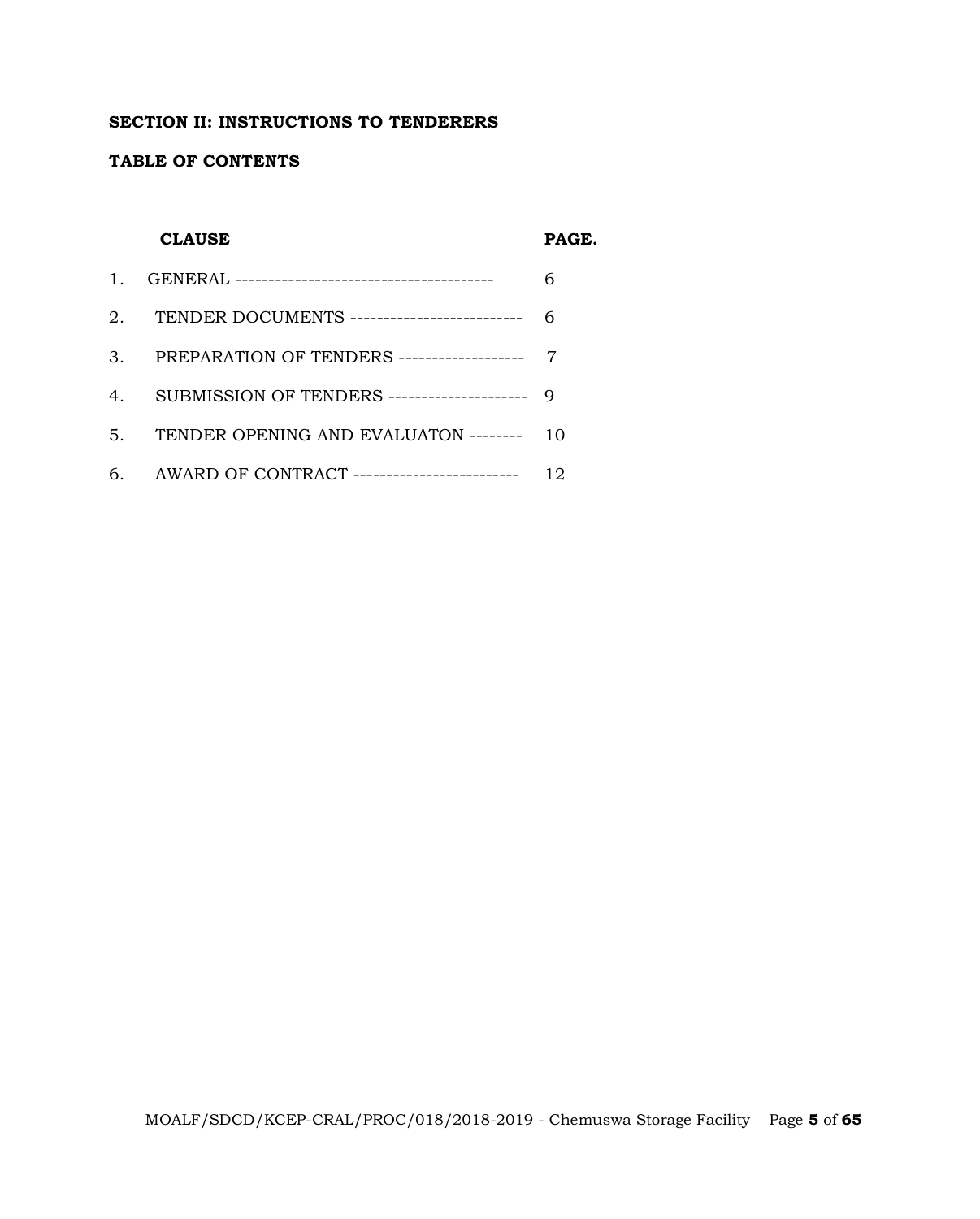### **INSTRUCTIONS TO TENDERERS.**

### **1. General**

- 1.1 Kenya Cereal Enhancement Programme-Climate Resilient Agricultural Livelihoods Window (KCEP-CRAL) as defined in the Appendix to Conditions of Contract invites tenders for a Works Contract as described in the tender documents. The successful Tenderer will be expected to complete the Works by the Intended Completion Date specified in the said Appendix.
- 1.2 Tenderers shall include the following information and documents with their tenders, unless otherwise stated:
	- (a) copies of certificates of registration, and principal place of business;
	- (b) total monetary value of construction work performed for each of the last five years;
	- (c) experience in works of a similar nature and size for each of the last five years, and clients who may be contacted for further information on these contracts;
	- (d) major items of construction equipment owned;
	- (e) qualifications and experience of key site management and technical personnel proposed for the Contract;
	- (f) reports on the financial standing of the Tenderer, such as profit and loss statements and auditor's reports for the last five years;
	- (g) authority to seek references from the Tenderer's bankers.
- 1.3 The Tenderer shall bear all costs associated with the preparation and submission of his tender, and KCEP-CRAL will in no case be responsible or liable for those costs.
- 1.4 The Tenderer, at the Tenderer's own responsibility and risk, is encouraged to visit and examine the Site of the Works and its surroundings and obtain all information that may be necessary for preparing the tender and entering into a contract for construction of the Works. The costs of visiting the Site shall be at the Tenderer's own expense.
- 1.5 The procurement entity's employees, committee members, board members and their relative (spouse and children) are not eligible to participate in the tender.
- 1.6 The price to be charged for the tender document shall be Kshs.1,000/=
- 1.7 The procuring entity shall allow the tenderer to review the tender document free of charge before purchase.

# **2. Tender Documents**

- 2.1 The complete set of tender documents comprises the documents listed here below and any addenda issued in accordance with clause 2.4 here below: -
	- (a) Invitation for Tenders
	- (b) Instructions to Tenderers

MOALF/SDCD/KCEP-CRAL/PROC/018/2018-2019 - Chemuswa Storage Facility Page **6** of **65**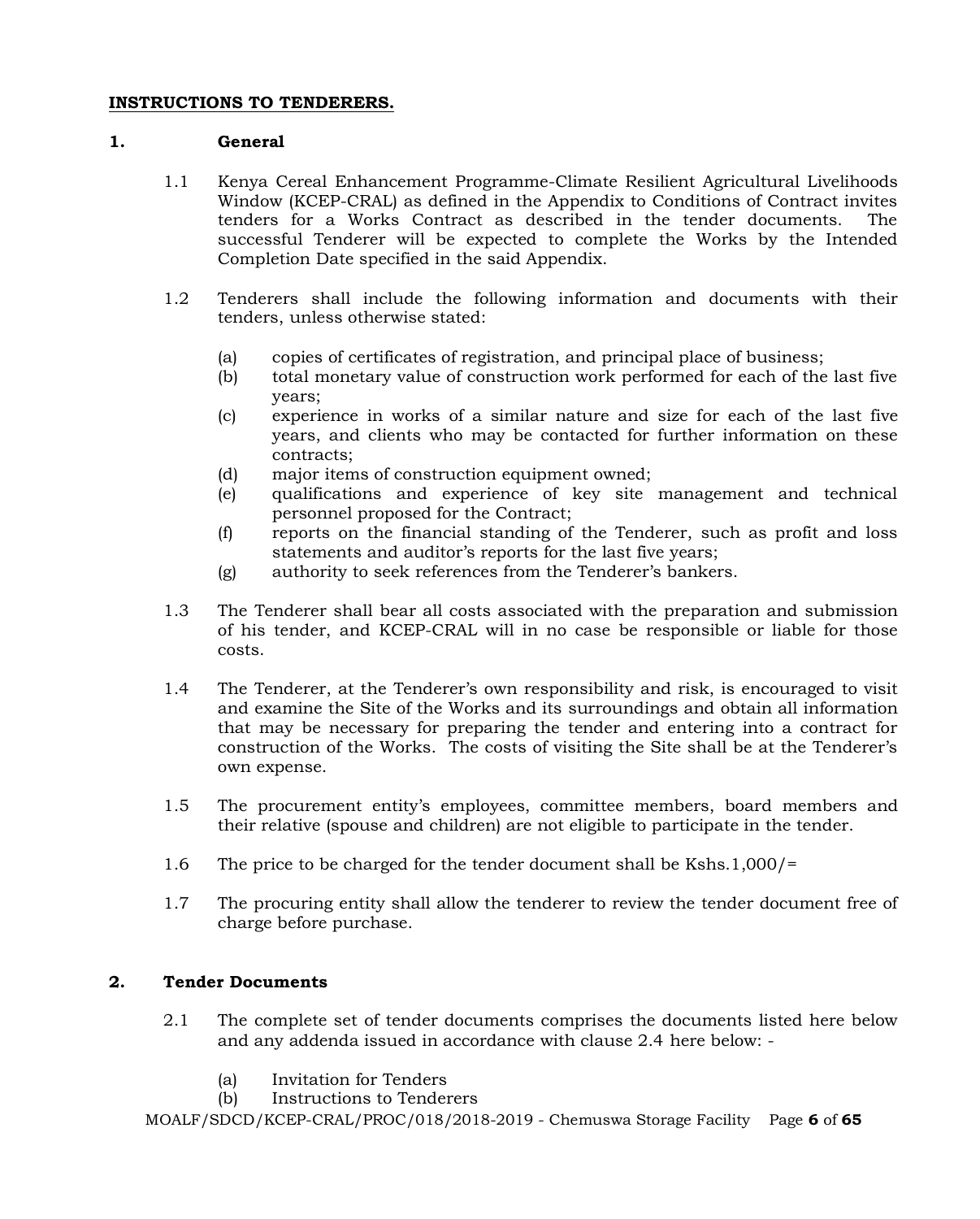- (c) Form of Tender
- (d) Conditions of Contract and Appendix to Conditions of Contract
- (e) Specifications
- (f) Drawings
- (g) Bills of Quantities/Schedule of Rates (whichever is applicable)
- (h) Other materials required to be filled and submitted in accordance with these Instructions and Conditions
- (i) Tender Security
- (j) Tender Questionnaire
- (k) Mandatory Business Questionnaire
- 2.2 The Tenderer shall examine all instructions, forms and specifications in the tender documents. Failure to furnish all information required by the tender documents may result in rejection of his tender.
- 2.3 A prospective Tenderer making inquiries of the tendering documents may notify Kenya Cereals Enhancement Programme-Climate Resilient Agricultural Livelihoods (KCEP-CRAL) in writing or by cable, telex or facsimile at the address indicated in the letter of invitation to tender. Kenya Cereals Enhancement Programme-Climate Resilient Agricultural Livelihoods (KCEP-CRAL) will respond to any request for clarification received earlier than seven [7] days prior to the deadline for submission of tenders. Copies of the Employer's response will be forwarded to all persons issued with tendering documents, including a description of the inquiry, but without identifying its source.
- 2.4 Before the deadline for submission of tenders, Kenya Cereals Enhancement Programme-Climate Resilient Agricultural Livelihoods (KCEP-CRAL) may modify the tendering documents by issuing addenda. Any addendum thus issued shall be part of the tendering documents and shall be communicated in writing or by cable, telex or facsimile to all Tenderers. Prospective Tenderers shall acknowledge receipt of each addendum in writing to the Employer.
- 2.5 To give prospective Tenderers reasonable time in which to take an addendum into account in preparing their tenders, KCEP-CRAL shall extend, as necessary, the deadline for submission of tenders in accordance with clause 4.2 here below.

# **3. Preparation of Tenders**

- 3.1 All documents relating to the tender and any correspondence shall be in English Language.
- 3.2 The tender submitted by the Tenderer shall comprise the following:
	- (a) The Tender;
	- (b) Tender Security;
	- (c) Priced Bill of Quantities/Schedule of Rates for lump-sum Contracts
	- (d) Any other materials required to be completed and submitted by Tenderers.
- 3.3 The Tenderer shall fill in rates and prices for all items of the Works described in the Bill of Quantities/Schedule of Rates. Items for which no rate or price is entered by the Tenderer will not be paid for when executed and shall be deemed covered by the other rates and prices in the Bill of Quantities/Schedule of Rates. All duties, taxes and other levies payable by the Contractor under the Contract, as of 30 days prior to the deadline for submission of tenders, shall be included in the tender price submitted by the Tenderer.

MOALF/SDCD/KCEP-CRAL/PROC/018/2018-2019 - Chemuswa Storage Facility Page **7** of **65**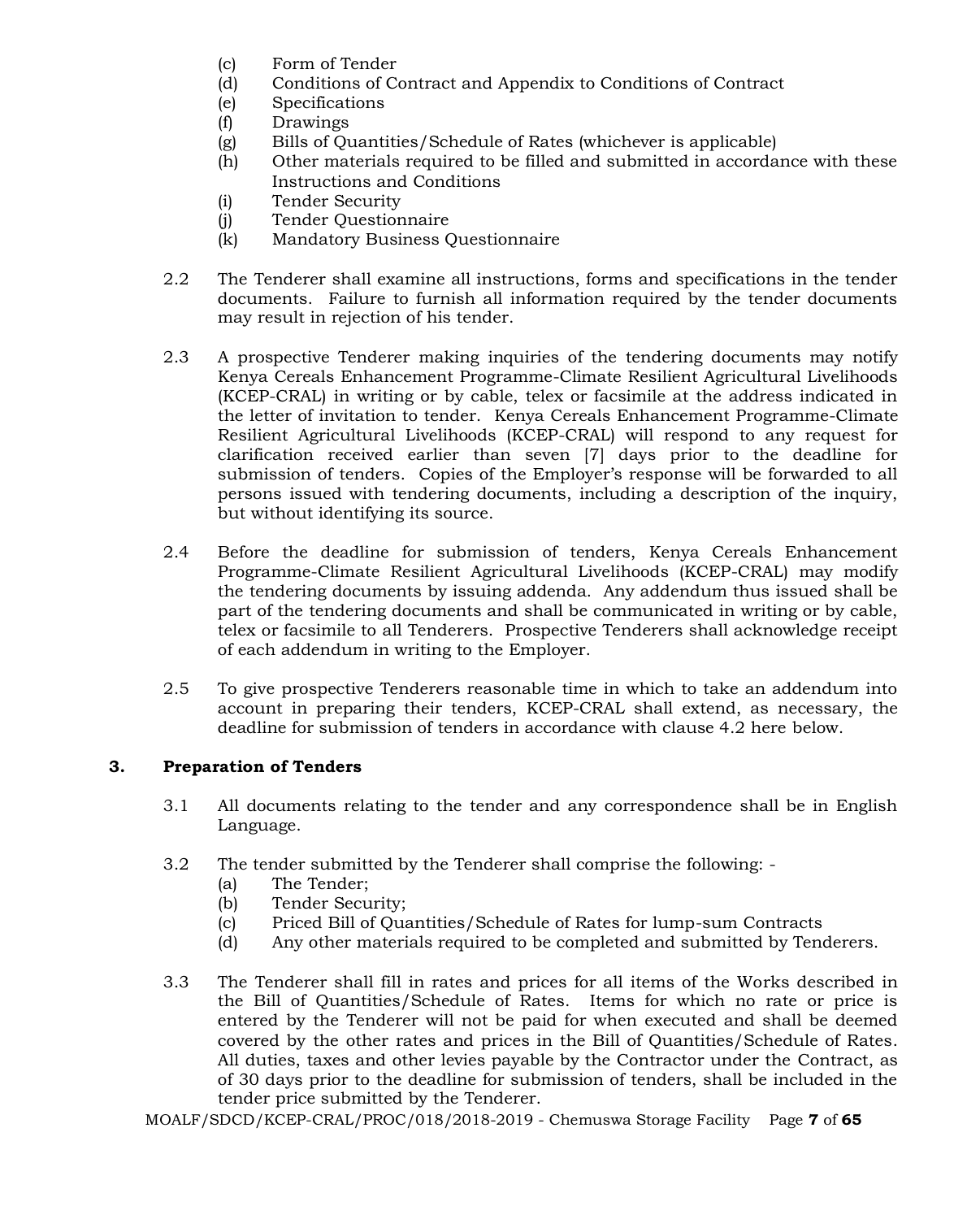- 3.4 The rates and prices quoted by the Tenderer shall not be subject to any adjustment during the performance of the Contract.
- 3.5 T**he unit rates and prices shall be in Kenya Shillings.**
- 3.6 Tenders shall remain valid for a period of one hundred and twenty (120) days from the date of submission. However, in exceptional circumstances, KCEP-CRAL may request that the Tenderers extend the period of validity for a specified additional period. The request and the Tenderers' responses shall be made in writing.
- 3.7 The Tenderer shall prepare one original and two copies of the documents comprising the tender documents as described in these Instructions to Tenderers.
- 3.8 The original shall be typed or written in indelible ink and shall be signed by a person or persons duly authorized to sign on behalf of the Tenderer. All pages of the tender where alterations or additions have been made shall be initialed by the person or persons signing the tender.
- 3.9 Clarification of tenders shall be requested by the tenderer to be received by the procuring entity **not later than 7 days prior to the deadline** for submission of tenders.
- 3.10 The procuring entity shall reply to any clarifications sought by the tenderer within 3 days of receiving the request to enable the tenderer to make timely submission of its tender.
- 3.11 The tenderer shall furnish, as part of its tender, **a tender security for the amount of Ksh 100,000 with a Validity period of 150days** and form specified in the Appendix to Instructions to Tenderers
	- 3.11.1 The tender security is required to protect KCEP-CRAL against the risk of Tenderer's conduct which would warrant the security's forfeiture.
	- 3.11.2 The tender security shall be denominated in Kenya Shillings or in another freely convertible currency, and shall be in one of the following forms;
		- a) Cash.
		- b) A bank Guarantee.
		- c) Such insurance guarantee approved by the Authority.
		- d) Letter of credit.
	- 3.11.3 Any tender not secured in accordance with paragraph 3.11 and 13.11.2 shall be rejected as non-responsive.
	- 3.11.4 Unsuccessful Tenderer's tender security will be discharged or returned as promptly as possible but not later than thirty (30) days after the expiration of the period of tender validity
	- 3.11.5 The successful Tenderer's tender security will be discharged upon the tenderer signing the contract and furnishing the performance security
		- 3.11.6The tender security may be forfeited:
			- (a) If a tenderer withdraws its tender during the period of tender validity.
			- (b) In the case of a successful tenderer, if the tenderer fails:
				- (i) To sign the contract
				- (ii) To furnish performance security

MOALF/SDCD/KCEP-CRAL/PROC/018/2018-2019 - Chemuswa Storage Facility Page **8** of **65**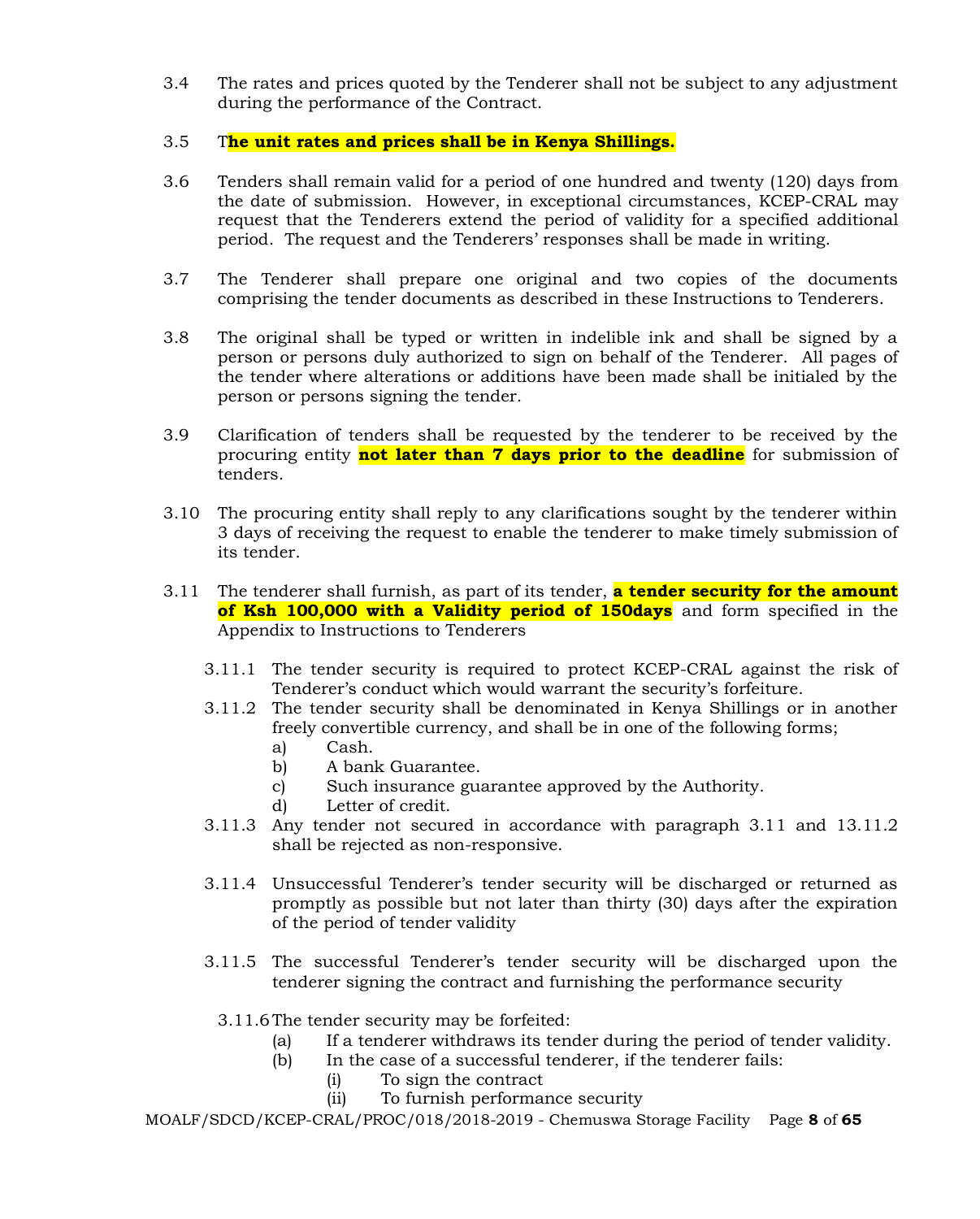- (c) If the tenderer rejects correction of an arithmetic error in the tender.
- 3.11.7 Notwithstanding paragraph 3.11 No tender securities shall be required from small and micro enterprises or enterprises owned by disadvantage groups participating in this tender. The firms shall submit a tender securing declaration form and registration certificates from the National Treasury for each category.

### **4. Submission of Tenders**

4.1 The tender duly filled and sealed in an envelope shall be clearly marked "**TENDER FOR REFURBISHMENT AND COMPLETION OF CHEMUSWA STORAGE FACILITY: MOALF/SDCD/KCEP-CRAL/PROC/018/2018-2019 addressed and delivered to:**

**The Principal Secretary, State Department of Agriculture, P.O. Box 30028-00100, Kilimo House, cathedral road, Nairobi Tel: 0770174188 On or before: 12th February 2019 at 10.00am**

- 4.2 Tenders shall be delivered to Kenya Cereals Enhancement Programme-Climate Resilient Agricultural Livelihoods (KCEP-CRAL) at the address specified above not later than the time and date specified in the invitation to tender.
- 4.3 The tenderer shall not submit any alternative offers unless they are specifically required in the tender documents.
- 4.4 Only one tender may be submitted by each tenderer. Any tenderer who fails to comply with this requirement will be disqualified.
- 4.5 Any tender received after the deadline for opening tenders will be returned to the tenderer un-opened.
- 4.6 Kenya Cereals Enhancement Programme-Climate Resilient Agricultural Livelihoods (KCEP-CRAL) may extend the deadline for submission of tenders by issuing an amendment in accordance with sub-clause 2.5 in which case all rights and obligations of Kenya Cereals Enhancement Programme-Climate Resilient Agricultural Livelihoods (KCEP-CRAL) and the Tenderers previously subject to the original deadline will then be subject to the new deadline.

### **5. Site Visit**

- 5.1 The bidder is informed that pre-tender site visit is mandatory and he/she shall examine the Site of Works and its surroundings and obtain for himself all information that may be necessary for preparing the bid and entering into a contract for refurbishment and completion of the Works. The costs of visiting the site shall be at the bidder's own expense.
- 5.2 The bidder and any of his personnel or agents will be granted permission by the Client to enter its premises and lands for the purpose of such inspection, but only on the express condition that the bidder, its personnel and agents, will release and indemnify the client and its personnel and agents from and against all liability in respect thereof, and will be responsible for personal injury (whether fatal or otherwise), loss of or damage to property and any other loss, damage, costs and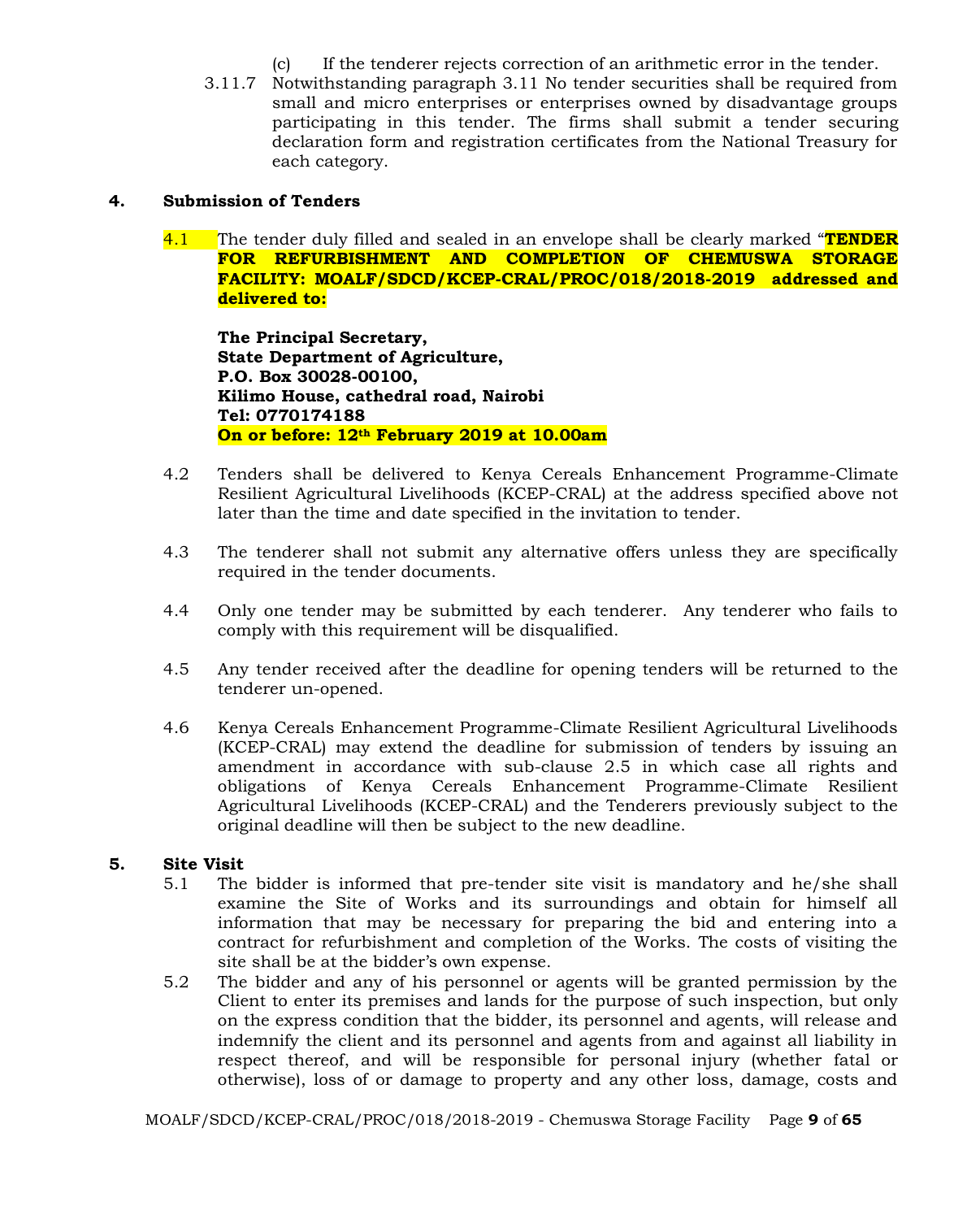expenses however caused, which but for the exercise of such permission would not have arisen

- 5.3 The client will conduct a Site whose attendance is mandatory for all bidders. Failure to attend the site visit by any bidder will lead to disqualification of his /her bid.
- 5.4 The bidders' representatives who are present shall sign a register while the client's representative shall sign the Certificate of Bidder's Visit to Site evidencing bidders' attendance

# **6. Tender Opening and Evaluation**

- 6.1 The tenders will be opened in the presence of the Tenderers' representatives who choose to attend at the time and in the place specified in the invitation to tender.
- 6.2 The Tenderers' names, the total amount of each tender and such other details as may be considered appropriate, will be announced at the opening by Kenya Cereals Enhancement Programme-Climate Resilient Agricultural Livelihoods (KCEP-CRAL). Minutes of the tender opening, including the information disclosed to those present will also be prepared by the tender opening committee.
- 6.3 Information relating to the examination, clarification, evaluation and comparison of tenders and recommendations for the award of the Contract shall not be disclosed to Tenderers or any other persons not officially concerned with such process until the award to the successful Tenderer has been announced. Any effort by a Tenderer to influence the processing of tenders or award decisions may result in the rejection of their tender.
- 6.4 Tenders determined to be substantially responsive will be checked for any arithmetic errors. Errors will be corrected as follows:
	- (a) where there is a discrepancy between the amount in figures and the amount in words, the amount in words will prevail; and
	- (b) where there is a discrepancy between the unit rate and the line item total resulting from multiplying the unit rate by the quantity, the unit rate as quoted will prevail, unless in the opinion of KCEP-CRAL representative, there is an obvious typographical error, in which case the adjustment will be made to the entry containing that error.
	- (c) In the event of a discrepancy between the tender amount as stated in the Form of Tender and the corrected tender figure in the main summary of the Bill of Quantities/Quotation, the amount as stated in the Form of Tender shall prevail. The tender sum as submitted and read out aloud during the tender opening shall be absolute and final and shall not be subject of correction, adjustment or amendment in any way by any person or entity.
- 6.5 The tender evaluation committee shall evaluate the tender within 30 days of the validity period from the date of opening the tender.

### 6.6 **Evaluations and Comparison of Tenders**

- 6.6.1 Kenya Cereal Enhancement Programme-Climate Resilient Agricultural Livelihoods Window will evaluate and compare the tenders which have been determined to be substantially responsive.
- 6.6.2 Evaluation shall be conducted in three stages namely; the preliminary/Mandatory Evaluation stage; The technical evaluation stage and

MOALF/SDCD/KCEP-CRAL/PROC/018/2018-2019 - Chemuswa Storage Facility Page **10** of **65**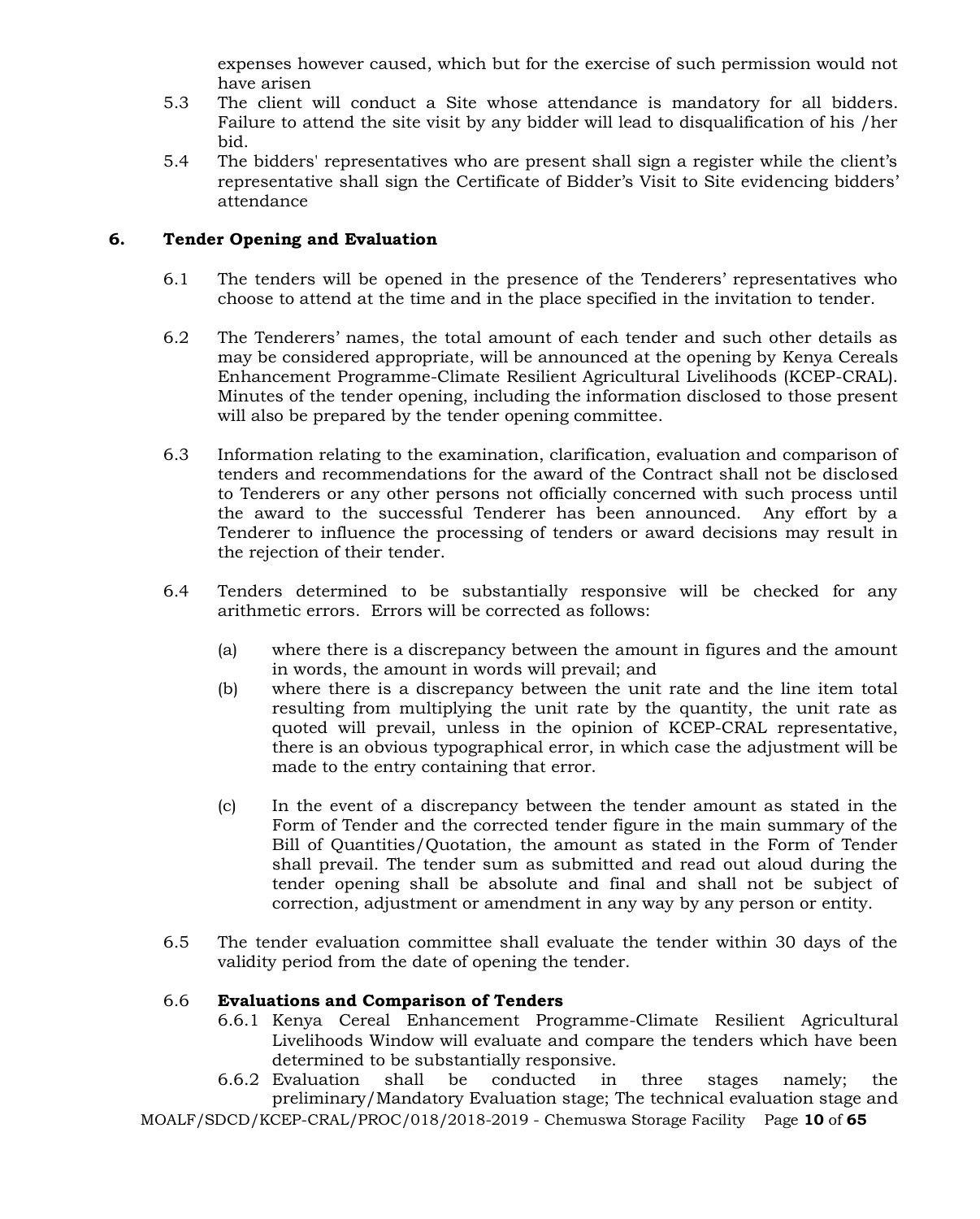Financial Evaluation Stage as shown in the appendix to instructions to tenderers.

- 6.6.3 The Evaluation Criteria shall include the following:
	- 6.6.3.1 General Experience
		- The Applicant shall meet the following minimum criteria:
			- 1) Average annual turnover for the last 3 years of Ksh. 3,000,000.00
			- 2) Successful completion as a prime contractor or subcontractor in the execution of at least three rehabilitation/new construction projects of a similar nature and comparable in complexity to the proposed contract within the last three years.
	- 6.6.3.2 Personnel Capabilities The Applicant should list down personnel of minimum

qualification of Diploma in Building construction or Civil Engineering for Site Agent or supervisor

6.6.3.3 Cash flow statement.

The Applicant should demonstrate that he has access to or has available, liquid assets, unencumbered real assets, lines or credit, and other financial means sufficient to meet the construction cash flow for a period of 2 months, estimated at 30% of the estimated tender sum.

6.6.3.4 Balance Sheets.

Signed and stamped financial statements for the last two years should be submitted and must demonstrate the soundness of the Applicant's financial position, availability of working capital and net worth

# 6.6.3.5 Financial position/Ratios.

The applicant's financial information will be assessed in terms of liquidity ratio. Where necessary, the Client may make inquiries with the Applicant's bankers.

# 6.6.3.6 Financial Evaluation

The Client will compare the tenderers' rates with the Engineer's estimates for major items of construction. If some bids are seriously unbalanced or front loaded in relation to the Engineer's estimates for the major items of work to be performed under the contract.

- 6.6.4 The Award Criteria shall be the **lowest evaluated bidder.**
- 6.7 Contract price variations **shall not** be allowed for contracts not exceeding one year (12 months)
- 6.8 Where contract price variation is allowed, the valuation shall not exceed 20% of the original contract price.
- 6.9 Price variation requests shall be processed by the procuring entity within 30 days of receiving the request.

MOALF/SDCD/KCEP-CRAL/PROC/018/2018-2019 - Chemuswa Storage Facility Page **11** of **65** 6.10 To assist in the examination, evaluation, and comparison of tenders, Kenya Cereals Enhancement Programme-Climate Resilient Agricultural Livelihoods (KCEP-CRAL)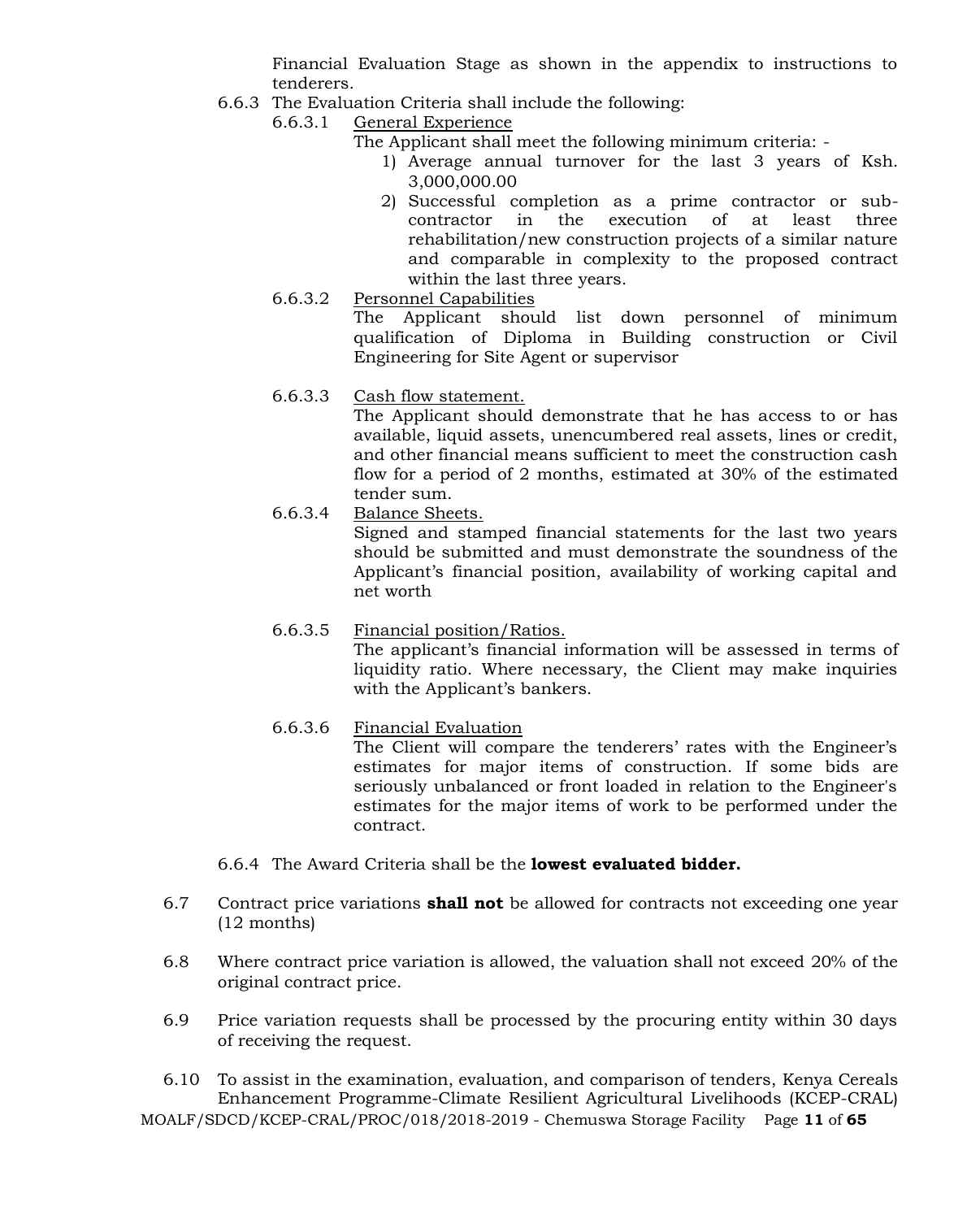at his discretion, may request [in writing] any Tenderer for clarification of the tender, including breakdowns of unit rates. The request for clarification and the response shall be in writing or by cable, telex or facsimile but no change in the tender price or substance of the tender shall be sought, offered or permitted.

6.11 The Tenderer shall not influence Kenya Cereals Enhancement Programme-Climate Resilient Agricultural Livelihoods (KCEP-CRAL) on any matter relating to their tender from the time of the tender opening to the time the Contract is awarded. Any effort by the Tenderer to influence Kenya Cereals Enhancement Programme-Climate Resilient Agricultural Livelihoods (KCEP-CRAL) or employees in their decision on tender evaluation, tender comparison or Contract award may result in the rejection of the tender.

# **7. Award of Contract**

# 7.1 **Post Qualification**

- 7.1.1 Kenya Cereal Enhancement Programme-Climate Resilient Agricultural Livelihoods Window may determine to its satisfaction whether the tenderer that is selected as having submitted the lowest evaluated responsive tender is qualified to perform the contract satisfactorily
- 7.1.2 The determination will consider the tenderer financial and technical capabilities. It will be based upon an examination of the documentary evidence of the tenderers qualifications submitted by the tenderer as well as such other information as Kenya Cereal Enhancement Programme-Climate Resilient Agricultural Livelihoods Window deems necessary and appropriate
- 7.1.3 An affirmative determination will be a prerequisite for award of the contract to the tenderer. A negative determination will result in rejection of the Tenderer's tender, in which event Kenya Cereal Enhancement Programme-Climate Resilient Agricultural Livelihoods Window will proceed to the next lowest evaluated tender to make a similar determination of that Tenderer's capabilities to perform satisfactorily.
- 7.2 The award of the Contract will be made to the Tenderer who has offered the lowest evaluated tender price.
- 7.3 Notwithstanding the provisions of clause 6.1 above, Kenya Cereals Enhancement Programme-Climate Resilient Agricultural Livelihoods (KCEP-CRAL) reserves the right to accept or reject any tender and to cancel the tendering process and reject all tenders at any time prior to the award of Contract without thereby incurring any liability to the affected Tenderer or Tenderers or any obligation to inform the affected Tenderer or Tenderers of the grounds for the action.
- 7.4 The Tenderer whose tender has been accepted will be notified of the award prior to expiration of the tender validity period in writing or by cable, telex or facsimile. This notification (hereinafter and in all Contract, documents called the "Letter of Acceptance") will state the sum [hereinafter and in all Contract, documents called the "Contract Price" which Kenya Cereals Enhancement Programme-Climate Resilient Agricultural Livelihoods (KCEP-CRAL) will pay the Contractor in consideration of the execution, completion, and maintenance of the Works by the Contractor as prescribed by the Contract. The contract shall be formed on the parties signing the contract. At the same time the other tenderers shall be informed that their tenders have not been successful.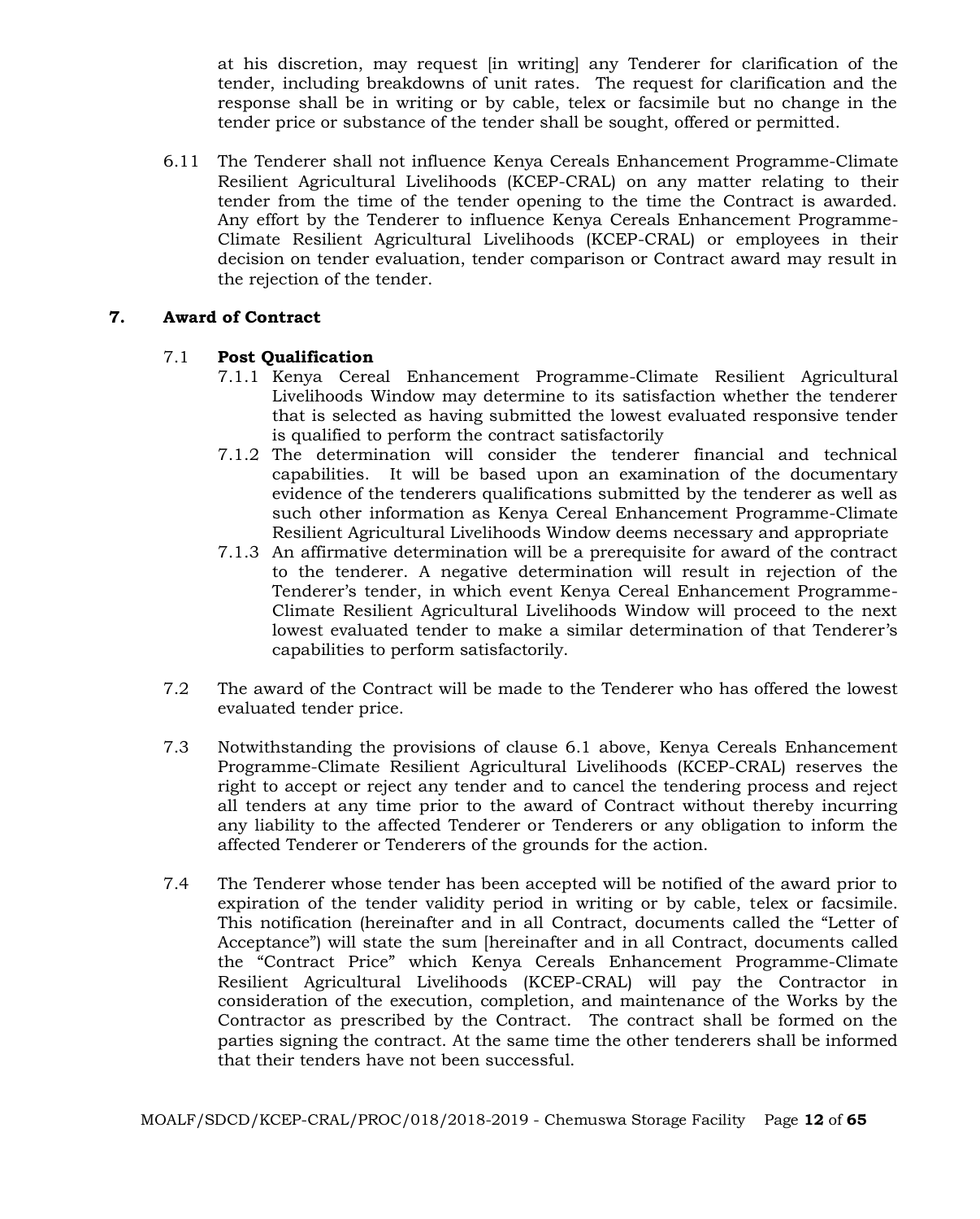- 7.5 The Contract Agreement will incorporate all agreements between Kenya Cereals Enhancement Programme-Climate Resilient Agricultural Livelihoods (KCEP-CRAL) and the successful Tenderer. It will be signed by Kenya Cereals Enhancement Programme-Climate Resilient Agricultural Livelihoods (KCEP-CRAL) and sent to the successful Tenderer, within 30 days following the notification of award. Within 30 days of receipt, the successful Tenderer will sign the Agreement and return it to KCEP-CRAL.
- 7.6 **Within 15 days** after receipt of the Letter of Acceptance, the successful Tenderer shall deliver to Kenya Cereals Enhancement Programme-Climate Resilient Agricultural Livelihoods (KCEP-CRAL) a Performance Security amount stipulated in the Appendix to Conditions of Contract.
- 7.7 The parties to the contract shall have it signed within 30 days from the date of notification of contract award unless there is an administrative review request.
- 7.8 The procuring entity may at any time prior to notification of tender award, terminate or cancel procurement proceedings before without entering into a contract provided the provisions in section 63 of the Act are met.
- 7.9 The procuring entity shall give prompt notice of the termination to the tenderers and on request give its reasons for termination within 14 das of receiving the request from any tenderer.

### **8. Corrupt and fraudulent practices**

- 8.1 The procuring entity requires that the tenderer observes the highest standard of ethics during the procurement process and execution of the contract. A tenderer shall sign a declaration that he has not and will not be involved in corrupt and fraudulent practices.
- 8.2 The procuring entity will reject a tender if it determines that the tenderer recommended for award has engaged in corrupt and fraudulent practices in competing for the contract in question.
- 8.3 Further a tenderer who is found to have indulged in corrupt and fraudulent practices risks being debarred from participating in public procurement in Kenya.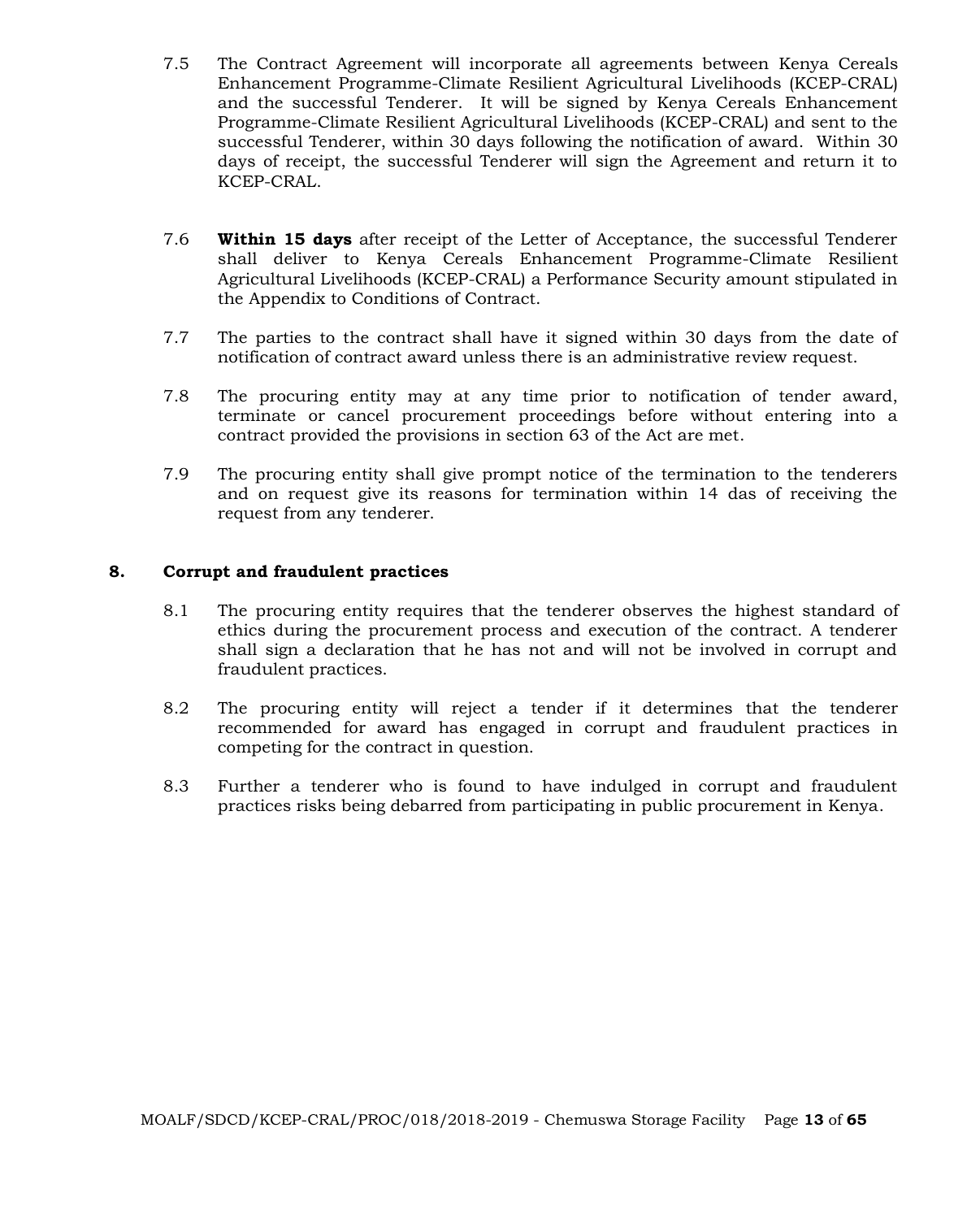# **APPENDIX TO INSTRUCTIONS TO TENDERERS**

The following information regarding the particulars of the tender shall complement, supplement or amend the provisions of the instructions to tenderers. Wherever there is a conflict between the provision of the instructions to tenderers and the provisions of the appendix, the provisions of the appendix herein shall prevail over those of the instructions to tenderers

| <b>INSTRUCTIONS</b> | PARTICULARS OF APPENDIX TO INSTRUCTIONS TO TENDERS                                                                              |
|---------------------|---------------------------------------------------------------------------------------------------------------------------------|
| <b>TO TENDERERS</b> |                                                                                                                                 |
| <b>REFERENCE</b>    |                                                                                                                                 |
| <b>ITT 1.1</b>      | The invitation is open to all eligible, qualified and competent bidders registered                                              |
|                     | with the National Construction Authority in category 4,5,6 and 7 only                                                           |
| <b>ITT 1.6</b>      | The document may also be downloaded <b>FREE OF CHARGE</b> from the                                                              |
|                     | Ministry's website: www.kilimo.go.ke under "tender" links or from                                                               |
|                     | the Programme Website www.kcepcral.go.ke                                                                                        |
| <b>ITT 2.4</b>      | The original and two copies of the tender must be delivered to and                                                              |
|                     | dropped in the tender box situated at the reception of MOALF Ground                                                             |
|                     | floor Kilimo House, Cathedral Road. so as to reach the below address                                                            |
|                     | clearly marked:                                                                                                                 |
|                     | TENDER FOR REFURBISHMENT AND COMPLETION OF CHEMUSWA                                                                             |
|                     | STORAGE FACILITY: MOALF/SDCD/KCEP-CRAL/PROC/018/2018-                                                                           |
|                     | 2019 addressed and delivered to:                                                                                                |
|                     |                                                                                                                                 |
|                     | The Principal Secretary,                                                                                                        |
|                     | <b>State Department of Agriculture,</b>                                                                                         |
|                     | P.O. Box 30028-00100,                                                                                                           |
|                     | Kilimo House, cathedral road, Nairobi<br>Tel: 0770174188                                                                        |
|                     |                                                                                                                                 |
| <b>ITT 3.6</b>      | On or before: 12 <sup>th</sup> February 2019 at 10.00am                                                                         |
|                     | Tenders shall remain valid for a period of one hundred and twenty [120]                                                         |
| <b>ITT 3.11</b>     | days from the date of submission                                                                                                |
|                     | The tenderer shall furnish, as part of its tender, a tender security for                                                        |
| <b>ITT 5.1</b>      | the amount of Ksh 100,000.00 with a Validity period of 150days<br>Mandatory Site Visit: To be conducted on 28th January 2019 at |
|                     | 10.00am at Mosoriot Centre located in Chesumei sub County of Nandi                                                              |
|                     | County. The site is approximately 25kms from Eldoret town near                                                                  |
|                     | Mosoriot shopping Centre. The storage facility is owned by Chemuswa                                                             |
|                     | self-help group constructed through the support of WFP through the                                                              |
|                     | P4P Programme.                                                                                                                  |
|                     |                                                                                                                                 |
|                     | A certificate of site visit of the bidder shall be issued.                                                                      |
| <b>ITT 6.1</b>      | Tenders will be opened on 12 <sup>th</sup> February 2019 at 10.30am in the                                                      |
|                     | presence of the candidates' Representatives who choose to attend at                                                             |
|                     | boardroom on 7th floor, Kilimo House.                                                                                           |
|                     |                                                                                                                                 |
|                     |                                                                                                                                 |
|                     |                                                                                                                                 |
|                     |                                                                                                                                 |
|                     |                                                                                                                                 |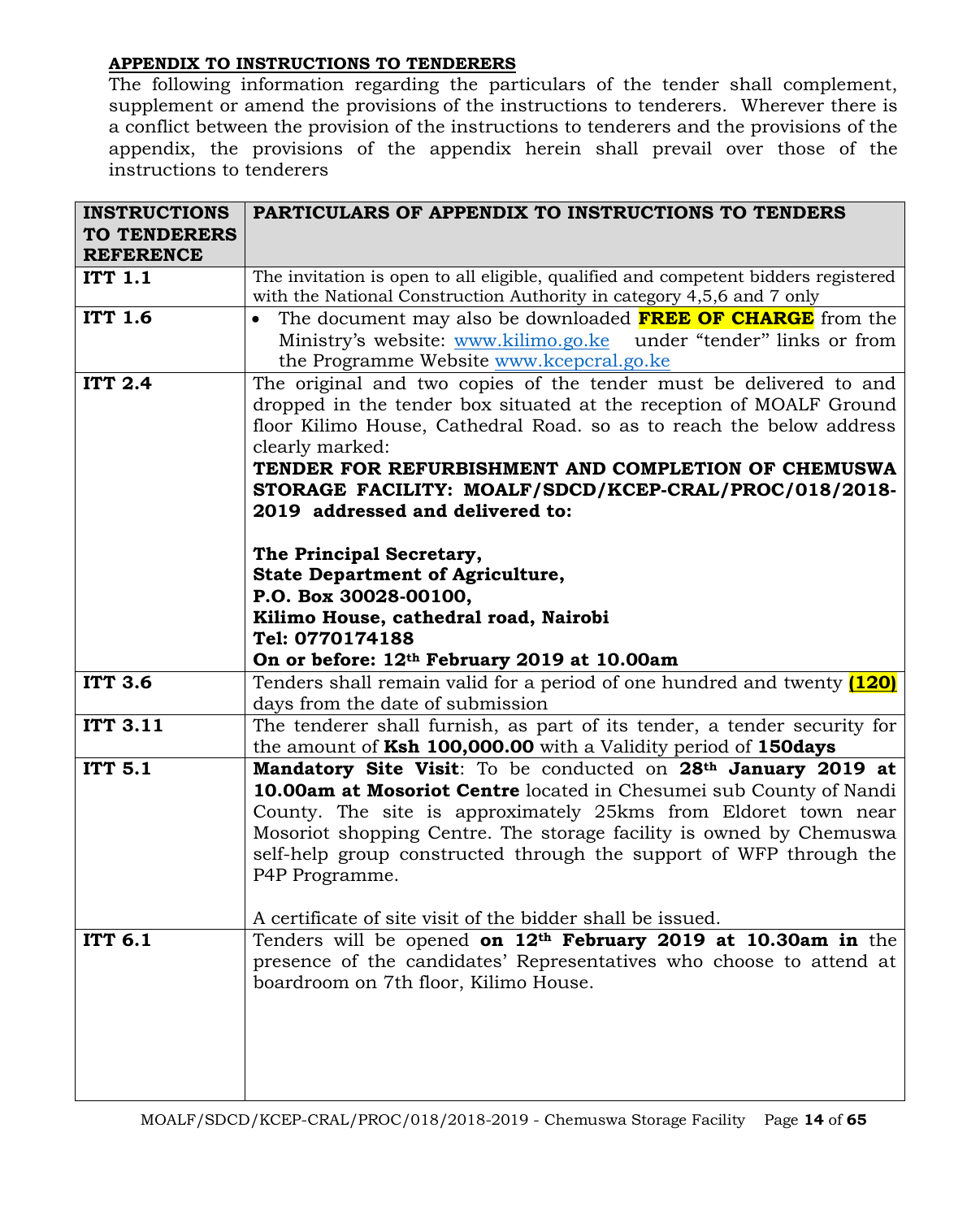| ITT 5.6.2 |                                                                                                                         |                  |
|-----------|-------------------------------------------------------------------------------------------------------------------------|------------------|
| #         | <b>Evaluation Criteria</b>                                                                                              |                  |
|           | 1.<br><b>Mandatory Evaluation Criteria: -</b>                                                                           | <b>Mandatory</b> |
|           | Stage One: Mandatory / Preliminary Evaluation:                                                                          | (Yes/NO)         |
|           | 1. <b>Certified Copy</b> of Certificate of Incorporation.                                                               |                  |
|           | 2. <b>Certified Copy</b> of Registration Certificate with                                                               |                  |
|           | the National Construction Authority (NCA) in                                                                            |                  |
|           | Category 4, 5, 6 and 7 only for building works                                                                          |                  |
|           | 3. Valid NCA practicing license                                                                                         |                  |
|           | 4. Certified Copy of Valid Tax Compliance                                                                               |                  |
|           | Certificate (will be verified on the KRA TCC                                                                            |                  |
|           | Checker                                                                                                                 |                  |
|           | 5. <b>Certified Copy</b> of Valid business permit (trade<br>license)                                                    |                  |
|           | 6. Certified Copy of CR12 Form                                                                                          |                  |
|           | 7. Duly filled, signed and stamped business                                                                             |                  |
|           | questionnaire form in all sections                                                                                      |                  |
|           | 8. Duly filled, signed and stamped qualification                                                                        |                  |
|           | information form                                                                                                        |                  |
|           | 9. Duly filled and Signed Form of Tender.                                                                               |                  |
|           | 10.<br>Tender Security of Ksh 100,000.00                                                                                |                  |
|           | Mandatory Site Visit attendance<br>11.                                                                                  |                  |
|           | certificate:                                                                                                            |                  |
|           | $\checkmark$ Representatives of the Programme shall be                                                                  |                  |
|           | available to meet the intending tenderers at                                                                            |                  |
|           | the Site. Tenderers must provide their own                                                                              |                  |
|           | transport.                                                                                                              |                  |
|           | $\checkmark$ The representatives <b>will not</b> be available at                                                        |                  |
|           | any other time for site inspection visits. Each                                                                         |                  |
|           | tenderer shall complete the Certificate of                                                                              |                  |
|           | Tenderer's Visit to the Site at the time of the                                                                         |                  |
|           | organized site visit.                                                                                                   |                  |
|           | $\checkmark$ Non- attendance of the Mandatory site and                                                                  |                  |
|           | Pre-tender<br>meeting visit will lead to                                                                                |                  |
|           | automatic disqualification of a Tenderer.                                                                               |                  |
|           | 12. Duly serialized and or paginated bid                                                                                |                  |
|           | document including all the attachments in                                                                               |                  |
|           | the bid document in a <b>SEQUENTIAL</b> manner                                                                          |                  |
|           | Note:                                                                                                                   |                  |
|           | $\ddagger$ Bidders shall ensure that all the mandatory forms and<br>the standard forms attached in the bid document are |                  |
|           | duly filled, signed and stamped.                                                                                        |                  |
|           |                                                                                                                         |                  |
|           | Bidders shall ensure that the submitted bid is a well-                                                                  |                  |
|           | organized bid document, with a reference table of                                                                       |                  |
|           | contents including all the attachments in the bid.                                                                      |                  |
|           | All items must be submitted to proceed to the                                                                           |                  |
|           | next stage.                                                                                                             |                  |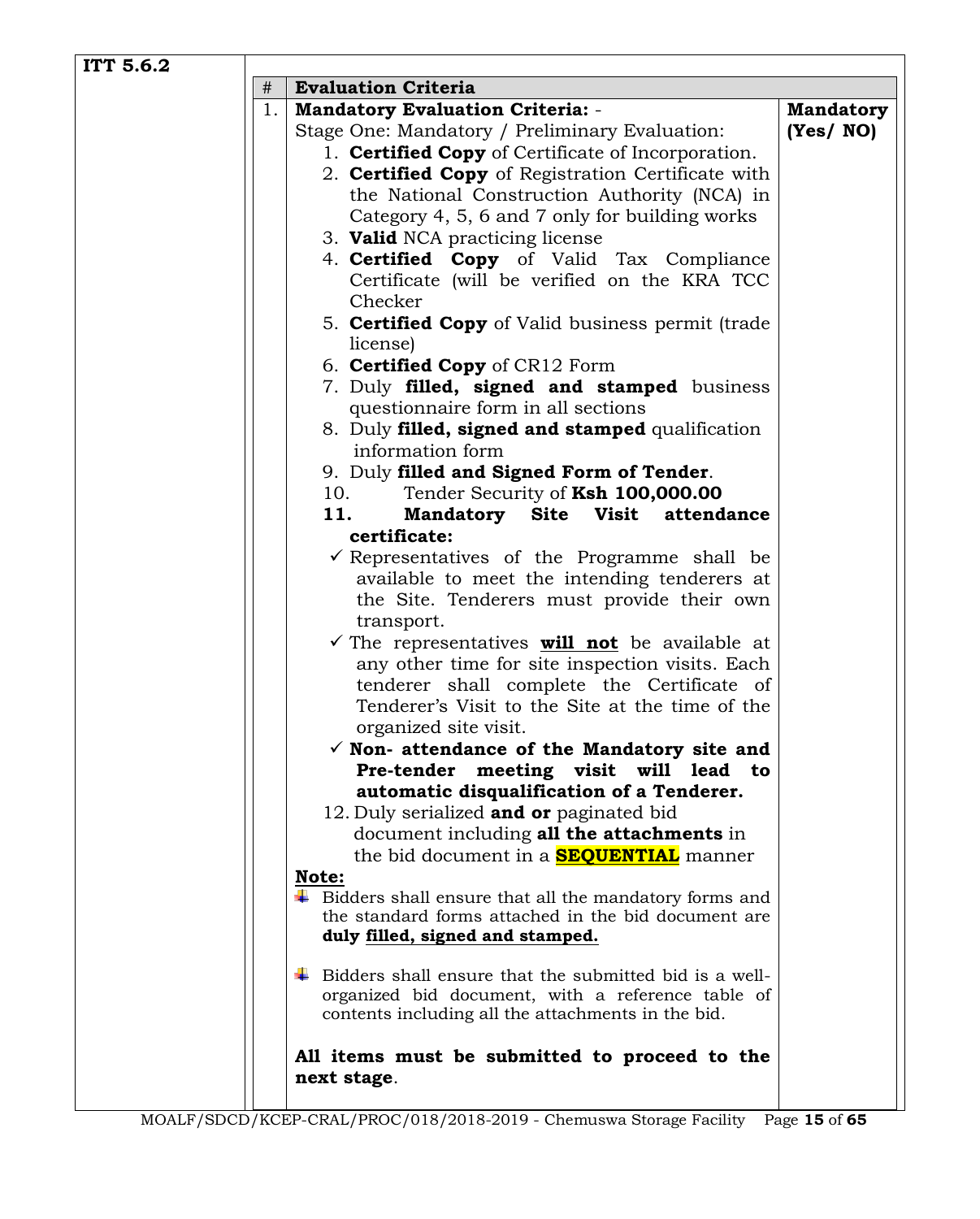|                            | 2.                                                                    | <b>Technical Evaluation</b>                                                                          | Pass/Fail |  |  |  |  |  |
|----------------------------|-----------------------------------------------------------------------|------------------------------------------------------------------------------------------------------|-----------|--|--|--|--|--|
|                            |                                                                       | 1. Provide Evidence of previous works done in the                                                    |           |  |  |  |  |  |
|                            |                                                                       | last three years with an annual turnover of                                                          |           |  |  |  |  |  |
|                            |                                                                       | Ksh 3,000,000.00 as Building contractor,                                                             |           |  |  |  |  |  |
|                            |                                                                       | management contractor or subcontractor                                                               |           |  |  |  |  |  |
|                            |                                                                       | 2. Provide three (3) documentary evidence for                                                        |           |  |  |  |  |  |
|                            |                                                                       | completion of works in the last three years.                                                         |           |  |  |  |  |  |
|                            |                                                                       | (Attach Completion Certificates, contracts,                                                          |           |  |  |  |  |  |
|                            |                                                                       | letter of reference giving details of the contract,<br>value, contact person and period of contract) |           |  |  |  |  |  |
|                            |                                                                       | 3. Provide Evidence of a reliable line of credit of a                                                |           |  |  |  |  |  |
|                            |                                                                       | minimum of Ksh $3,000,000.00$                                                                        |           |  |  |  |  |  |
|                            |                                                                       | 4. Provide Evidence that the construction firm is                                                    |           |  |  |  |  |  |
|                            |                                                                       | equipped with skilled personnel that includes:-                                                      |           |  |  |  |  |  |
|                            |                                                                       | 4.1 The Site Agent and the Foreman should                                                            |           |  |  |  |  |  |
|                            |                                                                       | have a minimum of a diploma in                                                                       |           |  |  |  |  |  |
|                            |                                                                       | construction management and related                                                                  |           |  |  |  |  |  |
|                            |                                                                       | field:<br>Must<br>Attach<br>copies<br><b>of</b>                                                      |           |  |  |  |  |  |
|                            |                                                                       | Qualification attained and CV for both.                                                              |           |  |  |  |  |  |
|                            |                                                                       | All the documents must be submitted to proceed                                                       |           |  |  |  |  |  |
|                            |                                                                       | to financial Evaluation                                                                              |           |  |  |  |  |  |
|                            | 3.                                                                    | <b>Financial Evaluation</b>                                                                          |           |  |  |  |  |  |
|                            |                                                                       | 1. Award shall be done on the lowest evaluated<br>total bid                                          |           |  |  |  |  |  |
|                            |                                                                       | 2. The bidder with the lowest evaluated financial                                                    |           |  |  |  |  |  |
|                            |                                                                       | bid will be recommended for the award of the                                                         |           |  |  |  |  |  |
|                            |                                                                       | contract for the works                                                                               |           |  |  |  |  |  |
|                            |                                                                       | 3. In case of discrepancy between unit price and                                                     |           |  |  |  |  |  |
|                            |                                                                       | total in the price schedules/ BOQ, the unit                                                          |           |  |  |  |  |  |
|                            |                                                                       | price shall prevail.                                                                                 |           |  |  |  |  |  |
|                            |                                                                       | 4. If there is a tie on the lowest quoted sum price,                                                 |           |  |  |  |  |  |
|                            |                                                                       | competitive negotiations as prescribed in                                                            |           |  |  |  |  |  |
|                            |                                                                       | section 132 of the PPAD ACT 2015 shall be                                                            |           |  |  |  |  |  |
|                            |                                                                       | used to determine award.                                                                             |           |  |  |  |  |  |
|                            |                                                                       | 5. A person shall not be disqualified on the basis<br>that a bidder quoted above or below a certain  |           |  |  |  |  |  |
|                            |                                                                       | percentage of engineers estimate                                                                     |           |  |  |  |  |  |
| Opening<br>of <sub>l</sub> |                                                                       | <b>Clause 82:</b> There shall be no correction of errors. The tender sum                             |           |  |  |  |  |  |
| Tender                     |                                                                       | submitted and read out during the tender opening shall be absolute and                               |           |  |  |  |  |  |
|                            | final and shall not be subject of correction, adjustment or amendment |                                                                                                      |           |  |  |  |  |  |
|                            |                                                                       | in any way by any person or entity.                                                                  |           |  |  |  |  |  |
|                            |                                                                       |                                                                                                      |           |  |  |  |  |  |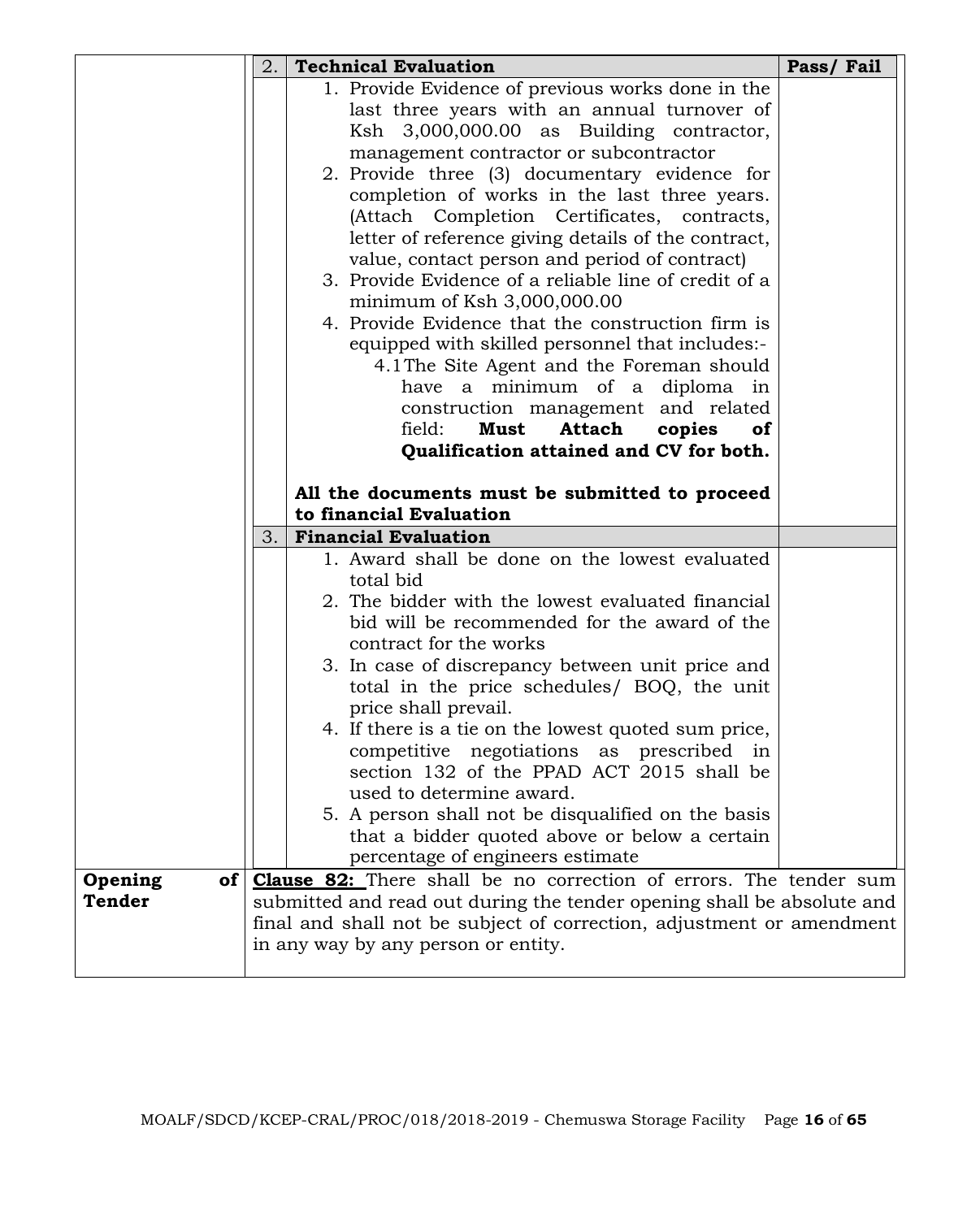# **SECTION III: CONDITIONS OF CONTRACT**

| 1.<br>2. |                                              | 18<br>19             |
|----------|----------------------------------------------|----------------------|
| 3.       | EMPLOYER'S REPRESENTATIVE'S DECISIONS        | 19                   |
| 4.       | WORKS, LANGUAGE AND LAW OF CONTRACT          | 19                   |
| 5.       | SAFETY, TEMPORARY WORKS AND DISCOVERIES      | 20                   |
| 6.       |                                              | 20                   |
| 7.       |                                              | 20                   |
| 8.       |                                              | 20                   |
| 9.       |                                              | 20                   |
|          |                                              | 21                   |
|          |                                              | 21                   |
|          | 12. BILLS OF QUANTITIES/SCHEDULE OF RATES    | 22                   |
|          | 14. PAYMENT CERTIFICATES AND FINAL ACCOUNT   | 22<br>23             |
|          |                                              | 24                   |
|          |                                              | 24<br>25<br>26<br>27 |
|          | 20. CORRUPT GIFTS AND PAYMENTS OF COMMISSION | 27<br>28             |
| 22.      | APPENDIX TO CONDITIONS OF CONTRACT           | 29                   |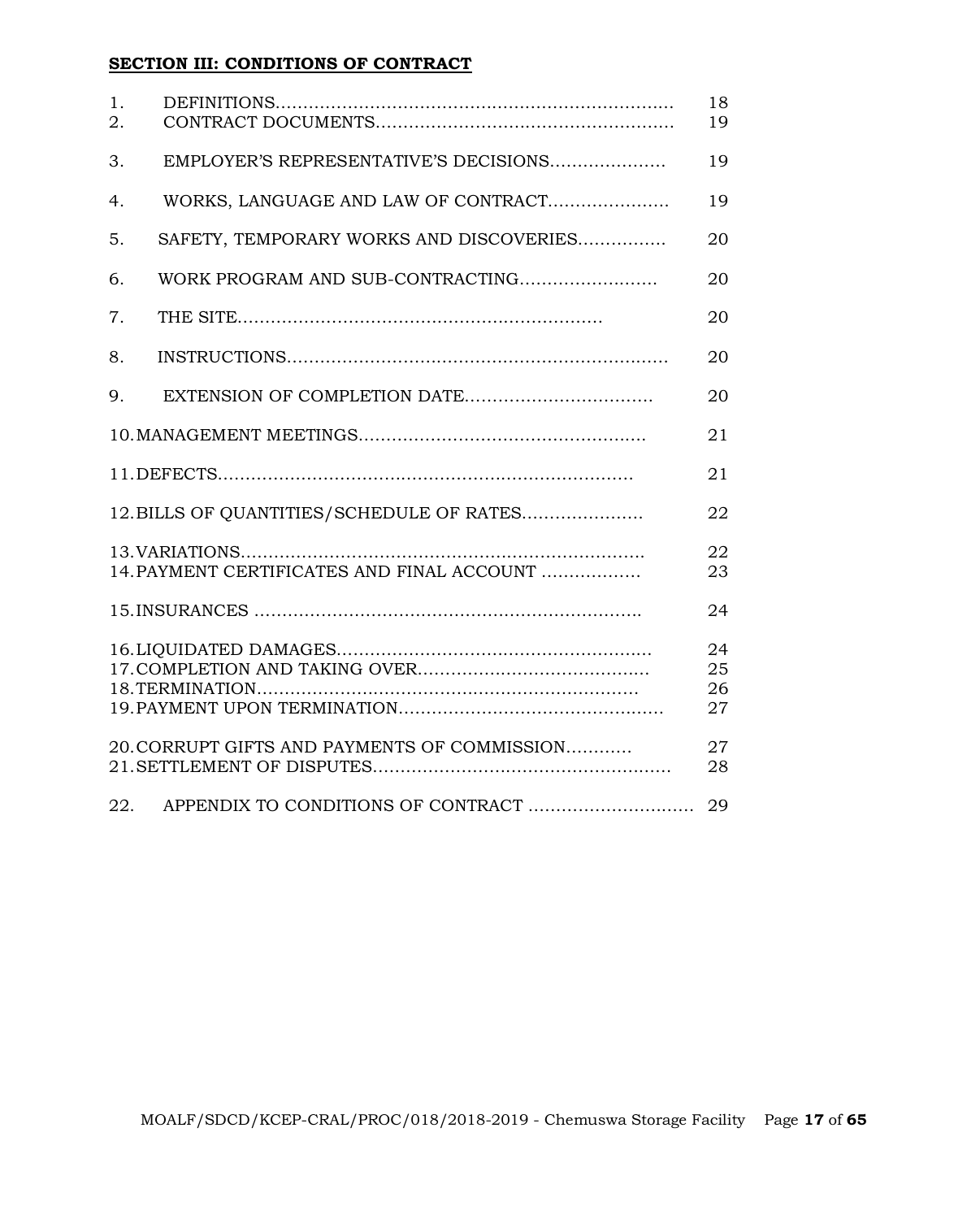### **SECTION III - CONDITIONS OF CONTRACT**

#### **1. Definitions**

1.1 In this Contract, except where context otherwise requires, the following terms shall be interpreted as indicated;

**"Bills of Quantities" means** the priced and completed Bill of Quantities forming part of the tender.

**"Schedule of Rates"** means the priced Schedule of Rates forming part of the tender.

**"The Completion Date" means** the date of completion of the Works as certified by the Employer's Representative.

**"The Contract"** means the agreement entered into by Kenya Cereals Enhancement Programme-Climate Resilient Agricultural Livelihoods (KCEP-CRAL) and the Contractor as recorded in the Agreement Form and signed by the parties.

**"The Contractor" refers** to the person or corporate body whose tender to carry out the Works has been accepted by the Employer.

**"The Contractor's Tender"** is the completed tendering document submitted by the Contractor to the Employer.

**"The Contract Price" is** the price stated in the Letter of Acceptance.

**"Days" are** calendar days; **"Months"** are calendar months.

**"A Defect"** is any part of the Works not completed in accordance with the Contract.

**"The Defects Liability Certificate" is** the certificate issued by Employer's Representative upon correction of defects by the Contractor.

**"The Defects Liability Period" is** the period named in the Appendix to Conditions of Contract and calculated from the Completion Date.

**"Drawings" include** calculations and other information provided or approved by the Employer's Representative for the execution of the Contract.

**"Employer" is** KCEP-CRAL and is the party who employs the Contractor to carry out the Works.

**"Equipment" is** the Contractor's machinery and vehicles brought temporarily to the Site for the execution of the Works.

**"Site" means** the place or places where the permanent Works are to be carried out including workshops where the same is being prepared.

**"Materials" are** all supplies, including consumables, used by the Contractor for incorporation in the Works.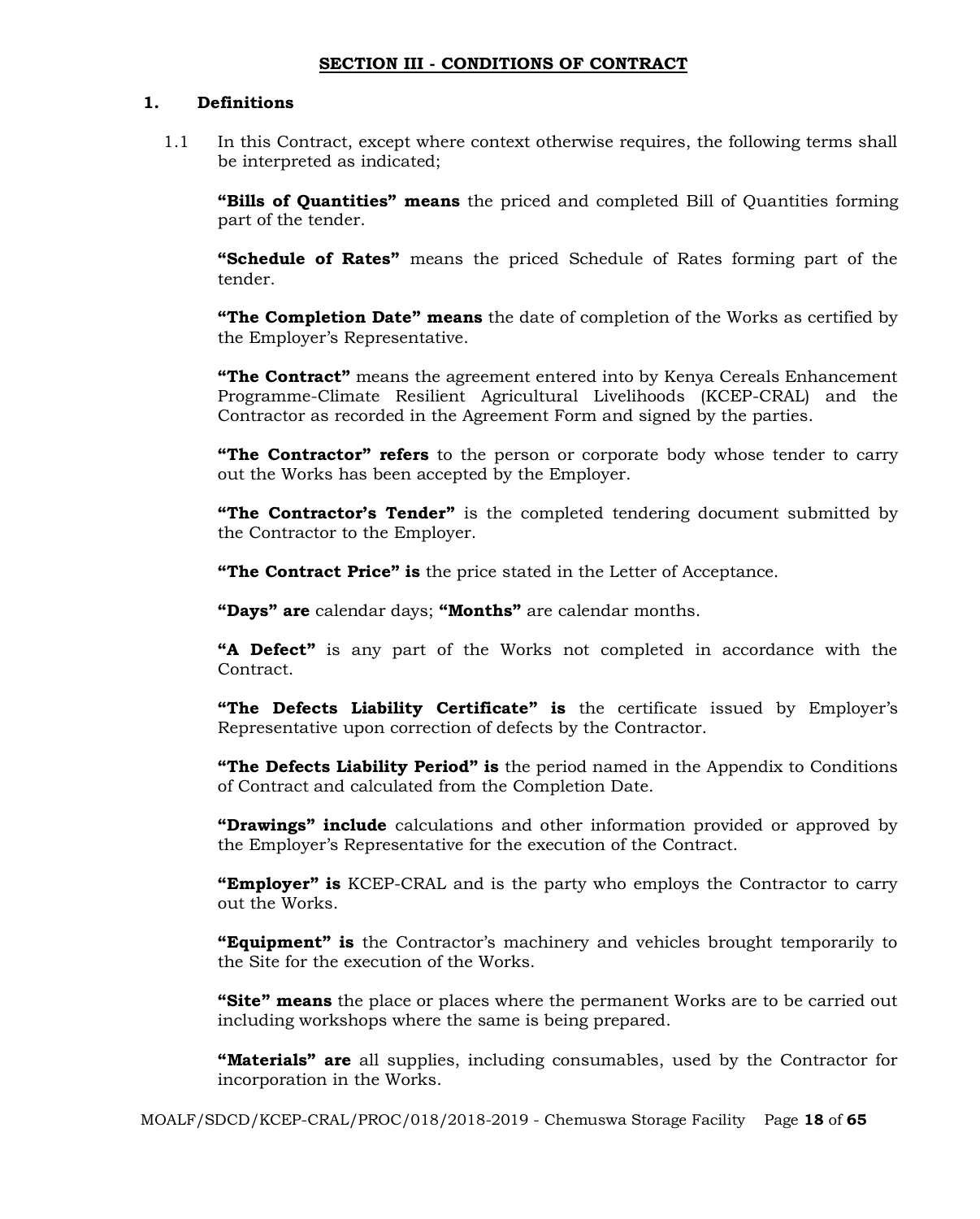**"Employer's Representative" is** the person appointed by Kenya Cereals Enhancement Programme-Climate Resilient Agricultural Livelihoods (KCEP-CRAL) and notified to the Contractor for the purpose of supervision of the Works.

**"Specification" means** the Specification of the Works included in the Contract.

**"Start Date" is** the date when the Contractor shall commence execution of the Works.

**"A Subcontractor" is** a person or corporate body who has a Contract with the Contractor to carry out a part of the Work in the Contract, which includes Work on the Site.

**"Temporary works" are** works designed, constructed, installed, and removed by the Contractor which are needed for construction or installation of the Works.

**"A Variation" is** an instruction given by the Employer's Representative which varies the Works.

**"The Works" are** what the Contract requires the Contractor to construct, install, and turnover to the Employer.

### **2. Contract Documents**

- 2.1 The following documents shall constitute the Contract documents and shall be interpreted in the following order of priority;
	- (1) Agreement,
	- (2) Letter of Acceptance,
	- (3) Contractor's Tender,
	- (4) Conditions of Contract,
	- (5) Specifications,
	- (6) Drawings,
	- (7) Bills of Quantities or Schedule of Rates

### **3. Employer's Representative's Decisions**

3.1 Except where otherwise specifically stated, the Employer's Representative will decide contractual matters between KCEP-CRAL and the Contractor in the role representing the Employer.

### **4. Works, Language and Law of Contract**

- 4.1 The Contractor shall construct and install the Works in accordance with the Contract documents. The Works may commence on the Start Date and shall be carried out in accordance with the Program submitted by the Contractor, as updated with the approval of the Employer's Representative, and complete them by the Intended Completion Date.
- 4.2 The ruling language of the Contract shall be English language and the law governing the Contract shall be the law of the Republic of Kenya.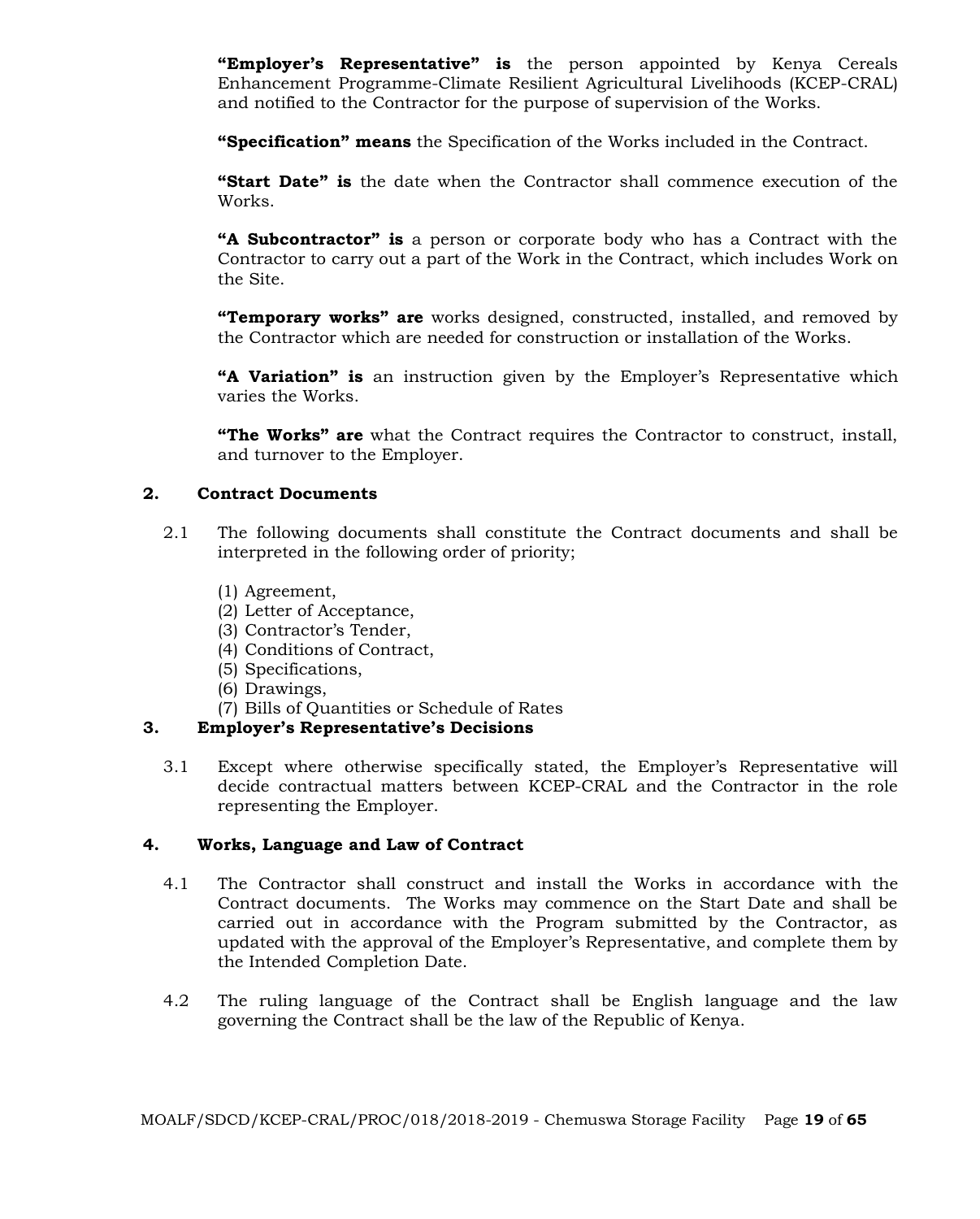# **5. Safety, Temporary works and Discoveries**

- 5.1 The Contractor shall be responsible for design of temporary works and shall obtain approval of third parties to the design of the temporary works where required.
- 5.2 The Contractor shall be responsible for the safety of all activities on the Site.
- 5.3 Any thing of historical or other interest or significant value unexpectedly discovered on the Site shall be the property of the Employer. The Contractor shall notify the Employer's Representative of such discoveries and carry out the Employer's Representative's instructions for dealing with them.

# **6. Work Program and Sub-contracting**

- 6.2 Within seven days after Site possession date, the Contractor shall submit to the Employer's Representative for approval a program showing the general methods, arrangements, order and timing for all the activities in the Works.
- 6.3 The Contractor shall not sub-contract the Works (but only to a maximum of 25 percent of the Contract Price) with the approval of the Employer's Representative. However, he shall not assign the Contract without the approval of Kenya Cereals Enhancement Programme-Climate Resilient Agricultural Livelihoods (KCEP-CRAL) in writing. Sub-contracting shall not alter the Contractor's obligations.

# **7. The site**

- 7.1 Kenya Cereals Enhancement Programme-Climate Resilient Agricultural Livelihoods (KCEP-CRAL) shall give possession of all parts of the Site to the Contractor.
- 7.2 The Contractor shall allow the Employer's Representative and any other person authorized by the Employer's Representative, access to the Site and to any place where work in connection with the Contract is being carried out or is intended to be carried out.

# **8. Instructions**

8.1 The Contractor shall carry out all instructions of the Employer's Representative which are in accordance with the Contract.

# **9. Extension of Completion Date**

- 9.1 The Employer's Representative shall extend the Completion Date if an occurrence arises which makes it impossible for completion to be achieved by the Intended Completion Date. The Employer's Representative shall decide whether and by how much to extend the Completion Date.
- 9.2 For the purposes of this clause, the following occurrences shall be valid for consideration;

Delay by: - (a) force majeure, or

(b) reason of any exceptionally adverse weather conditions, or

MOALF/SDCD/KCEP-CRAL/PROC/018/2018-2019 - Chemuswa Storage Facility Page **20** of **65**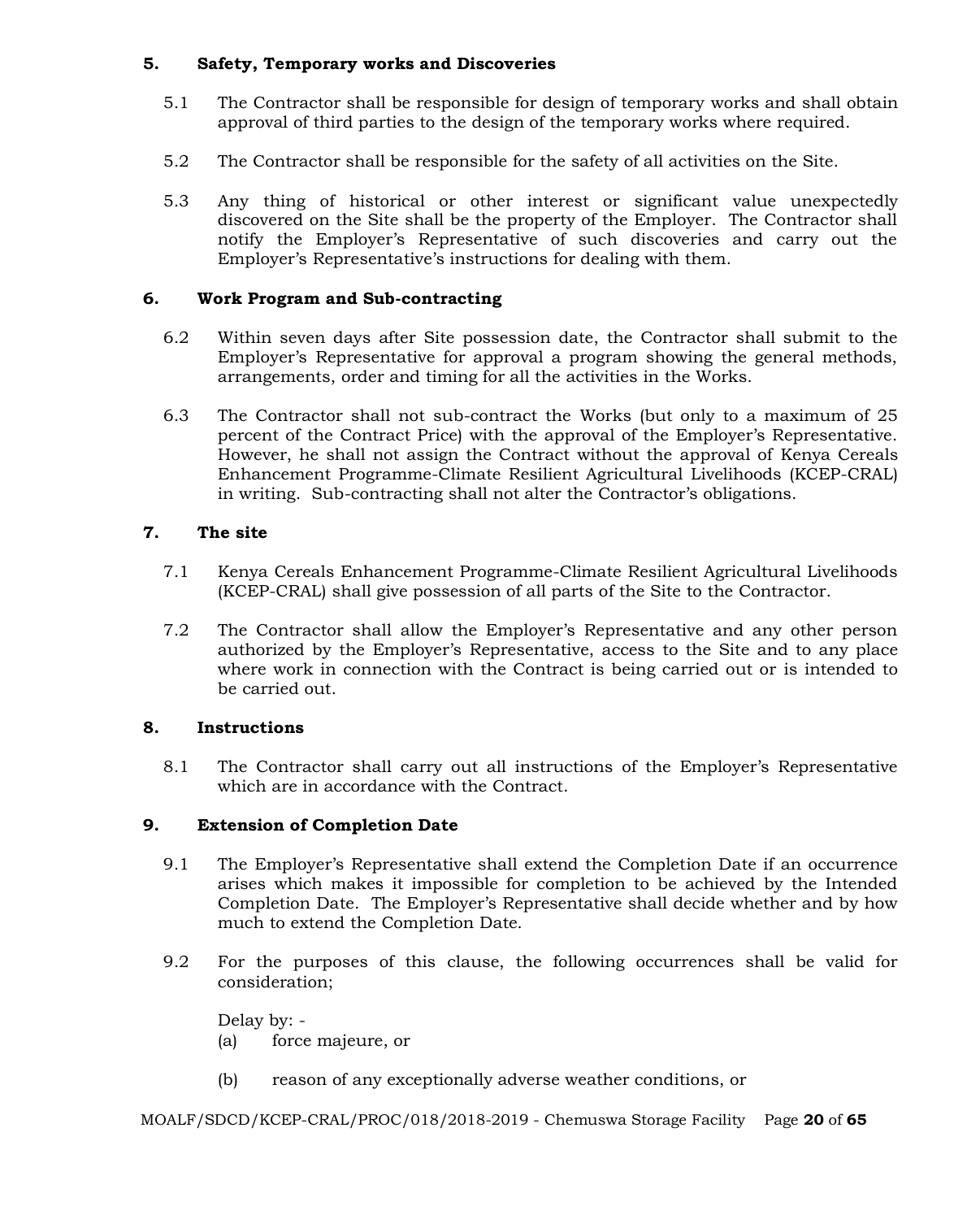- (c) reason of civil commotion, strike or lockout affecting any of the trades employed upon the Works or any of the trades engaged in the preparation, manufacture or transportation of any of the goods or materials required for the Works, or
- (d) reason of the Employer's Representative's instructions issued under these Conditions, or
- (e) reason of the contractor not having received in due time necessary instructions, drawings, details or levels from the Employer's Representative for which he specifically applied in writing on a date which having regard to the date for Completion stated in the appendix to these Conditions or to any extension of time then fixed under this clause was neither unreasonably distant from nor unreasonably close to the date on which it was necessary for him to receive the same, or
- (f) delay on the part of artists, tradesmen or others engaged by Kenya Cereals Enhancement Programme-Climate Resilient Agricultural Livelihoods (KCEP-CRAL) in executing work not forming part of this Contract, or
- (g) reason of delay by statutory or other services providers or similar bodies engaged directly by the Employer, or
- (h) reason of opening up for inspection of any Work covered up or of the testing or any of the Work, materials or goods in accordance with these conditions unless the inspection or test showed that the Work, materials or goods were not in accordance with this Contract, or
- (i) reason of delay in appointing a replacement Employer's Representative, or
- (j) reason of delay caused by the late supply of goods or materials or in executing Work for which Kenya Cereals Enhancement Programme-Climate Resilient Agricultural Livelihoods (KCEP-CRAL) or his agents are contractually obliged to supply or to execute as the case may be, or
- (k) Delay in receiving possession of or access to the Site.

# **10. Management Meetings**

- 10.1 A Contract management meeting shall be held regularly and attended by the Employer's Representative and the Contractor. Its business shall be to review the plans for the remaining Work. The Employer's Representative shall record the business of management meetings and provide copies of the record to those attending the meeting and the Employer. The responsibility of the parties for actions to be taken shall be decided by the Employer's Representative either at the management meeting or after the management meeting and stated in writing to all who attend the meeting.
- 10.2 Communication between parties shall be effective only when in writing.

# **11. Defects**

MOALF/SDCD/KCEP-CRAL/PROC/018/2018-2019 - Chemuswa Storage Facility Page **21** of **65** 11.1 The Employer's Representative shall inspect the Contractor's work and notify the Contractor of any defects that are found. Such inspection shall not affect the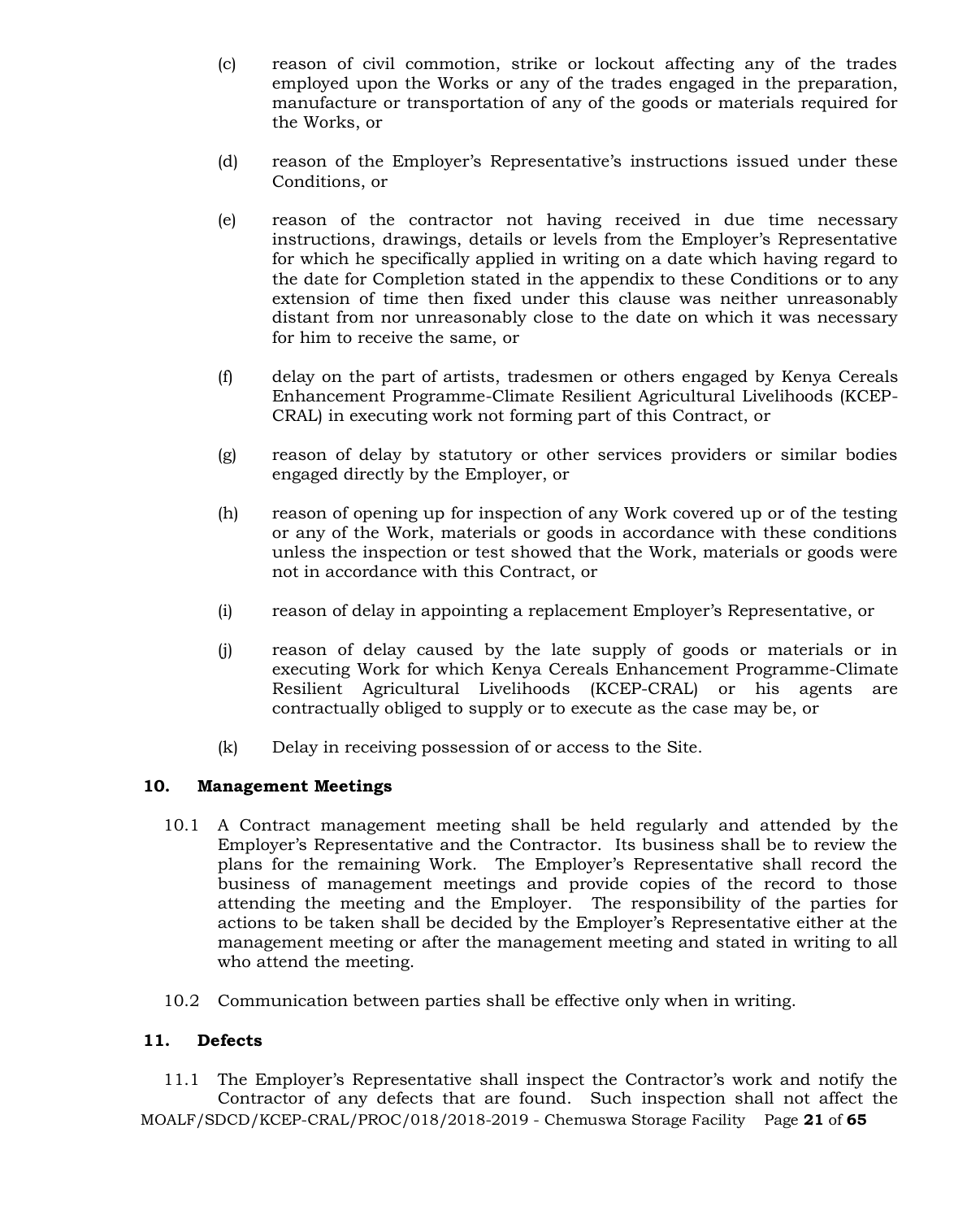Contractor's responsibilities. The Employer's Representative may instruct the Contractor to search for a defect and to uncover and test any Work that the Employer's Representative considers may have a defect. Should the defect be found, the cost of uncovering and making good shall be borne by the Contractor. However, if there is no defect found, the cost of uncovering and making good shall be treated as a variation and added to the Contract Price.

- 11.2 The Employer's Representative shall give notice to the Contractor of any defects before the end of the Defects Liability Period, which begins at Completion, and is defined in the Appendix to Conditions of Contract.
- 11.3 Every time notice of a defect is given, the Contractor shall correct the notified defect within the length of time specified by the Employer's Representative's notice. If the Contractor has not corrected a defect within the time specified in the Employer's Representative's notice, the Employer's Representative will assess the cost of having the defect corrected by other parties and such cost shall be treated as a variation and be deducted from the Contract Price.

### **12. Bills of Quantities**

- 12.1 The Bills of Quantities shall contain items for the construction, installation, testing and commissioning of the Work to be done by the Contractor. The Contractor will be paid for the quantity of the Work done at the rates in the Bills of Quantities/Schedule of Rates for each item. Items against which no rate is entered by the Tenderer will not be paid for when executed and shall be deemed covered by the rates for other items in the Bills of Quantities/Schedule of Rates.
- 12.2 Where Bills of Quantities do not form part of the Contract, the Contract Price shall be a lump sum (which shall be deemed to have been based on the rates in the Schedule of Rates forming part of the tender) and shall be subject to remeasurement after each stage.

# **13. Variations**

- 13.1 An amendment or a variation to a contract resulting from the contract shall only be effective only:
	- a) The Variation or amendment has been approved in writing by the respective awarding authority
	- b) The Variation is after twelve months from the date of signing the contract.
- 13.2 The Contractor shall provide the Employer's Representative with a quotation for carrying out the variations when requested to do so. The Employer's Representative shall assess the quotation and shall obtain the necessary authority from Kenya Cereals Enhancement Programme-Climate Resilient Agricultural Livelihoods (KCEP-CRAL) before the variation is ordered.
- 13.3 If the Work in the variation corresponds with an item description in the Bill of Quantities/Schedule of Rates, the rate in the Bill of Quantities/Schedule of Rates shall be used to calculate the value of the variation. If the nature of the Work in the variation does not correspond with items in the Bill of Quantities/Schedule of Rates, the quotation by the Contractor shall be in the form of new rates for the relevant items of Work.
- MOALF/SDCD/KCEP-CRAL/PROC/018/2018-2019 Chemuswa Storage Facility Page **22** of **65** 13.4 If the Contractor's quotation is unreasonable, the Employer's Representative may order the variation and make a change to the Contract Price, which shall be based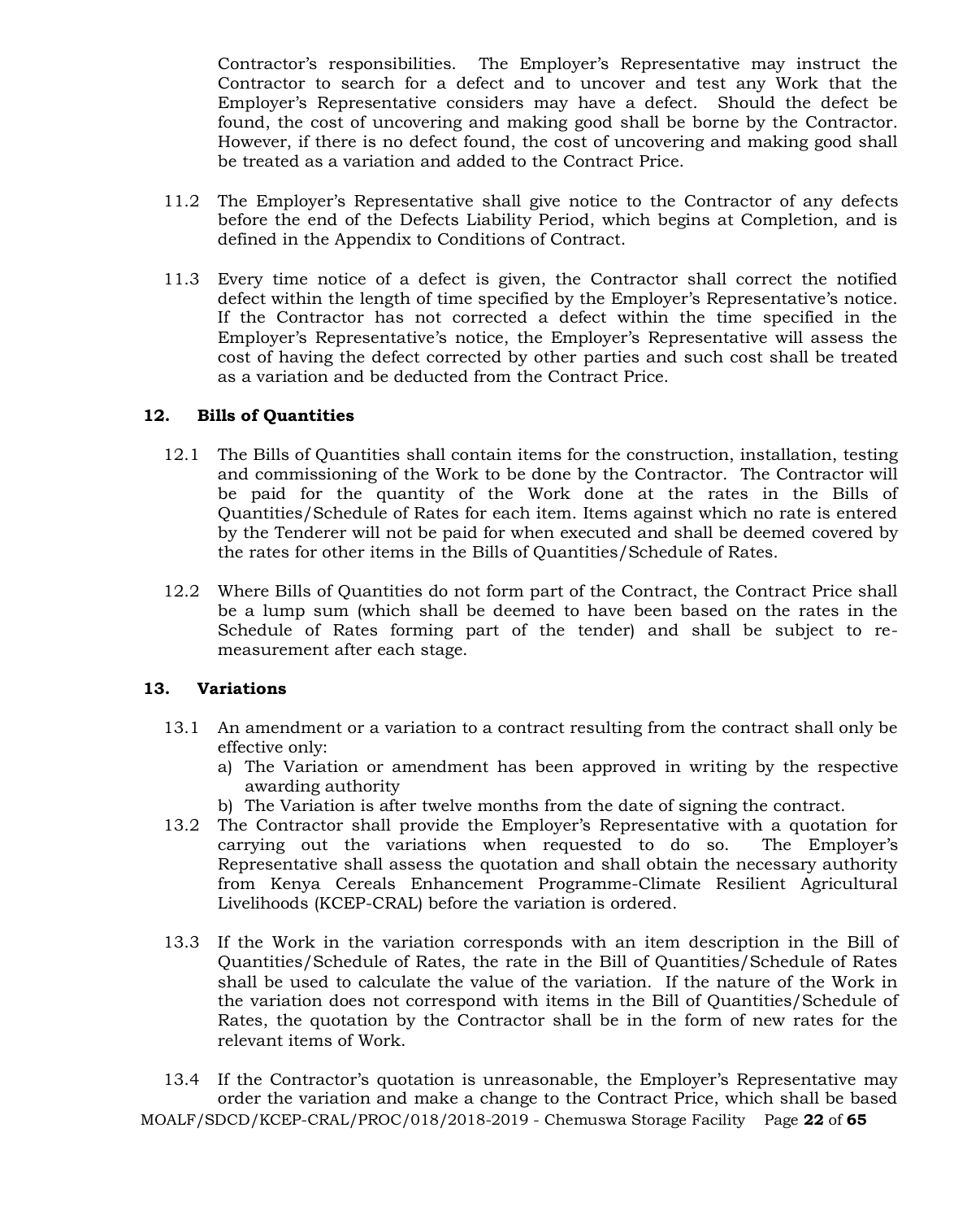on the Employer's Representative's own forecast of the effects of the variation on the Contractor's costs.

# **14. Payment Certificates and Final Account**

14.1 The Contractor shall be paid after each of the following stages of Work listed here below (subject to re-measurement by the Employer's Representative of the Work done in each stage before payment is made). In case of lump-sum Contracts, the valuation for each stage shall be based on the quantities so obtained in the remeasurement and the rates in the Schedule of Rates.

(i) Advance payment: There shall be no advance payment for the refurbishment works in this contract.

- (ii) First stage: construction of walls and fitting of windows and doors
- (iii) Second stage: Electrical works, painting and other fittings
- (iv) Third stage: End of defect liability period
- (v) After defects liability period
- 14.2 Upon deciding that Works included in a particular stage are complete, the Contractor shall submit to the Employer's Representative his application for payment. The Employer's Representative shall check, adjust if necessary and certify the amount to be paid to the Contractor within 21 days of receipt of the Contractor's application. KCEP-CRAL shall pay the Contractor the amounts so certified within 30 days of the date of issue of each Interim Certificate.
- 14.3 The Contractor shall supply the Employer's Representative with a detailed final account of the total amount that the Contractor considers payable under the Contract before the end of the Defects Liability Period. The Employer's Representative shall issue a Defect Liability Certificate and certify any final payment that is due to the Contractor within 30 days of receiving the Contractor's account if it is correct and complete. If it is not, the Employer's Representative shall issue within 21 days a schedule that states the scope of the corrections or additions that are necessary. If the final account is still unsatisfactory after it has been resubmitted, the Employer's Representative shall decide on the amount payable to the Contractor and issue a Final Payment Certificate. Kenya Cereals Enhancement Programme-Climate Resilient Agricultural Livelihoods shall pay the Contractor the amount so certified within 60 days of the issue of the Final Payment Certificate.
- 14.4 If the period laid down for payment to the Contractor upon each of the Employer's Representative' Certificate by Kenya Cereals Enhancement Programme-Climate Resilient Agricultural Livelihoods (KCEP-CRAL) has been exceeded, the Contractor shall be entitled to claim simple interest calculated pro-rata on the basis of the number of days delayed at the

Central Bank of Kenya's average base lending rate prevailing on the first day the payment becomes overdue. The Contractor will be required to notify Kenya Cereals Enhancement Programme-Climate Resilient Agricultural Livelihoods (KCEP-CRAL) within 15 days of receipt of delayed payments of his intentions to claim interest.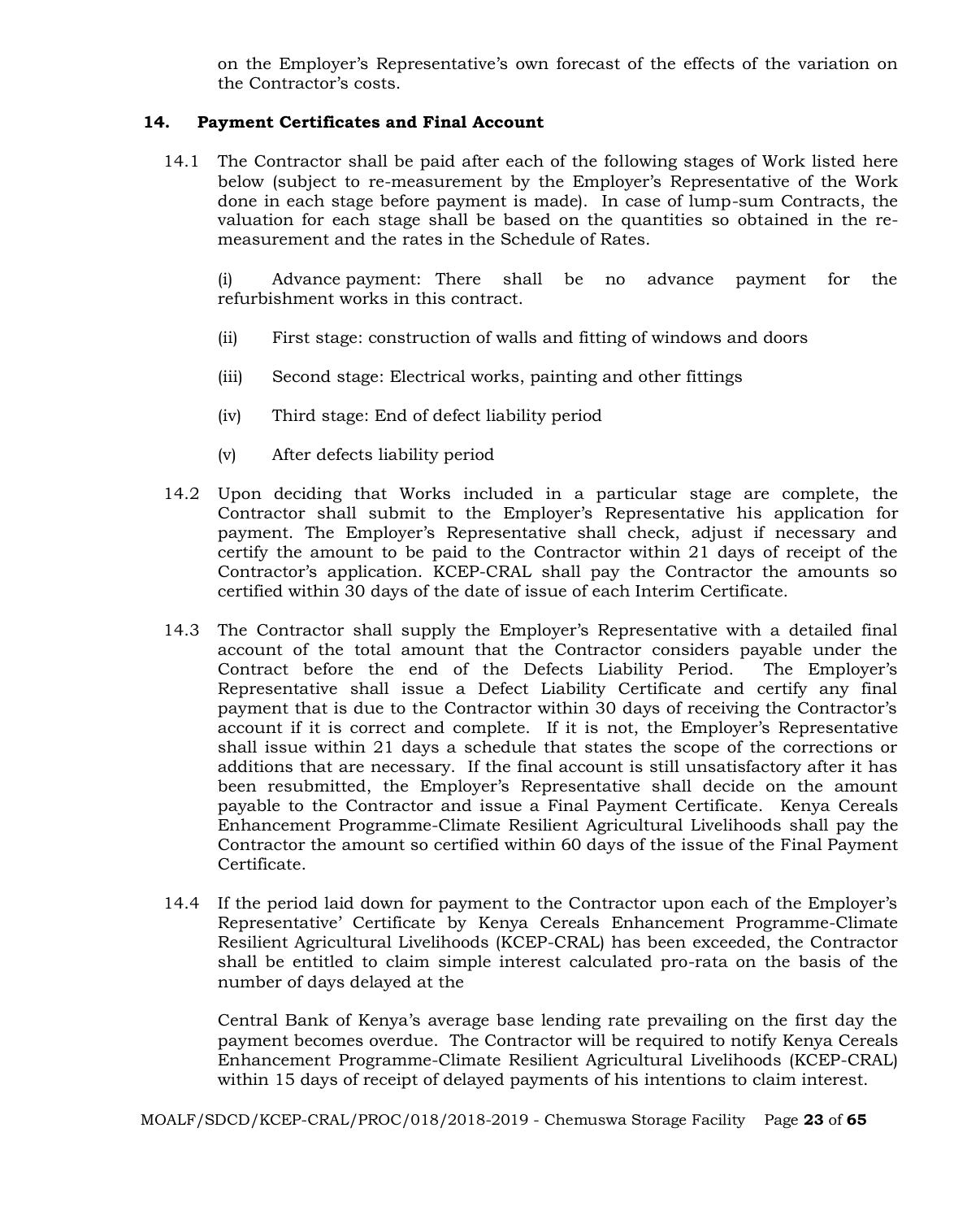# **15. Interim Payment Certificate**

- 15.1 The Contractor shall forward to the Engineer an Interim Payment Certificate based on the conditions stipulated in clause 14.1. The Engineer if necessary shall prompt and make any further amendments and corrections to the Interim Payment Certificate.
- 15.2 The Engineer shall not unreasonably withhold certifying an Interim Payment Certificate and in case of likely delay in establishing the value of an item, such item may be set aside and the remainder certified for payment.
- 15.3 Within 21 days after receipt of the Interim Payment Certificate and subject to the Contractor having made such further amendments and corrections as the Engineer may require, the Engineer will forward to the Client the certified Interim Payment Certificate.

# **16. Employment of Local Personnel**

16.1 The Contractor is encouraged, to the extent practicable and reasonable, to employ staff and labour with appropriate qualifications and experience who are local citizens.

# **17. Safety, Security and Protection of The Environment**

- 17.1 The Contractor shall observe the following measures with a view to reducing or elimination adverse environmental effects by the site works:
	- a) All quarries and borrow pits shall be filled and landscaped to their original state after extraction of construction material.
	- b) Soil erosion due to surface runoff or water from roof or other catchment sources should be avoided by putting in place proper erosion control measures that shall include, but are not limited to grassing and planting if trees.
	- c) The contractor should ensure that the construction site is well fenced off for maximum security

# **18. Insurance**

18.1 The Contractor shall be responsible for and shall take out appropriate cover against, among other risks, personal injury; loss of or damage to the Works, materials and plant; and loss of or damage to property.

# **19. Liquidated Damages**

19.1 The Contractor shall pay liquidated damages to Kenya Cereals Enhancement Programme-Climate Resilient Agricultural Livelihoods at the rate 0.2 per cent of the Contract price per day for each day that the actual Completion Date is later than the Intended Completion Date. Kenya Cereals Enhancement Programme-Climate Resilient Agricultural Livelihoods may deduct liquidated damages from payments due to the Contractor. Payment of liquidated damages shall not affect the Contractor's liabilities.

# **20. Completion and Taking Over**

- 20.1 Upon deciding that the Work is complete the Contractor shall request the Employer's Representative to issue a Certificate of Completion
- 20.2 of the Works, upon deciding that the Work is completed.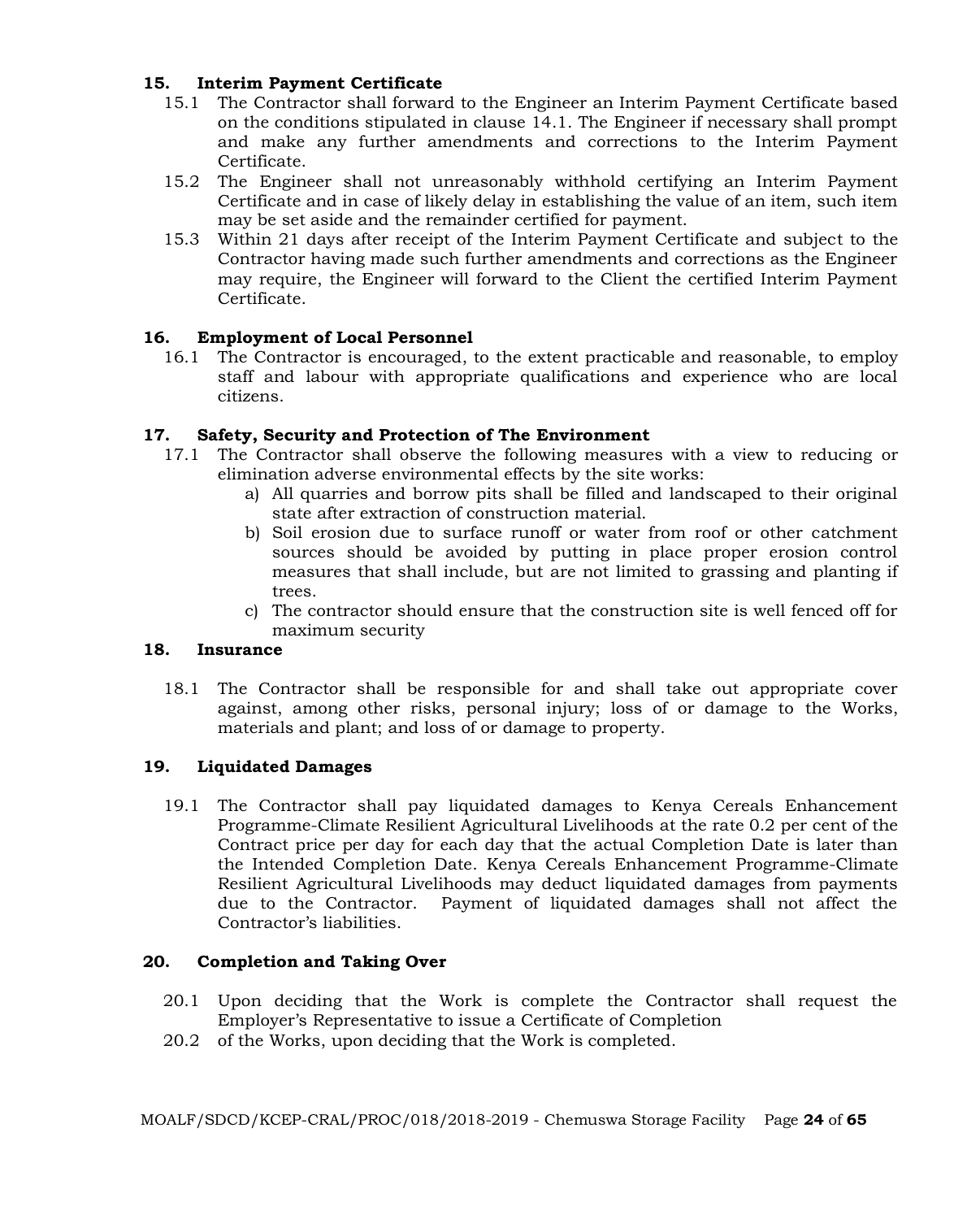Kenya Cereals Enhancement Programme-Climate Resilient Agricultural Livelihoods shall take over the Site and the Works within seven days of the Employer's Representative issuing a Certificate of Completion.

# **21. Payment of Retention Money and Defects Liability Period**

- 21.1 A retention amounting to the **10% of the total Bid** shall be made by the Engineer in the first and the following Interim Payment Certificates until the amount retained shall reach the "Limit of Retention Money which is 10%.
- 21.2 Upon the issue of the Taking-Over Certificate, with respect to the whole of the works one half of the retention money shall become due and shall be paid to the Contractor when the Engineer shall certify in writing that the last section of the whole works has been substantially completed.
- 21.3 Upon expiration of the Defects Liability Period for the works, the other half of the Retention Money shall be certified by the Engineer for payment to the Contractor.
- 21.4 The defects liability period shall be **six (6) months.**

# **22. Termination**

- 22.1 Kenya Cereals Enhancement Programme-Climate Resilient Agricultural Livelihoods or the Contractor may terminate the Contract if the other party causes a fundamental breach of the Contract. These fundamental breaches of Contract shall include, but shall not be limited to, the following;
	- (a) the Contractor stops Work for 30 days continuously without reasonable cause or authority from the Employer's Representative;
	- (b) the Contractor is declared bankrupt or goes into liquidation other than for a reconstruction or amalgamation;
	- (c) a payment certified by the Employer's Representative is not paid by Kenya Cereals Enhancement Programme-Climate Resilient Agricultural Livelihoods to the Contractor within 30 days after the expiry of the payment periods stated in sub clauses 14.2 and 14.3 hereinabove.
	- (d) the Employer's Representative gives notice that failure to correct a particular defect is a fundamental breach of Contract and the Contractor fails to correct it within a reasonable period of time.
- 22.2 If the Contract is terminated, the Contractor shall stop Work immediately, and leave the Site as soon as reasonably possible. The Employer's Representative shall immediately thereafter arrange for a meeting for the purpose of taking record of the Works executed and materials, goods, equipment and temporary buildings on Site.

# **23. Statement at Completion**

- 23.1 Not later than 60 days after the issue of the Taking-Over Certificate in respect of the whole of the works, the Contractor shall submit to the Engineer a statement at completion showing in detail, in a form approved by the Engineer;
- 23.2 The final value of all work done in accordance with the Contract up to the date stated in such Taking-Over Certificate.
- 23.3 Any further sums which the Contractor considers to be due and an estimate of amounts that the Contractor considers will become due to him under the Contract.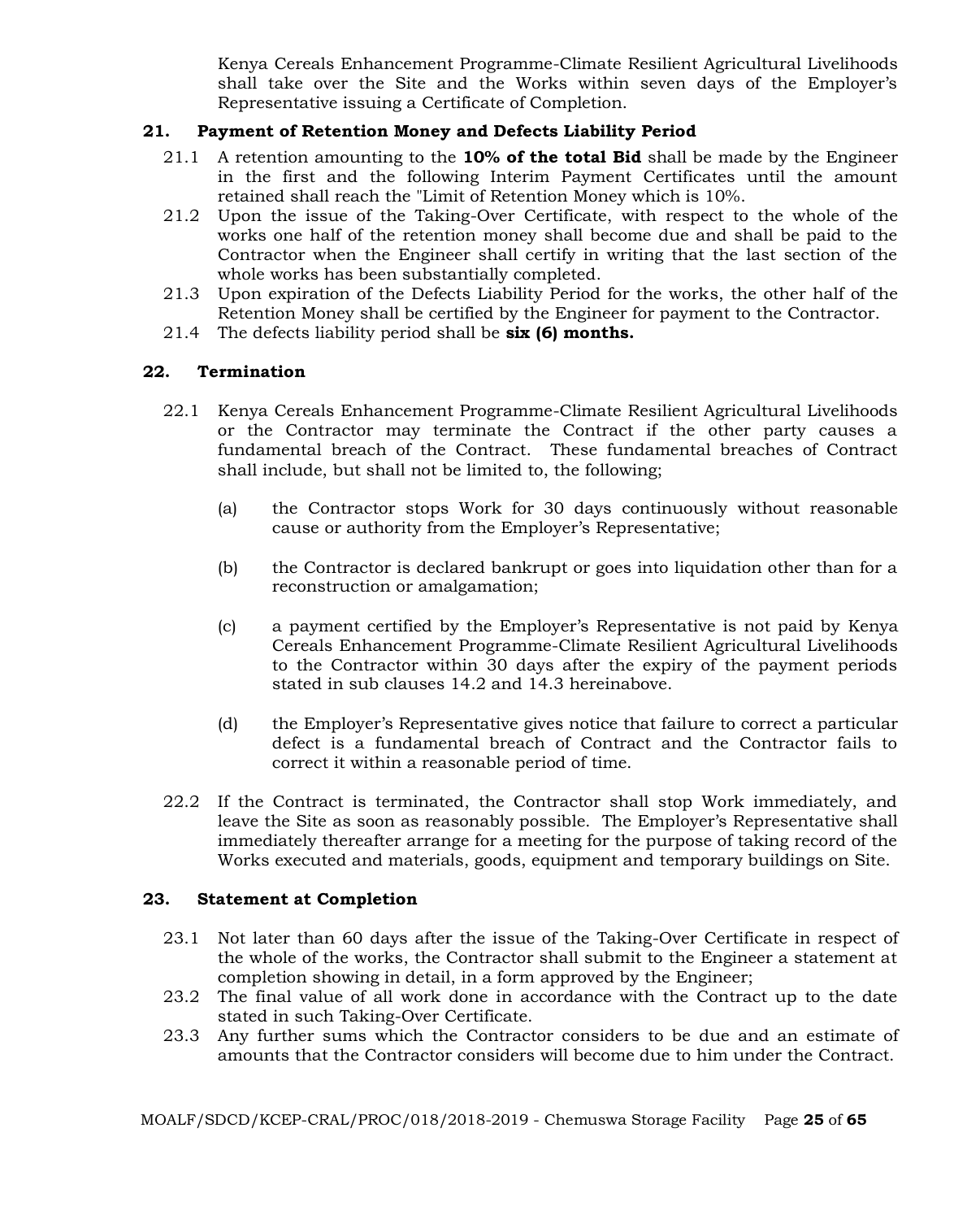23.4 Estimate amounts shall be shown separately in the Statement at Completion. The Contractor shall amend and correct the Statement as directed by the Engineer and submit a Certificate at Completion to be processed as in Clause 15.

# **24. Final Payment Certificate**

- 24.1 Upon acceptance of the Final Statement as completion as given in Clause 23, the Engineer shall prepare a Final Payment Certificate which shall be delivered to the Contractor's authorized agent or representative for his signature. The Final Payment Certificate shall state;
	- a) The final value of all work done in accordance with the Contract; after giving credit to the Client for all amounts previously paid by the Client, the balance, if any, due from the Client to the Contractor or the Contractor to the Client.
- 24.2 Certificate shall be issued for any sum due to the Contractor even if such is less than the contract sum.
- 24.3 unless the Contractor notifies the Engineer of his objection to the Final Certificate within fourteen days of delivery thereof he shall be deemed to have agreed that he accepts the total Contract Price as set out in the Final Certificate as full settlement for all Work Done under the Contract including any variations and omissions thereof but excluding any variations and claims previously made in writing.

# **25. Payment Upon Termination**

- 25.1 Kenya Cereals Enhancement Programme-Climate Resilient Agricultural Livelihoods may employ and pay other persons to carry out and complete the Works and to rectify any defects and may enter upon the Works and use all materials on Site, plant, equipment and temporary works.
- 25.2 The Contractor shall, during the execution or after the completion of the Works under this clause, remove from the Site as and when required within such reasonable time as the Employer's Representative may in writing specify, any temporary buildings, plant, machinery, appliances, goods or materials belonging to him, and in default thereof , Kenya Cereals Enhancement Programme-Climate Resilient Agricultural Livelihoods (KCEP-CRAL) may (without being responsible for any loss or damage) remove and sell any such property of the Contractor, holding the proceeds less all costs incurred to the credit of the Contractor.
- 25.3 Until after completion of the Works under this clause, Kenya Cereals Enhancement Programme-Climate Resilient Agricultural Livelihoods shall not be bound by any other provision of this Contract to make any payment to the Contractor, but upon such completion as aforesaid and the verification within a reasonable time of the accounts therefor the Employer's Representative shall certify the amount of expenses properly incurred by Kenya Cereals Enhancement Programme-Climate Resilient Agricultural Livelihoods (KCEP-CRAL) and, if such amount added to the money paid to the Contractor before such determination exceeds the total amount which would have been payable on due completion in accordance with this Contract, the difference shall be a debt payable to Kenya Cereals Enhancement Programme-Climate Resilient Agricultural Livelihoods (KCEP-CRAL) by the Contractor; and if the said amount added to the said money be less than the said total amount, the difference shall be a debt payable by Kenya Cereals Enhancement Programme-Climate Resilient Agricultural Livelihoods (KCEP-CRAL) to the Contractor.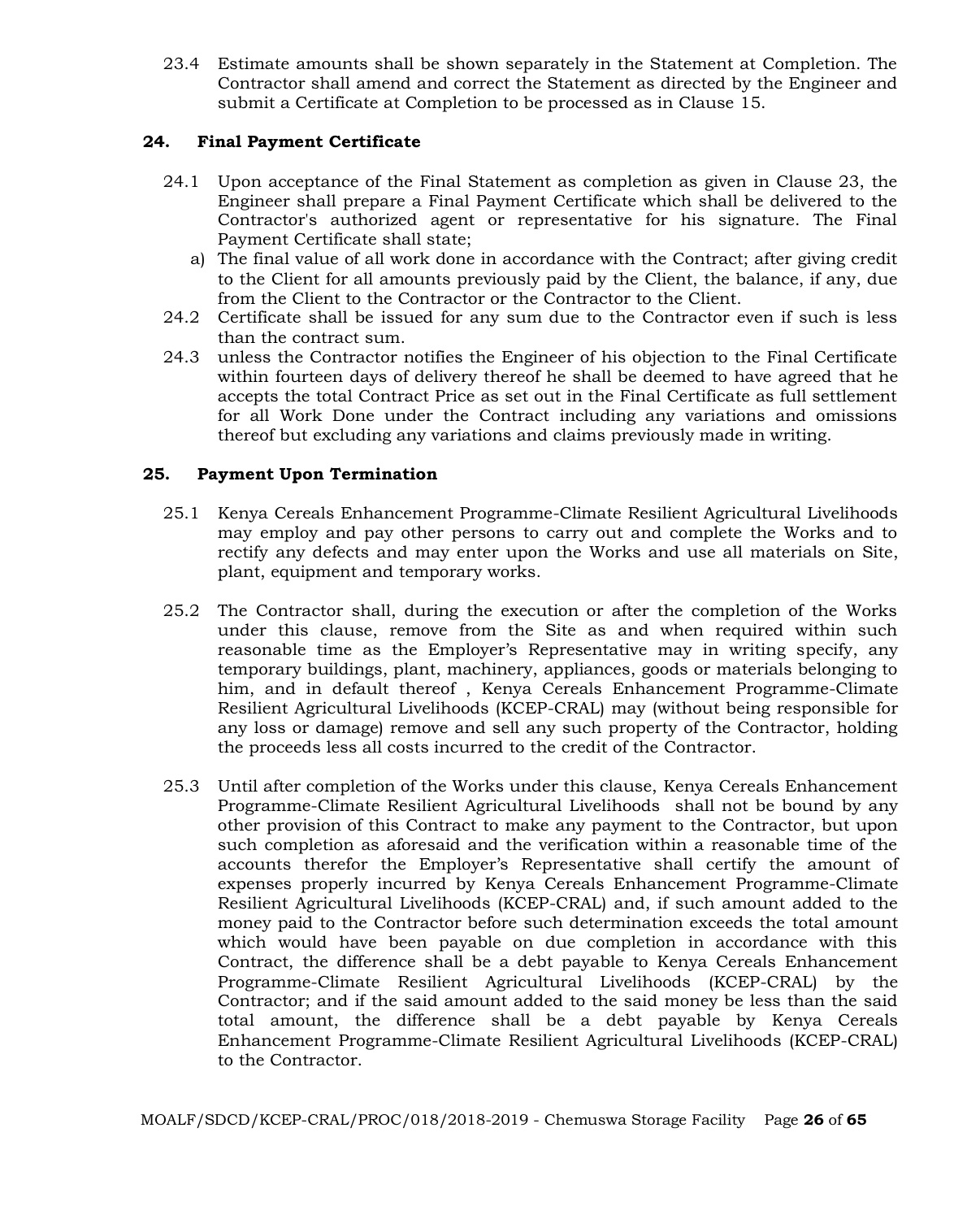# **26. Corrupt Gifts and Payments of Commission**

- 26.1 The Contractor shall not;
	- (a) Offer or give or agree to give to any person in the service of Kenya Cereals Enhancement Programme-Climate Resilient Agricultural Livelihoods any gifts or consideration of any kind as an inducement or reward for doing or forbearing to do or for having done or forborne to do any act in relation to the obtaining or execution of this or any other contract with Kenya Cereals Enhancement Programme-Climate Resilient Agricultural Livelihoods or for showing or forbearing to show favor or disfavor to any person in relation to this or any other contract with the Employer.
	- (b) Any breach of this Condition by the Contractor or by anyone employed by him or acting on his behalf (whether with or without the knowledge of the Contractor) shall be an offence under the Laws of Kenya.

# **27. Engineer's Decision**

- 27.1 If a dispute of any kind whatsoever arises between the Client and the Contractor in any connection with, or arising out of, the Contract or the execution of the works, whether during the execution of the works or after their completion and whether before or after repudiation or other termination of the Contract including any dispute as to any opinion, instruction, determination, certificate or valuation of the Engineer, the matter in dispute shall, in the first place, be referred in writing to the Engineer, with a copy to the other party. Such reference shall state it is made pursuant to this clause. No later than 28 (twenty-eight) day after the day on which he received such reference the Engineer shall give notice of his decision to the Client and the Contractor. Such decision shall state it is made pursuant to this clause.
- 27.2 Unless the Contract has already been repudiated or terminated, the Contractor shall, in every case, continue to proceed with the works with all due diligence and the Contractor and the Client shall give effect forthwith to every such decision of the Engineer unless and until the same shall be revised, as hereinafter provided, in an Amicable Settlement, Adjudicator's or Arbitrator's award as specified in clause 28.
- 27.3 If either the Client or the Contractor be dissatisfied with the any decision of the Engineer, or if the Engineer fails to give notice of his decision on or before the 28th (twenty eighth) after the day on which he received the reference, then either the Client or the Contractor may, on or before the 28th (twenty eighth) day after the day the day on which he received notice of such decision, or on or before the 28th (twenty eighth) day after the day the day on which the said period of 28 days expired, as the case may be, give notice to the other party, with a copy for information to the Engineer, of his intention to commence Adjudication, as hereinafter provided, as to the matter in dispute. Such notice shall establish the entitlement of the party giving the same to commence Adjudication, as hereinafter provided, as to such dispute; no adjudication in respect thereof may be commenced unless such notice is given.
- 27.4 If the Engineer has given notice of his decision as to a matter in dispute to the Client and the Contractor and no notice of intention to commence adjudication as to such dispute has been given by either the Client or the Contractor on or before the twenty eighth day after the day on which the parties received notice as to such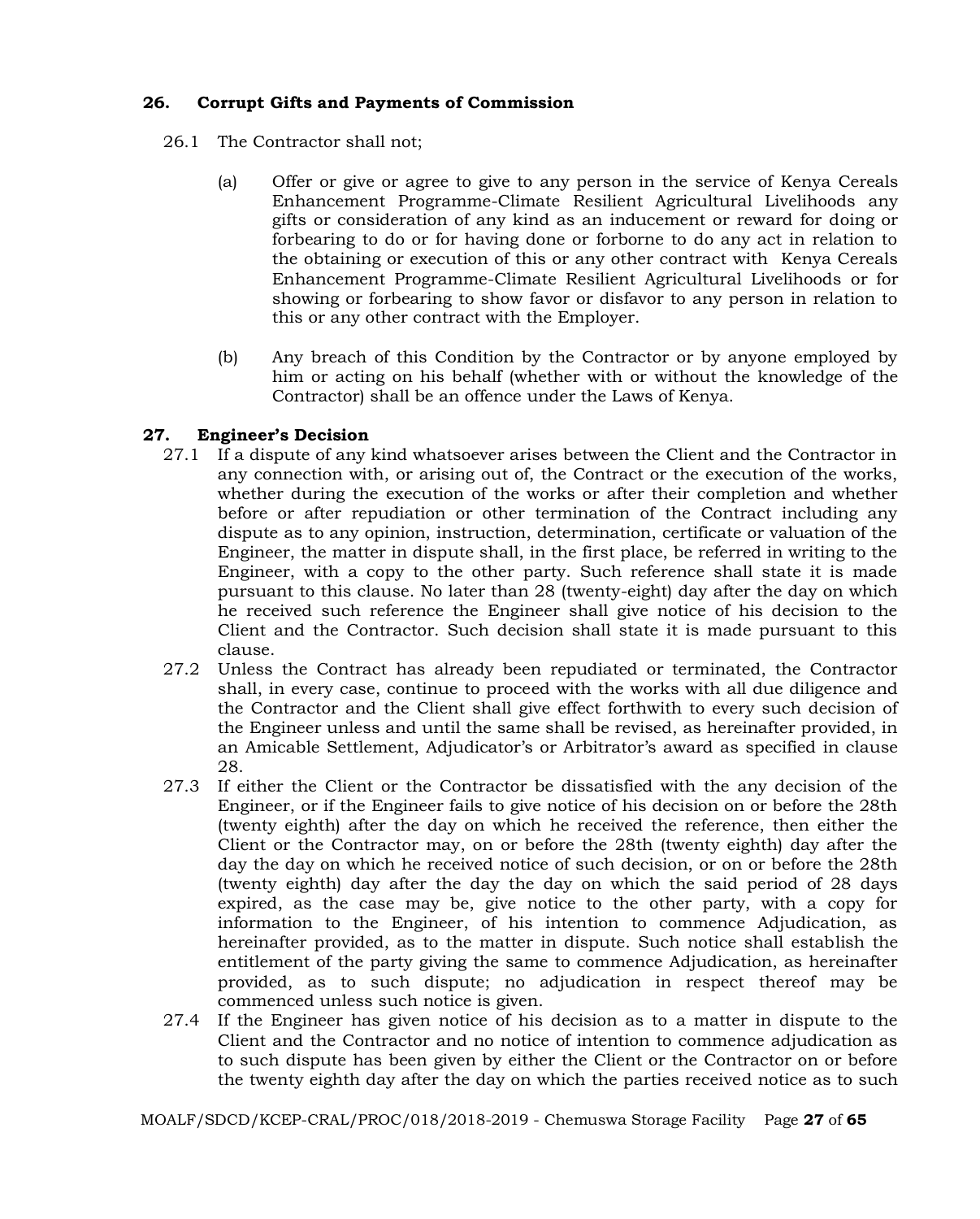decision from the Engineer, the said decision shall become final and binding upon the Client and the Contractor.

# **28. Settlement of Disputes**

- 28.1 The Parties shall use their best efforts to settle amicably all disputes concerning the interpretation and/or implementation of this Contract through consultations and/or negotiations between the Parties within Thirty (30) days after receipt by one Party of the other Party's request for such amicable settlement.
- 28.2 Where the Parties fail to arrive at an amicable settlement, any dispute, controversy or claim arising out of or in connection to this contract, or breach, termination or invalidity thereof shall be settled by arbitration in accordance with the Nairobi Centre for International Arbitration (NCIA) 'Arbitration Rules, 2015.'
- 28.3 Arbitration shall be by an Arbitral Tribunal comprising three arbitrators. Each Party shall appoint one arbitrator and the third arbitrator who shall act as president of the Tribunal shall be appointed by the NCIA.
- 28.4 The decision of the Arbitration Tribunal shall be final and binding on the Parties.

# **29. Notices**

- 29.1 Any notice, request, or consent made pursuant to this Contract shall be in writing and shall be deemed to have been made when delivered in person to an authorized representative of the Party to whom the communication is addressed or when sent by registered mail, telex, telegram or facsimile to such Party at the address specified in 29.2
- 29.2 All letters and notices from the Contractor to the Client and/Engineer must be signed by the Managing Director or the person given written power of Attorney.

1) Clients Address: Ministry of Agriculture, Livestock, Fisheries and Irrigation State Department for Crop Development Kenya Cereal Enhancement Programme-Climate Resilient Agriculture Livelihood Window, NARL KABETE Grounds. P.O BOX 30028-00100 Nairobi. Waiyaki Way

2) The Engineer's address is: The Programme Coordinator, Kenya Cereals Enhancement Programme, Climate Resilient Agricultural Livelihood Window (KCEP-CRAL), P.O. Box 30028 - 00100 NAIROBI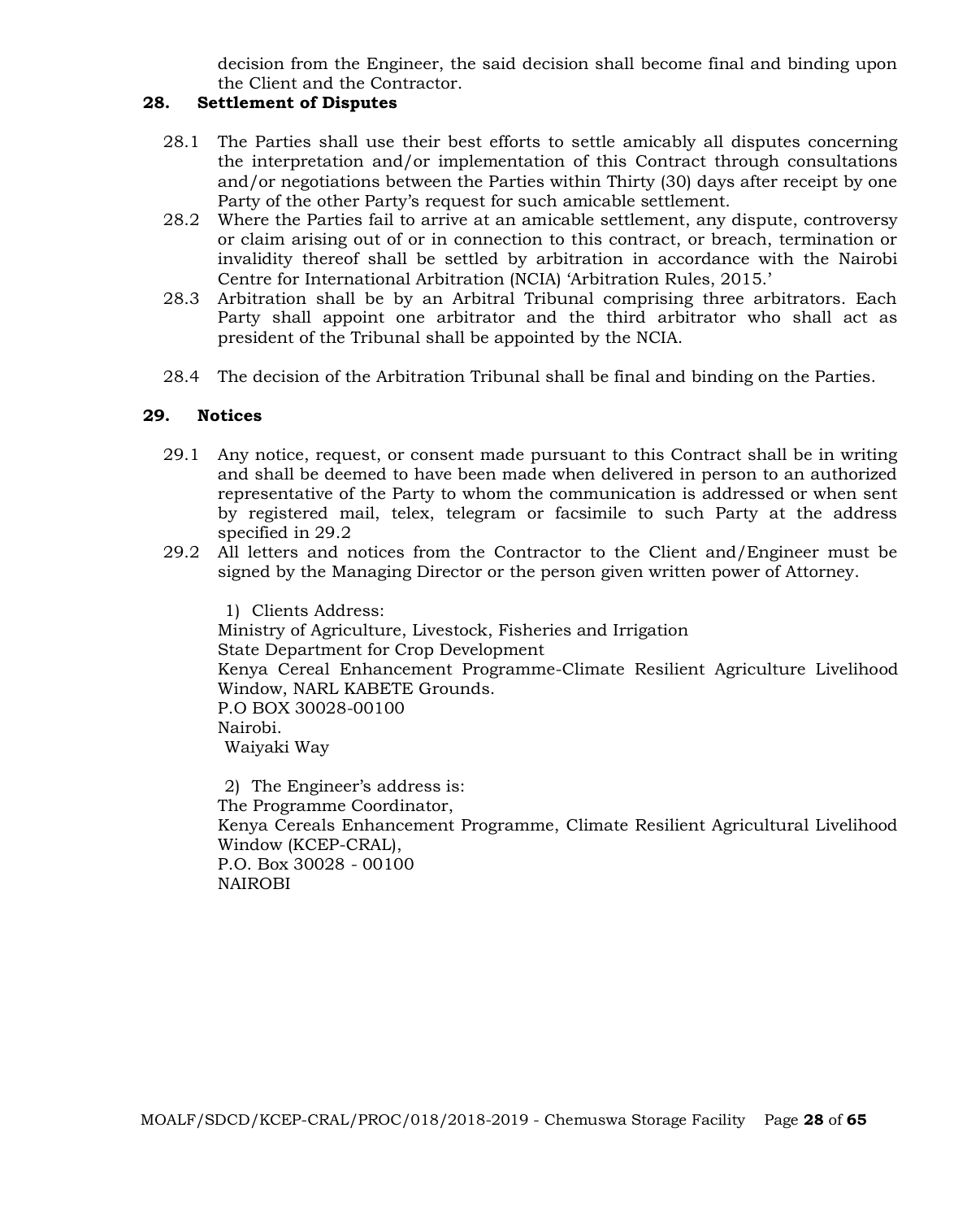|                                                         | APPENDIX TO CONDITIONS OF CONTRACT                                                                                                                                                                                                                                                                                                                                                                                                                          |
|---------------------------------------------------------|-------------------------------------------------------------------------------------------------------------------------------------------------------------------------------------------------------------------------------------------------------------------------------------------------------------------------------------------------------------------------------------------------------------------------------------------------------------|
| <b>GENERAL</b><br><b>CONDITIONS</b><br><b>REFERENCE</b> | PARTICULARS OF APPENDIX TO GENERAL CONDITIONS                                                                                                                                                                                                                                                                                                                                                                                                               |
|                                                         | Kenya Cereal Enhancement Programme-Climate Resilient Livelihood Window                                                                                                                                                                                                                                                                                                                                                                                      |
| GC 1.1                                                  | of P.O. Box 30028-00100 Nairobi                                                                                                                                                                                                                                                                                                                                                                                                                             |
| GC 1.1                                                  | Name of Employer's Representative: PCU Civil Engineer                                                                                                                                                                                                                                                                                                                                                                                                       |
| GC $4.\overline{1}$                                     | identification<br>The<br>of<br>(and<br>number)<br>the<br>Contract<br>is<br>name<br>MOALF/SDCD/KCEP-CRAL/PROC/018/2018-2019                                                                                                                                                                                                                                                                                                                                  |
| GC 4.1                                                  | The Works consist of:<br>The works to be executed under the Contract comprise mainly of but not<br>limited to the following: -<br>1) Excavation and removal of top soil<br>2) Excavation and filling of Foundation trenches<br>3) Construction of foundation walling and slab<br>4) Construction of superstructure walling<br>5) Reinforced concrete for columns and beams<br>6) General finishes and painting<br>7) Any other works that may be instructed |
| GC 6.2                                                  | The Start Date for the whole of the Works shall be: The effective date of<br>contract signing and handing over the site                                                                                                                                                                                                                                                                                                                                     |
| GC 6.2                                                  | The Site Possession Date shall be: Within fourteen days of signing the<br>contract.                                                                                                                                                                                                                                                                                                                                                                         |
| GC 7.1                                                  | The Site is located in Chesumei sub County of Nandi County. The site is<br>approximately 25 kms from Eldoret town near Mosoriot shopping Centre.<br>The storage facility is owned by Chemuswa self-help group constructed<br>through the support of WFP through the P4P Programme                                                                                                                                                                           |
| GC 14                                                   | The amount of performance security shall be <b>ten per cent</b> of the contract<br>sum.                                                                                                                                                                                                                                                                                                                                                                     |
| GC 14.1 (i)                                             | There shall be no advance payment for the refurbishment works in this<br>contract.                                                                                                                                                                                                                                                                                                                                                                          |
| GC 6.3                                                  | The contractor shall not assign, in whole or in part, its obligations to perform<br>under this Contract, except with Kenya Cereal Enhancement Programme-<br>Climate Resilient Agricultural Livelihoods Window prior written consent.                                                                                                                                                                                                                        |
| GC 13.1                                                 | There shall be no contract variations within twelve months from the date of<br>the signing of the contract.                                                                                                                                                                                                                                                                                                                                                 |
| GC 19.1                                                 | The Contractor shall be liable to liquidated damages for delayed<br>performance. The interest and liquidated damages to be paid shall be in<br>accordance with the prevailing mean commercial lending rate as determined<br>by central bank of Kenya                                                                                                                                                                                                        |
| GC 21.1                                                 | Retention money shall be 10% of the total contract sum price                                                                                                                                                                                                                                                                                                                                                                                                |
| GC 21.4                                                 | The Defects Liability Period is <b>six months</b>                                                                                                                                                                                                                                                                                                                                                                                                           |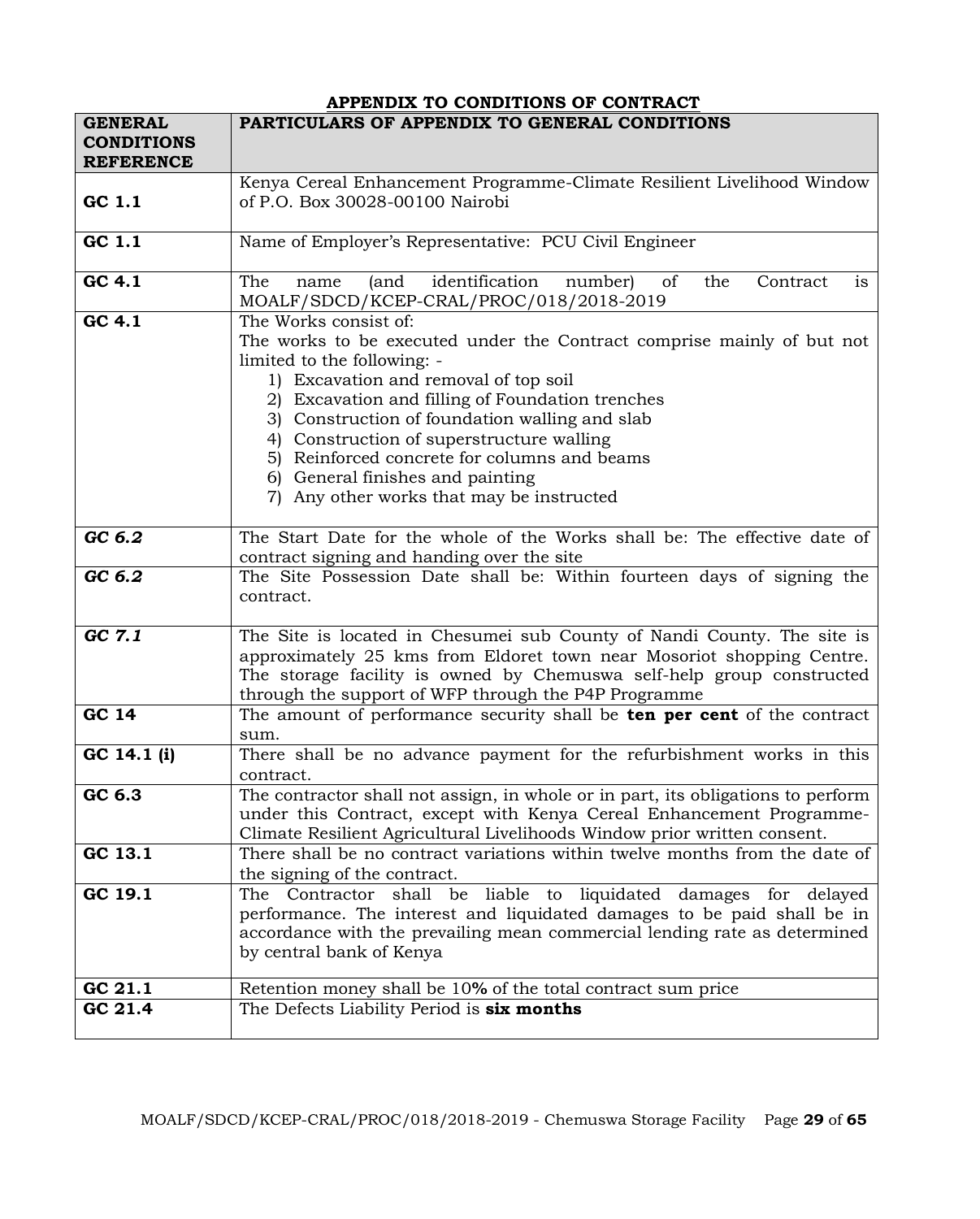### **SECTION IV – SCOPE, DESCRIPTION OF WORKS, SPECIFICATIONS, DRAWINGS AND BILLS OF QUANTITIES**

#### **5.1 Scope**

The works is located in Chesumei sub County of Nandi County. **The site is approximately 25 kms from Eldoret town near Mosoriot shopping Centre**. The storage facility is owned by Chemuswa self-help group constructed through the support of WFP through the P4P Programme.

The works to be carried out under this contract comprises of a proposed completion of Chemuswa warehouse. This being an existing incomplete structure, detailed architectural and structural drawings is not provided, however, a guiding drawing is provided. Bidders shall be required to attend a site visit as specified in appendix to instructions.

Special precautions shall be required throughout the contract period to avoid damage to the existing structure and other services within the site.

The Contractor shall allow for making good any damage arising from his actions during execution of this contract at his own expense.

### **5.2 Description of Works**

The works to be executed under this contract are mainly of but not limited to the following: -

- 1) Excavation and removal of top soil
- 2) Excavation and filling of Foundation trenches
- 3) Construction of foundation walling and slab
- 4) Construction of superstructure walling
- 5) Reinforced concrete for columns and beams
- 6) General finishes and painting
- 7) Any other works that may be instructed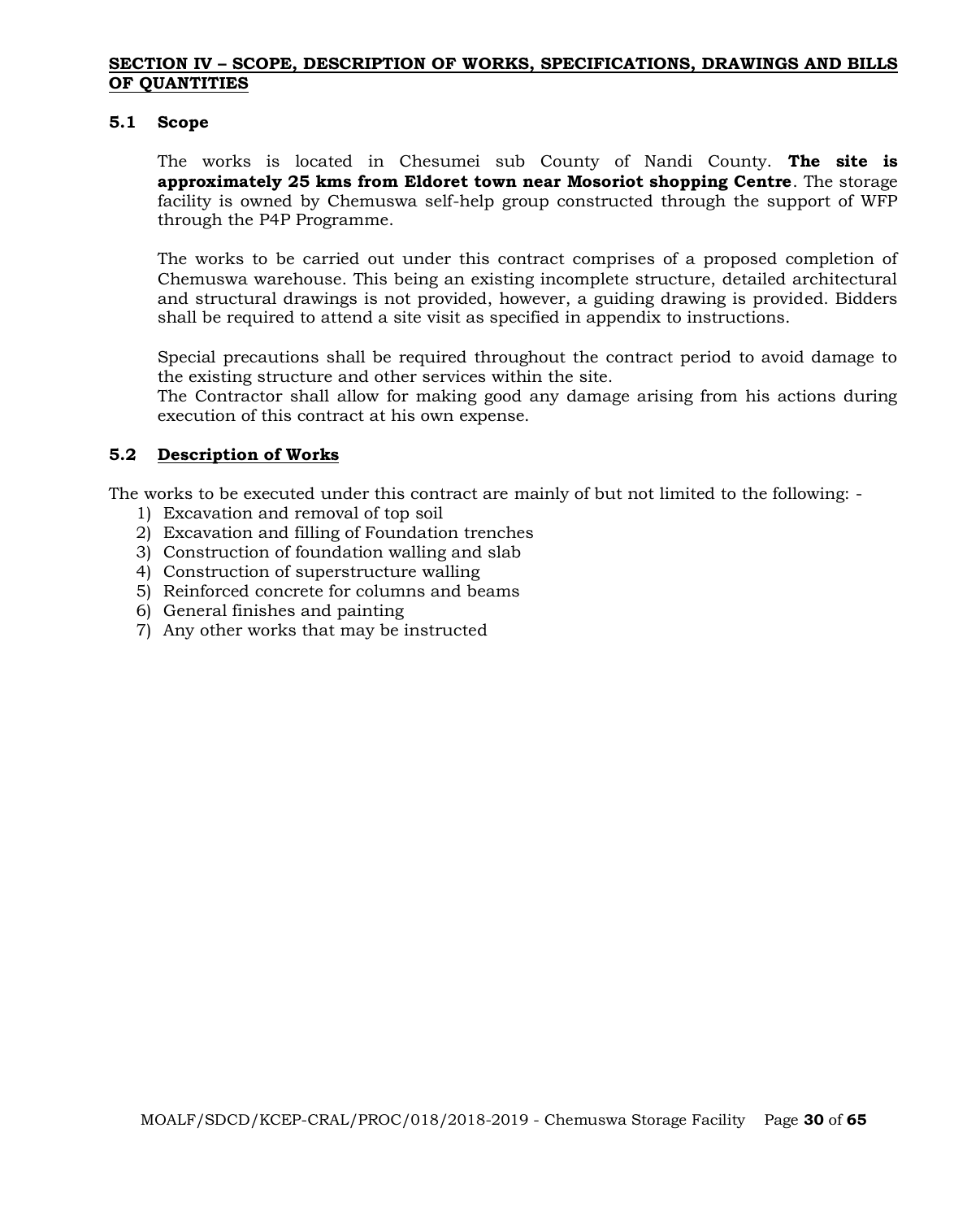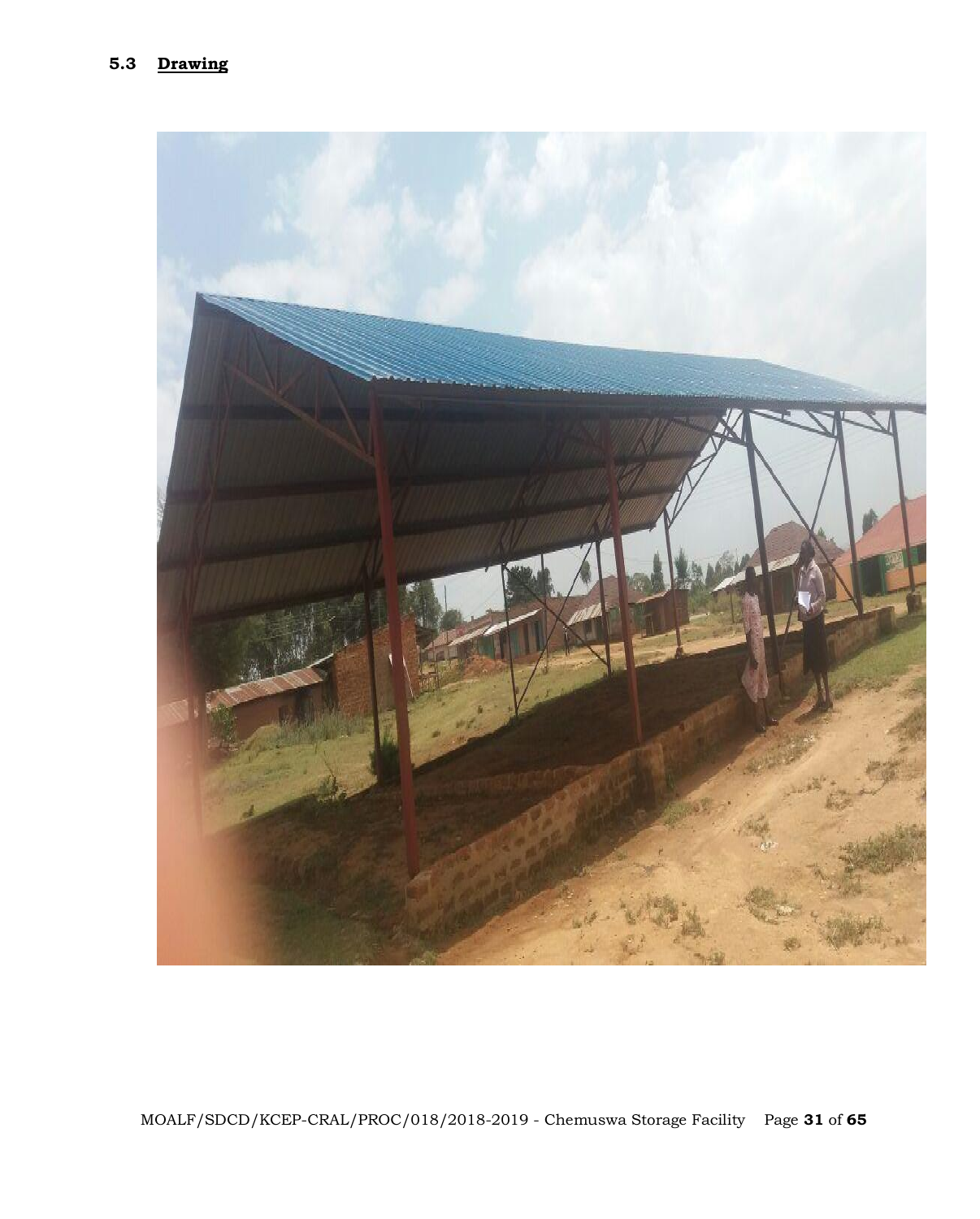# **Structural Drawing**



*Note: This drawings will be provided in a separate zipped folder uploaded together with the tender Document. Bidders may also request for them through [tenders.kcepcralprogramme@gmail.com](mailto:tenders.kcepcralprogramme@gmail.com)*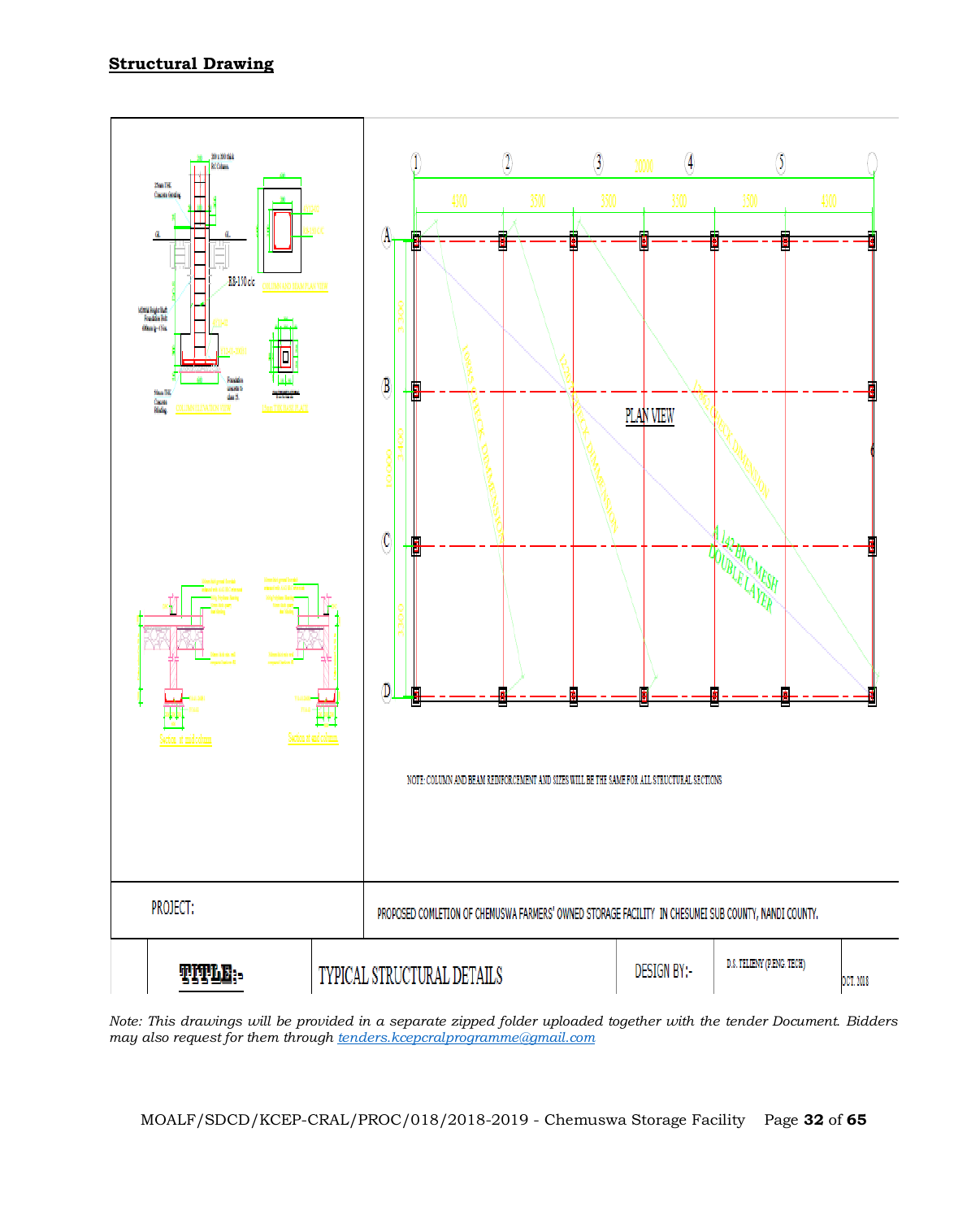### **5.4 SPECIFICATIONS**

# **5.4.1 Materials Generally**

All materials used on the works shall be new and of the qualities and kinds specified herein and equal to the approved samples. Deliveries shall be made sufficiently in advance to enable samples to be taken and tested if required. No materials shall be used until approved and all materials which are not approved or which are damaged, contaminated or have deteriorated in any way or do not comply in any way with the requirements of this specification shall be rejected and shall be immediately removed from the site at the Contractors expense.

# **5.4.2 Material for which there is a Kenya Bureau of Standard specification**

All materials used in the works for which a Kenya Bureau of Standards Specification has been published shall conform with the latest edition thereof in every way. The Architect reserves the right to demand that the Contractor shall obtain at his own expense a certificate in respect of any materials to state that is in accordance with the Kenya Bureau of Standard specification.

# **5.4.3 Materials for which there is no Kenya Bureau of Standards specification**

All materials used in the works for which no Kenya Bureau of Standards specification has been published shall conform with the British Standards Specification for such materials. If there are no published standards as specified for any materials, the quality of such materials shall be generally of a standard equal to those for which there is a Kenya Bureau of Standards or British Standard specification.

# **5.5 EXCAVATION AND EARTHWORK**

# **5.5.1 Site Clearance**

Site Clearance shall include the cutting down of all trees, stumps, bushes, vegetation and rubbish, burning the debris arising in approved locations and carting remaining material to a tip provided by the Contractor.

# **5.5.2 Nature of the Soil**

The Contractor is advised to visit the site and ascertain the nature of the ground to be excavated and he shall price accordingly and no claim will be allowed for want of knowledge in this respect. Rates for excavation shall include for excavation in soil, earth, black cotton, sandy soil, Murram, tuff, soft rock, boulders or whatever other subsoil is encountered except hard rock as defined below.

# **5.5.3 Foundation Excavations**

- 1) The foundation trenches and column bases shall be excavated to the widths and depths of the concrete foundations shown on the drawings or to such widths and depths as the Engineer may instruct after examination of the excavations. Quantities of all excavations shall be measured and valued by the Quantity Surveyor and any difference between such measurements and the measurements herein given shall be dealt with as a variation to the Contract.
- 2) If however, the Contractor excavates to any greater depths than shown in the drawings or as instructed by the Engineer, then he shall at his own expense fill in such extra depth of excavation with concrete as specified for the foundations to the satisfaction of the Engineer. The Contractor shall not be paid for the cost of any excavation executed deeper or wider than shown on the drawings or instructed by the Engineer nor the cost of back filling such excavation or disposing of surplus.

MOALF/SDCD/KCEP-CRAL/PROC/018/2018-2019 - Chemuswa Storage Facility Page **33** of **65**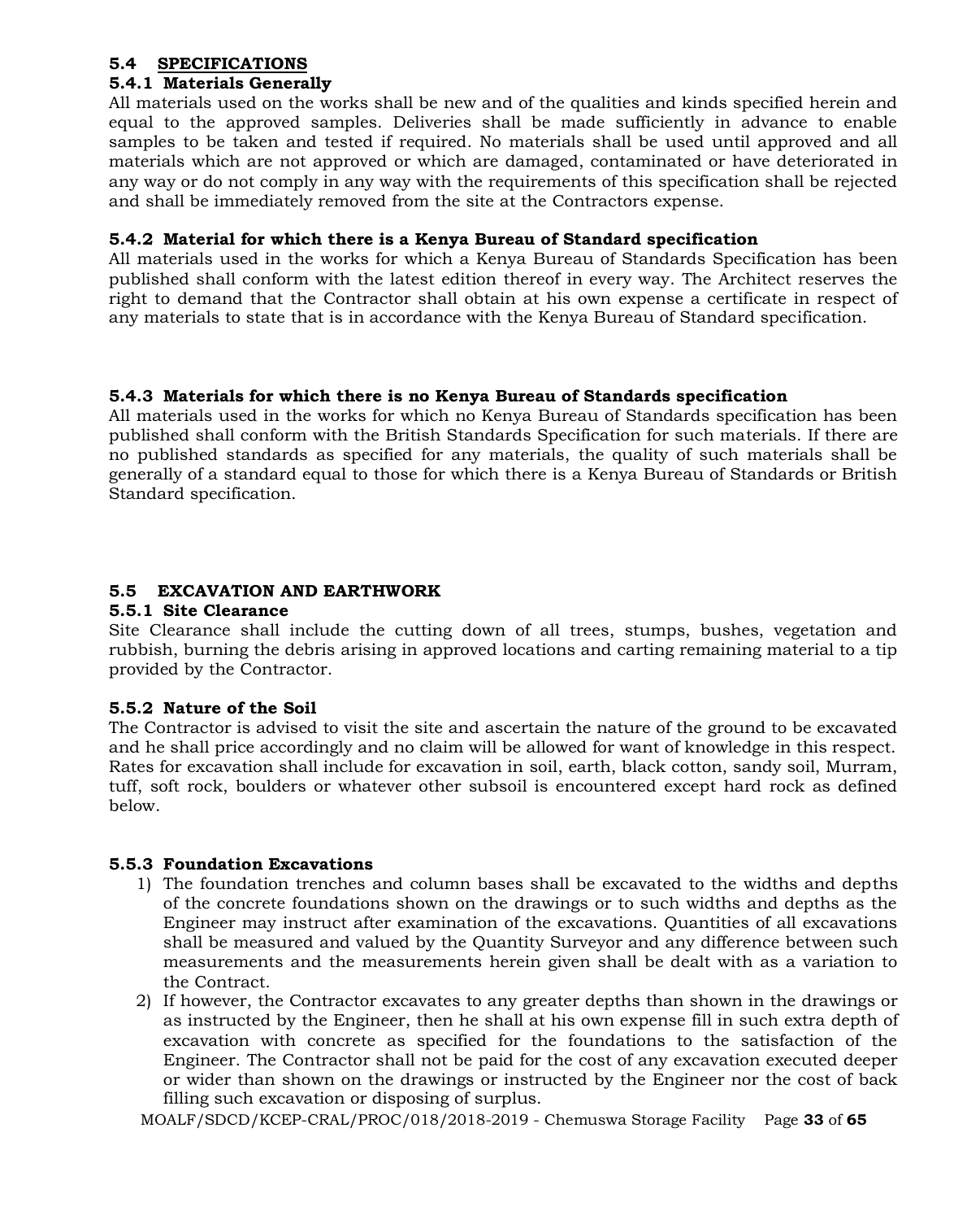# **5.5.4 Surplus Soil Disposal**

Excavated material not required for subsequent refilling shall be removed to areas off site which shall be approved by the Architect.

# **5.5.5 Top Soil for Spreading**

Where required in the Bills of Quantities, top soil required for subsequent spreading over finished work shall be especially selected and shall be dumped in special heaps as indicated by the Architect. Such top soil shall be reasonably free from vegetation to the satisfaction of the Architect and shall be compacted as little as possible in the heaps.

### **5.5.6 Filling under Surface Beds in Buildings**

### **5.5.6.1 Murram filling**

Murram for filling as base course shall be from an approved source and of the highest quality. It shall be laid in layers not less than 150mm thick and not greater than 230mm thick prior to compaction. Water will be applied to O.M.C. and each layer will be thoroughly compacted by a 2 tonne vibrating roller until all movement ceases and 100% MDD is achieved.

### **5.5.6.2 Hardcore filling**

Hardcore filling shall be crushed rock, broken concrete or other approved hard granular materials broken to pass not greater than a 150mm ring or to be 75% of the finished thickness of the layers being compacted whichever is the less and graded so that it can be easily and thoroughly compacted by rolling. The filling is to be laid in layers each of a consolidated thickness not exceeding 230mm.

#### **5.5.7 Anti**-**termite treatment**

Where described the top surface of filling shall be treated with Gladiator T C Pesticides to be supplied and applied by Rentokil Ltd. P.O. Box 44360, Nairobi or other equal and approved firm strictly in accordance with the satisfaction of the Architect. The Contractor must destroy any termite nests found within the perimeter of the building and within 20 metres from the building externally and take out and destroy queens, impregnate holes and tunnels with approved insecticide and backfill with hard material, well rammed and consolidated. The specialist shall be required to issue a 10-year guarantee to the Employer.

### **5.5.8 Polythene Sheeting**

Polythene sheeting shall be produced by an approved manufacturer. Joints in sheeting shall be treble folded with a 150mm fold and taped at 300mm intervals with 50mm wide back plastic adhesive tapes. The sheeting shall not be stretched but shall be laid with sufficient wrinkles to permit shrinkage up to 15%. The Contractor shall ensure that the membrane is not pierced buying laying and concreting.

### **5.5.9 Existing Services**

Before commencing works, the Contractor shall at his own expense ascertain in writing from the relevant Local Authorities and all other Public bodies, companies and persons who may be affected, the position and depths of their respective ducts, cables, mains or pipes and appurtenance. He shall thereupon search for and locate such services. Active existing services shall be adequately protected from damage or relocated as directed by the Architect. Inactive services shall be removed or sealed off in accordance with the direction of the Architect.

### **5.5.10 Protection**

The Contractor shall protect all graded and filled areas from the actions of the elements. Any settlement or washing away that occur prior to acceptance of the works shall be repaired and grades re-established to the required elevations and Slopes.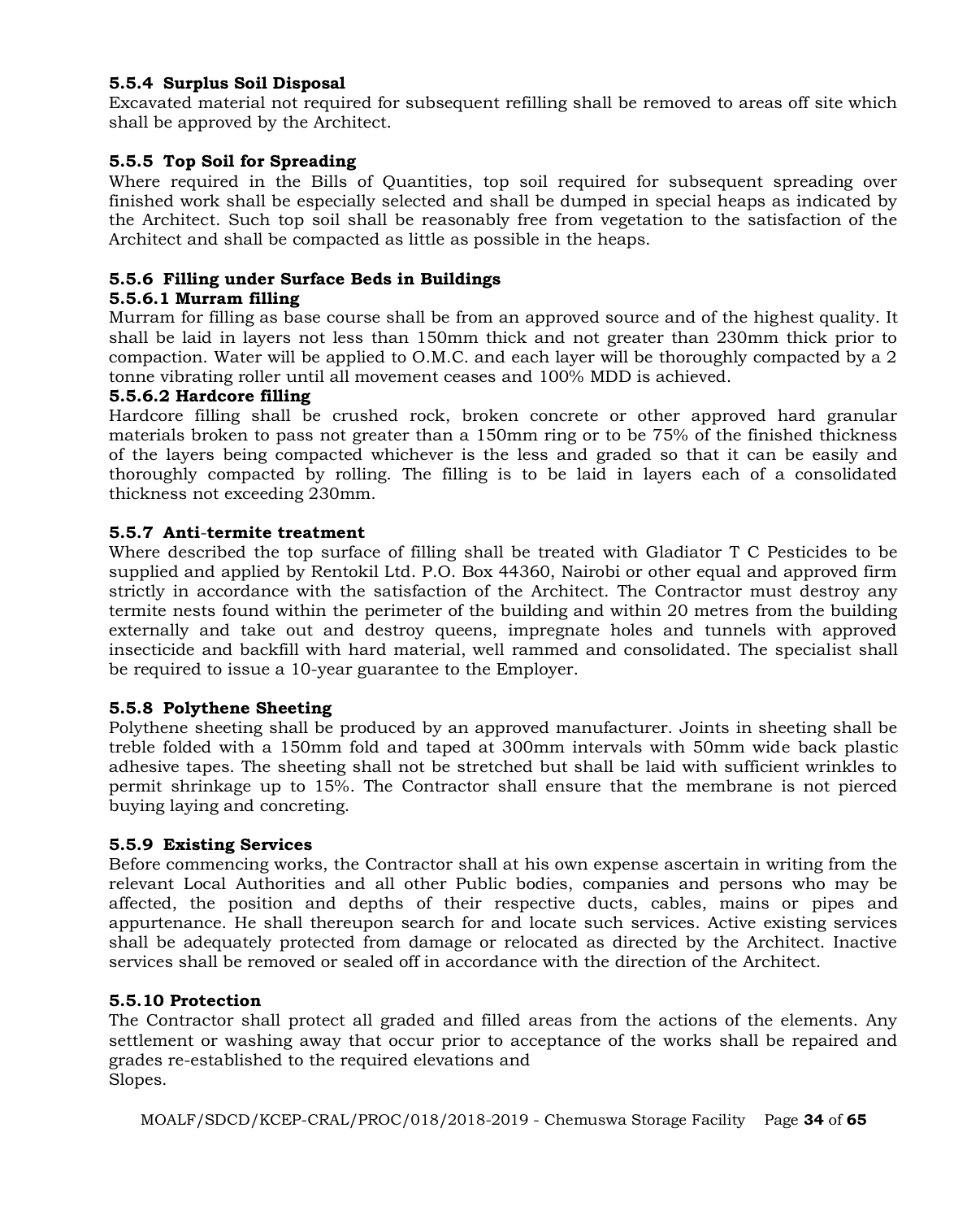# **5.6 CONCRETE WORK**

# **5.6.1 Codes of Practice**

All workmanship, materials, tests and performances in connection with reinforced concrete shall be in conformity with the latest edition of the British Standard for concrete works 9B.S. B110 parts1 &2, B.S. 8004, B.S. 8007) and any other approved Local and International Standards. Where inconsistency exists between these preambles and these Standards, the Contractor shall notify the Engineer in good time for his Clarification as to which of the two implications on the Contract.

# **5.6.2 Supervision**

A competent person approved by the Engineer shall be employed by the Contractor whose duty will be to supervise all stages in the preparation and placing of the concrete. All cubes shall be made and site tests carried out under his direct supervision on Consultation with the Engineer.

# **5.6.3 Cement**

Cement unless otherwise specified shall be ordinary Portland cement of a brand and source approved by the Engineer and shall comply with the requirements of K.S.02 -21. A manufacturer's certificate of test in accordance with K.S.02-21 shall be supplied for each consignment delivered to the Site.

# **5.6.4 Aggregate**

Aggregates shall conform with the requirement K.S.02-95 and all the proposed sources, types and grading test results of all aggregates are to be approved in all respects by the Engineer before work commences.

If in the opinion of the Engineer the aggregate meets with the above requirements but is dirty or adulterated in any manner it shall be screened and/or washed with clean water at the Contractors expense.

# **5.6.5 Water**

The water used for mixing concrete shall be from an approved source, clean, fresh and free from harmful matter and comply with the requirements of B.S.3148.

# **5.6.6 Quality Control at Works Stage**

Once the concrete mix is accepted from preliminary to works stage, the principal basis of control shall be analysis of the cube test results at 28 days.

# **5.6.7 Cement**

The Quantity of cement shall be measured by weight. Where delivered in bags, each batch of concrete is to contain one or more bags of cement in accordance with the proportions specified. For non-structural concrete, volume batching may be used as indicated below:

| Class of Concrete                | 15    |       |
|----------------------------------|-------|-------|
| Nominal mix by volume            | 1:3:6 |       |
|                                  |       | 1:4:8 |
|                                  |       |       |
| Cubic metres of fine aggregate   |       |       |
| Per 50 kg. Bag of cement         | 0.12  | 0.16  |
|                                  |       |       |
| Cubic metres of coarse aggregate |       |       |
| Per 50kg bag of cement           | 0.24  | 0.32  |

Max. size of coarse aggregate 40mm\* 40mm\* \*or 20mm for blinding concrete where described.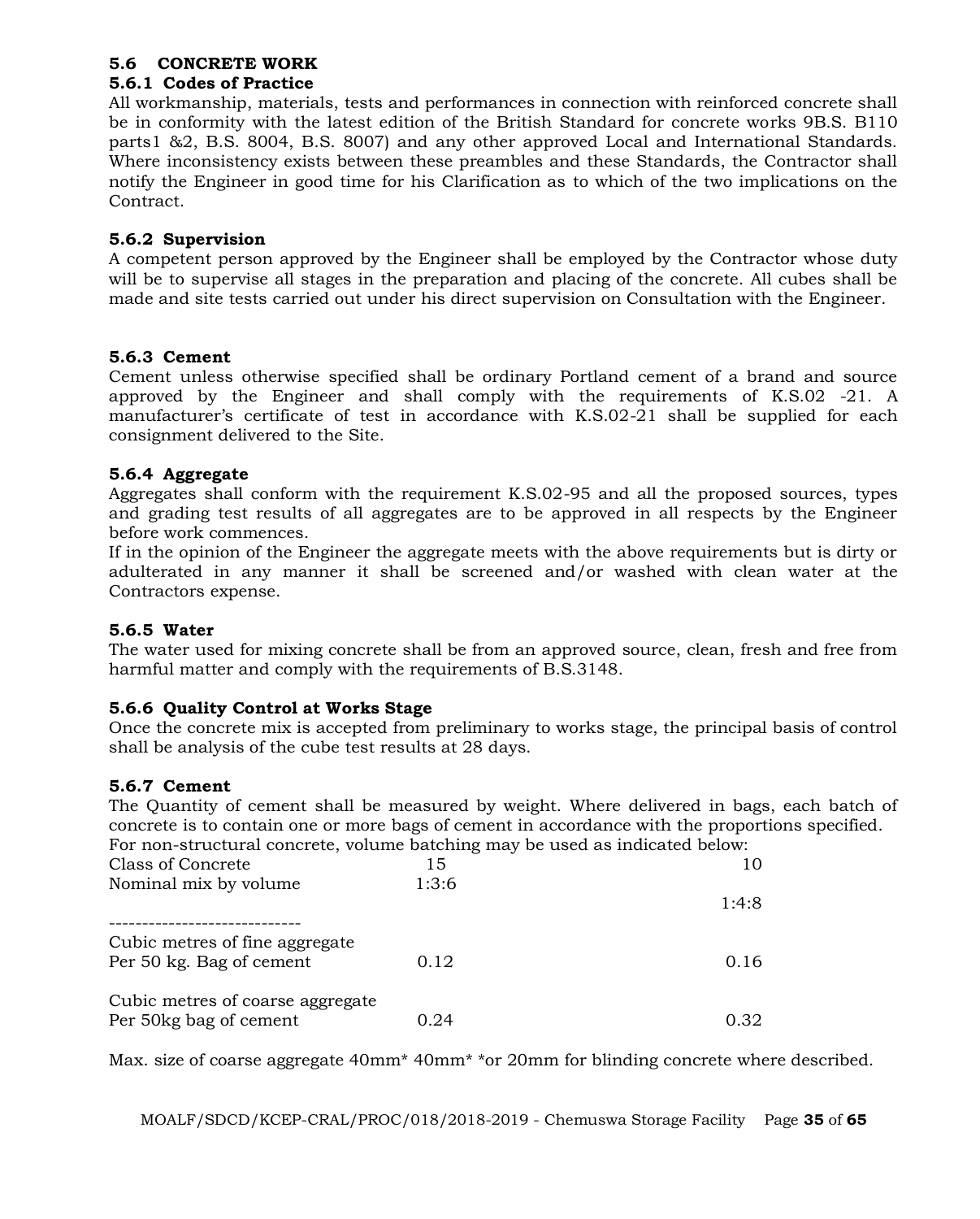Where batching is by volume, approved gauge boxes of such a size as will give the correct proportions shall be used, and full account shall be taken of bulking due to high moisture content.

# **5.6.8 Construction Joints**

Construction joints shall be permitted only at the positions predetermined on the drawings or as instructed on the site by the Engineer. In general they shall be located at points of minimum shear, viz, vertical at, or near mid spans of slabs, ribs and deems.

### **5.6.9 Faulty Concrete**

Any concrete which fails to comply with these Preambles, or which shows signs or setting before it is placed small be taken out and removed from the bite, where concrete is round to be defective after it has set the concrete shall be cut out and replaced in accordance with the Engineers instructions. On no account shall any faulty, honeycombed, or otherwise defective concrete be repaired or patched until the Engineer has made an inspection and issued instructions for the repair.

### **5.6.10 Steel reinforcement**

The steel reinforcement shall comply with the latest requirements of the following British Standards

### **5.6.11 Fabric Reinforcement**

Fabric reinforcement shall be electrically cross-welded steel wire mesh reinforcement to B.S. 4483 and of the size and weight specified and made of wire to B.S. 4482.

### **5.6.12 Fixing Steel Reinforcement**

Reinforcement shall be accurately bent to the shapes and dimensions shown on the Drawings and Schedules and in accordance with B.S. 4466 and B.S. 8110. Reinforcement must be cut and bent cold and no welded joints will be permitted unless to detailed or directed by the Engineer

# **5.7 Formwork**

The method and system of formwork which the Contractor proposed to use shall be approved by the Engineer before construction commences. Formwork shall be substantially and rigidly constructed of timber, steel, plastic, precast concrete or other approved material. All timber formwork shall be good, sound, clean, sawn, well-seasoned timber free from warps and loose knots and of scantlings sufficiently strong for their purpose.

# **5.8 WALLING**

### **5.8.1 MATERIALS**

**5.8.1.1** Cement

Cement used for making mortar shall be as described in concrete work.

# **5.8.1.2 Lime**

The lime for making mortar shall be obtained from an approved source and shall comply with BS 890 Class A for non-hydraulic lime. The lime to be run to putty in an approved lined pit or container. The water to be first run into the pit or container and the lime to be added until it is completely submerged, stirred vigorously until all lumps are disintegrated and shall be kept constantly covered with water and regularly stirred for at least four weeks. The resulting milk lime then to be run through a fine sieve and run into a pit or other container and kept clean and moist for not less than two weeks before being used in the works.

MOALF/SDCD/KCEP-CRAL/PROC/018/2018-2019 - Chemuswa Storage Facility Page **36** of **65**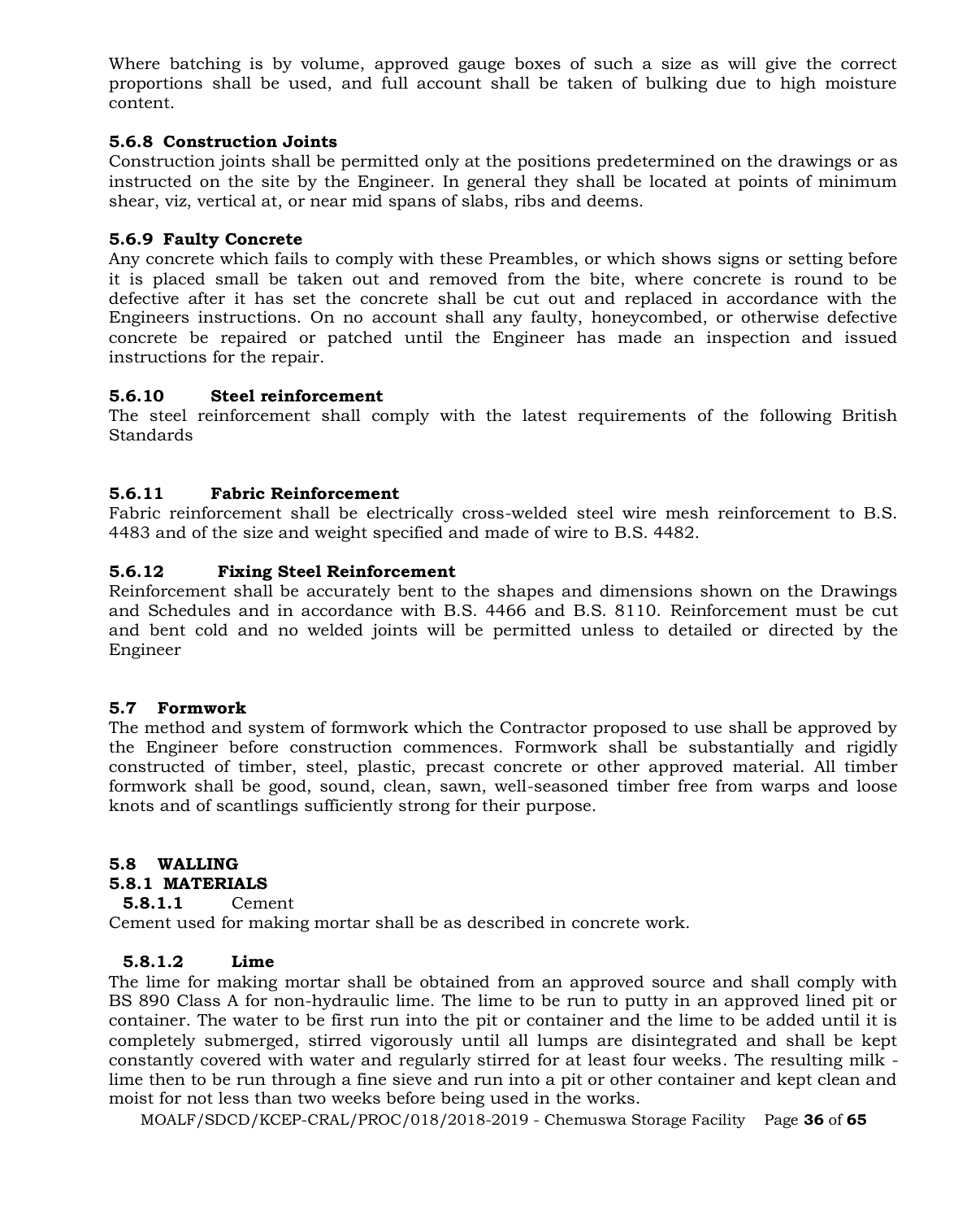## **5.8.1.3 Sand**

Sand used for making mortar shall be clean, well graded siliceous sand of good sharp hard quality equal to samples which shall be deposited with and approved by the Architect. It shall be free from lumps of stone, earth, loam, dust, salt, organic matter and other deleterious substances, passed through a fine sieve and washed with clean water if so directed by the Architect.

### **5.8.1.4 Water**

Shall be as described in Concrete work.

### **5.8.1.5 Stone**

All stone shall comply with the requirements of CP 121.202 for masonry and rubble walls respectively except where amended or extended by the following clauses

### **5.8.1.6 Reinforced Walls**

Steel reinforcing bars in walls shall be carefully placed and spacers used to ensure that a minimum of 20mm cover is given to the reinforcement unless otherwise specified. Horizontal reinforcement in mortar joints shall be laid such that the reinforcement is not in contact with the blocks or stone.

### **5.8.1.7 Wall Ties**

Wall ties shall be provided to connect walls to steel or concrete columns and beams to connect two unbounded leaves of wall. Wall ties shall be provided at 450mm centres both vertically and 900mm centres horizontally and shall be staggered when used to connect two leaves of unbounded wall. Wall ties shall be embedded into each material by a minimum of 50mm

# **5.8.1.8 Fair Face**

All concrete and hollow blockwork described as finished with a fair face is to be built to a true and even face with the joints finished as specified hereinafter.

### **5.8.1.9 Pointing**

Pointing of walls shall be prepared for pointing by raking out all loose or friable material to a minimum of 15mm to form a square recess. The joints shall then be wetted and new mortar shall be forced into the joints and finished as directed

### **5.8.2 FLOOR, WALL AND CEILING FINISHINGS**

### **5.8.2.1 PLASTERWORK**

### **5.8.2.1.1 Generally**

Render, both internal and external shall be cement and sand in the proportions 1:4 finished to the thickness specified. Plaster shall consist of an undercoat of 1 part cement to 6 parts sand by volume, and a finishing coat of 1 part cement to 10 parts lime putty. Each coat shall be finished to the thickness specified.

### **5.8.2.1.2 Cement**

Ordinary Portland cement and shall comply with K.S. 02-21. White and coloured cements shall comply with B.S. 12 and be obtained from an approved manufacturer.

### **5.8.2.1.3 Lime**

Lime shall be prepared from hydrated lime complying with B.S. 890, Part 2.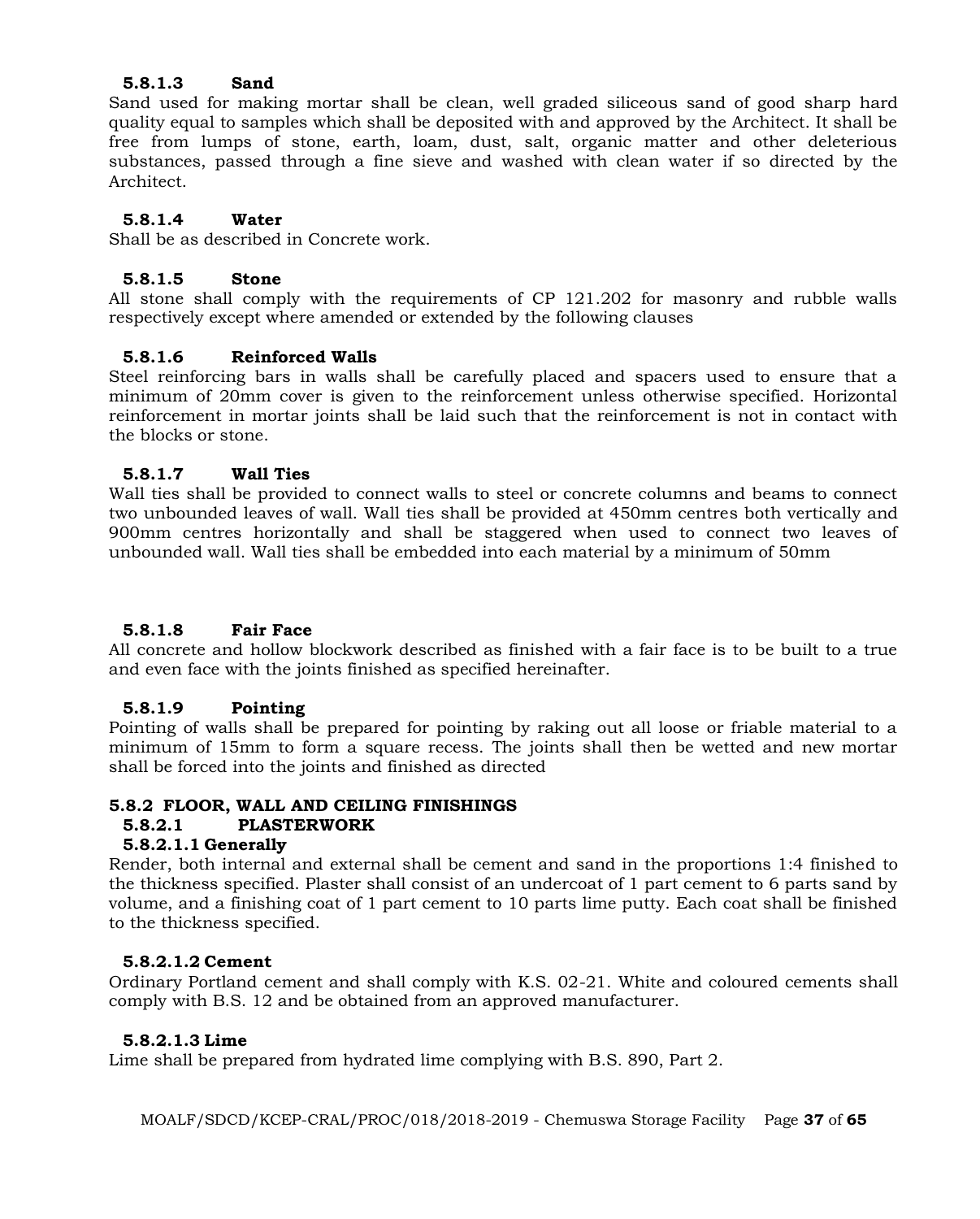# **5.8.2.1.4 Sands**

Sands for cement and lime mixes shall comply with B.S. 1199, Table 1.

### **5.8.2.1.5 Water**

Water shall be clean and kept free from all impurities.

### **5.8.2.1.6 Mixing of materials**

All materials shall be thoroughly mixed in the proportions described. No mixes of plasters, other than described shall be used.

### **5.8.2.1.7 Period between coats**

Cement -lime undercoats shall be allowed to dry out thoroughly before a further coat is applied.

### **5.8.2.1.8 Surfaces of beds and backings**

Screeded beds for insitu finishing of floor finishing bedded in mortar, shall be left rough from the screeding board. Floated beds for inflexible floor finishing bedded in mastic, shall be left with a plain untextured surface.

Trowelled beds for flexible finishings shall be finished smooth and free from score marks, grooves or depressions. Screeded backings for insitu wall finishing or wall finishings bedded in mortar shall be scratched for key. Floated backings for inflexible wall finishing fixed with adhesive shall be left with a plain surface.

Trowelled backings for flexible wall finishing shall be finished smooth and free from score marks or depressions.

Beds and Backings for finishing by specialists shall be to the approval of the specialist.

### **5.8.2.1.9 Preparation of surfaces**

All surfaces to receive the finishing in this section shall be thoroughly cleaned. Screeds to receive finishing bedded in mortar shall be well wetted before laying is commenced.

### **5.8.3 PAINTING AND DECORATING**

### **5.8.3.1 MATERIALS**

### **5.8.3.2 Colour range**

Painting and decorative schemes shall be carried out in colours selected by the Architect from the approved range of colours.

### **5.8.3.3 Approval of brands**

The Contractor shall seek, in writing, approval from the Architect for all brands of paint he wishes to use.

# **5.8.3.4 Quality of Products**

Where a type of paint is produced by the Manufacturer in more than one quality, only paints and materials of the first or best quality shall be used in the works. The container label shall indicate clearly the quality of the paint being used.

Where it is not evident that the first or best quality of paint is being used, the Architect will order the removal of such materials from the site and rectification of any work executed with those materials, all at the Contractors expense.

### **5.8.3.5 Same makers materials used for coating**

While materials for the work may be obtained from several makers, undercoats and finishing coats for a particular surface must be obtained from the same maker, (i.e. one markers undercoat).

MOALF/SDCD/KCEP-CRAL/PROC/018/2018-2019 - Chemuswa Storage Facility Page **38** of **65**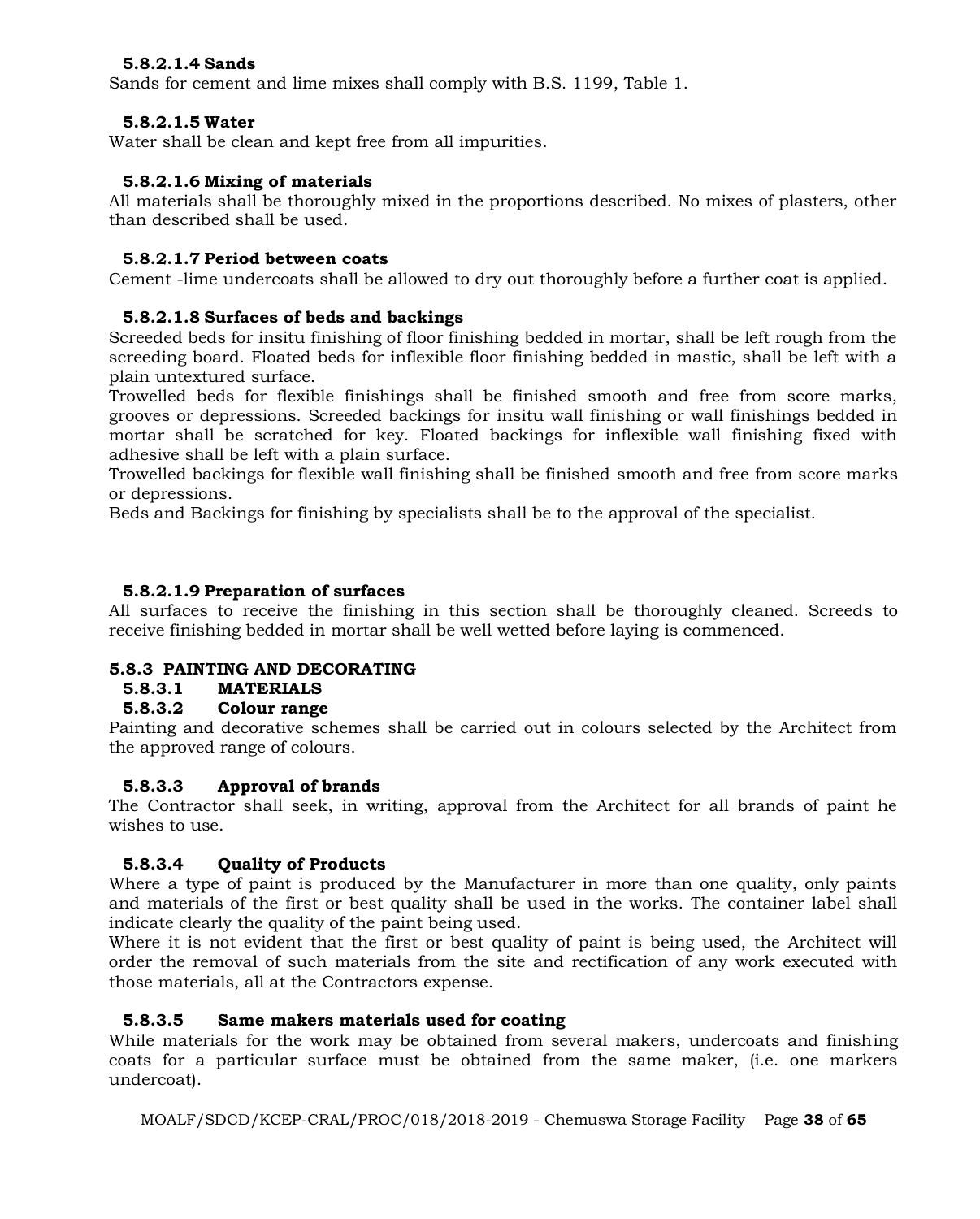# **5.8.3.6 Remedying defects due to defective materials**

All materials, which in the opinion of the Architect are unsatisfactory, shall be immediately removed from the site and any work executed with such defective materials shall be made good by the Contractor, at his expense, to the satisfaction of the Architect.

# **5.8.3.7 Emulsion paint**

Emulsion paint (interior and/or exterior), shall have a P.V.A. base and shall be of an approved brand. The first coat shall be thinned in accordance with the manufactures instructions. Where described as applied externally, the paint shall incorporate an approved fungicide to prevent fungus growth.

### **5.8.3.8 Black bituminous paint**

Black bituminous paint shall comply with B.S. 3416, Type 1 for general use, and Type ii for drinking water tanks.

### **5.8.3.9 Plaster, rendering, concrete blockwork and brickwork**

All plaster or mortar splashes, etc. shall be removed from plaster rendering, concrete, block work and brickwork by careful scraping; all holes, cracks, etc., shall be stopped and the whole of the surfaces shall be brushed down to remove dust and loose materials. In addition, all traces of mould oil shall be removed from concrete surfaces by scrubbing with water and detergent and rinsing with clean water to remove all detergent.

### **5.8.3.10 Standard of workmanship**

Prior to the commencement of internal or external decoration, areas not exceeding 50 square metres in total area, and designated by the Architect, shall be completely decorated, and after approval shall be used as a standard for the whole of the works. Any additional cost involved in carrying out such decoration in advance of the general work shall be deemed be included in the Contract Sum. Such decorated surfaces shall be made good and touched up as necessary prior to the handing over of the works.

### **5.8.3.11 Manufacturer's instructions**

All materials shall be used strictly in accordance with instructions issued by the manufacturers concerned. The addition of thinners, driers or other materials will only be permitted when specially required by the maker and the procedure approved by the Architect.

### **5.8.3.12 Brush work**

Unless otherwise described, all coatings shall be applied by Brush. Written permission must be obtained from the Architect for the application of coatings by spray or roller where not so described, and if permission is granted, such application shall not result in extra cost to the Employer.

### **5.9 BILL OF QUANTITIES**

The Bills of Quantities forms part of the Contract Documents and are to be read in conjunction with the Instructions to Bidders, Conditions of Contract Parts I and II, Specifications and Drawings.

The prices and rates inserted in the Bills of Quantities will be used for valuing the work executed, and the Engineer will only measure the whole of the works executed in accordance with this Contract.

```
MOALF/SDCD/KCEP-CRAL/PROC/018/2018-2019 - Chemuswa Storage Facility Page 39 of 65
```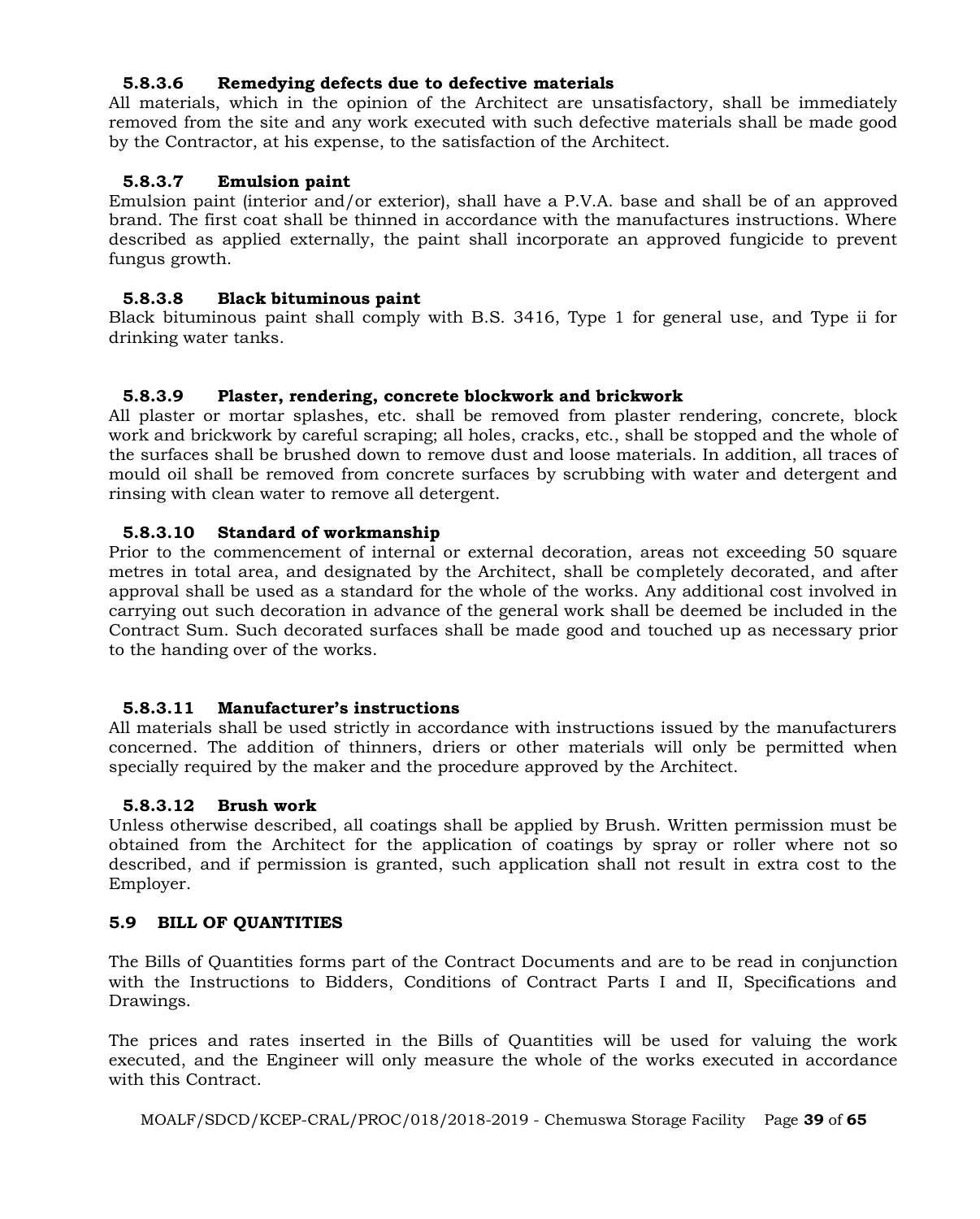| CHEMUSWA STORAGE FACILITY BILL OF QUANTITIES                                                                                                               |                |             |             |             |  |  |  |
|------------------------------------------------------------------------------------------------------------------------------------------------------------|----------------|-------------|-------------|-------------|--|--|--|
| <b>DESCRIPTION</b>                                                                                                                                         | <b>QTY</b>     | <b>UNIT</b> | <b>RATE</b> | <b>KSHS</b> |  |  |  |
| <b>SUBSTRUCTURE</b>                                                                                                                                        |                |             |             |             |  |  |  |
| <b>EXCAVATIONS</b>                                                                                                                                         |                |             |             |             |  |  |  |
| Allow for keeping the whole of excavations free<br>from all waters.                                                                                        |                | <b>ITEM</b> |             |             |  |  |  |
| Allow for maintaining and upholding sides of<br>and keeping free from fallen<br>excavations<br>materials                                                   |                | <b>ITEM</b> |             |             |  |  |  |
| Excavate over site average 200mm deep to<br>remove top vegetable soil and cart away.                                                                       | 200            | <b>SM</b>   |             |             |  |  |  |
| foundation<br>trench<br>Excavate<br>bases<br>not<br>exceeding1.5 meters deep commencing<br>from<br>reduced level.                                          | 54             | CM          |             |             |  |  |  |
| Return , fill in and ram selected excavated<br>Materials                                                                                                   | 27             | CM          |             |             |  |  |  |
| Load Wheel and surplus excavated materials on<br>trucks                                                                                                    | 27             | CM          |             |             |  |  |  |
| <b>FILLINGS</b>                                                                                                                                            |                |             |             |             |  |  |  |
| 300mm thick Approved hardcore filling spread,<br>level, rolled and well compacted in 150mm thick<br>layers to make up levels.                              | 60             | CM          |             |             |  |  |  |
| 50mm thick murrum or quarry dust blinding to<br>surface of hardcore                                                                                        | 200            | <b>SM</b>   |             |             |  |  |  |
| Dragnet" FT"or any other equal and approved<br>insecticide to the surface of hardcore applied as<br>per manufactures instructions with 10year<br>guarantee | 200            | <b>SM</b>   |             |             |  |  |  |
| 500 gauge polythene damp proof membrane with<br>150mm laps.                                                                                                | 200            | <b>SM</b>   |             |             |  |  |  |
| <b>CONCRETE WORKS</b>                                                                                                                                      |                |             |             |             |  |  |  |
| Mass concrete $(1:4:8)$ as described in :- 50mm<br>thick blinding under strip foundations                                                                  | 18             | <b>SM</b>   |             |             |  |  |  |
| Reinforced concrete $(1:2:4)$ class $20/20$ in:- Strip<br>foundations                                                                                      | $\overline{5}$ | CM          |             |             |  |  |  |
| Reinforced concrete $(1:2:4)$ class $20/20$ in:-<br>200mm thick floor slab                                                                                 | 40             | CM          |             |             |  |  |  |
| Reinforcements                                                                                                                                             |                |             |             |             |  |  |  |
| High tensile square twisted bars in :- B.R.C.<br>Mesh A142 in slab                                                                                         | 200            | <b>SM</b>   |             |             |  |  |  |
| Sawn formwork to:- Sides of foundation strip                                                                                                               | 30             | <b>SM</b>   |             |             |  |  |  |
| Walling:-                                                                                                                                                  |                |             |             |             |  |  |  |
| Natural stone (cut to size) walling in cement sand<br>$(1:4)$ mortar:- 200mm thick foundation walling                                                      | 90             | <b>SM</b>   |             |             |  |  |  |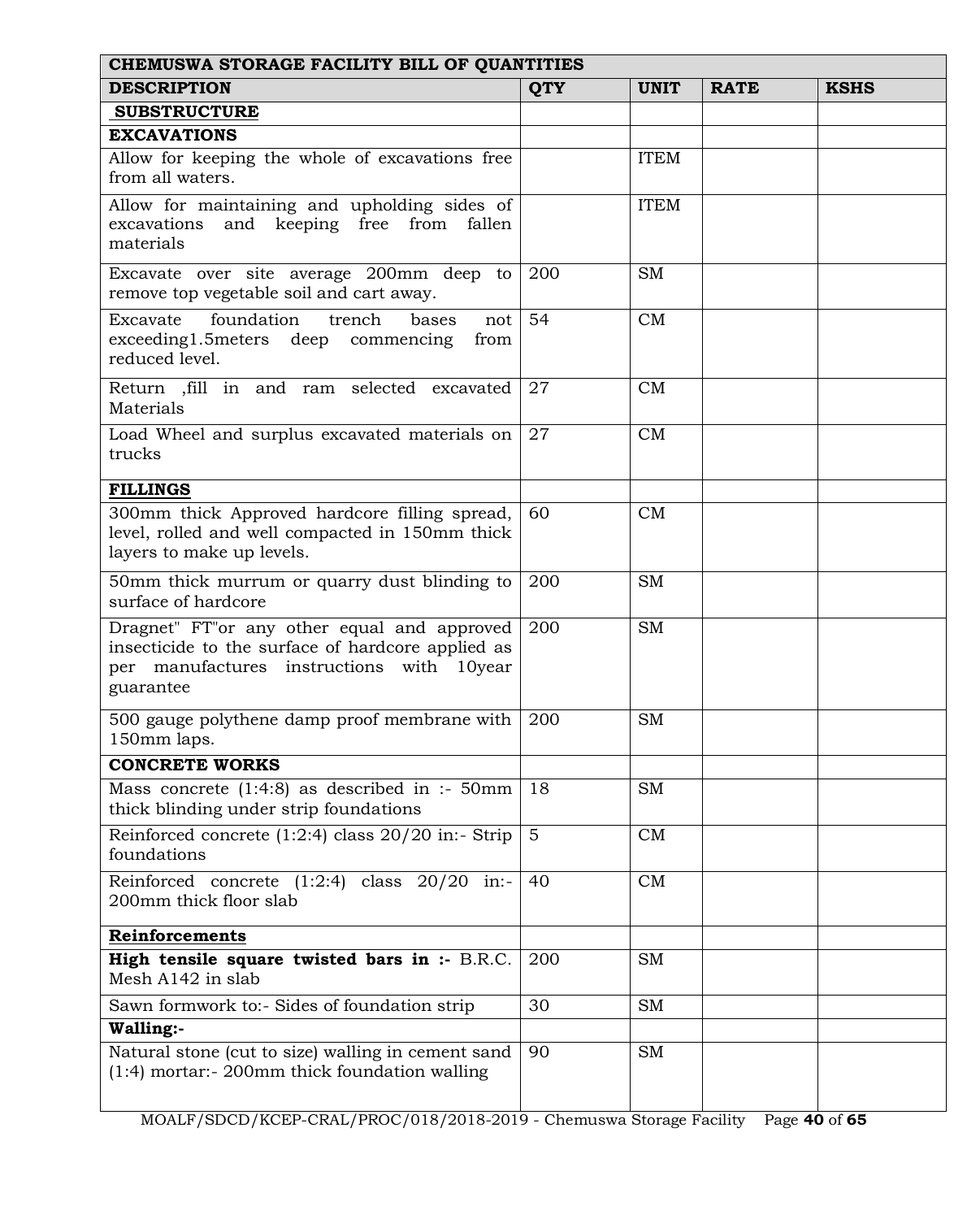| Damp proof courses                                                                                                                                                                    |                |                 |  |
|---------------------------------------------------------------------------------------------------------------------------------------------------------------------------------------|----------------|-----------------|--|
| Three ply horizontal hessian based bituminous<br>felt including leveling bed as described in:- 200<br>mm wide walling                                                                 | 65             | LM              |  |
| Plinths                                                                                                                                                                               |                |                 |  |
| 12mm thick sand cement sand (1:4) external<br>rendering to plinth wall with wood float finish.                                                                                        | 30             | <b>SM</b>       |  |
| Prepare and apply two coats black bituminous<br>paint on rendered plinth externally.                                                                                                  | 30             | <b>SM</b>       |  |
| <b>Carried to collection</b>                                                                                                                                                          |                |                 |  |
| SUPERSTRUCTURAL WALLING.                                                                                                                                                              |                |                 |  |
| Machine cut Natural stone walling in cement<br>sand (1:4) mortar Externally wall200mm thick<br>walling including 20 x 3 mm thick mild steel<br>hoop iron in every alternative course. | 210            | <b>SM</b>       |  |
| <b>Carried to collection</b>                                                                                                                                                          |                |                 |  |
| CONCRETE SUPERSTRUCTURE.                                                                                                                                                              |                |                 |  |
| Vibrated reinforced concrete $(1:2:4)$ class $20/20$<br>in: - Beams and columns.                                                                                                      | 10             | CM              |  |
| Reinforcement                                                                                                                                                                         |                |                 |  |
| High tensile square twisted bars in<br>$12 \text{mm}$<br>diameter                                                                                                                     | 390            | <b>KGS</b>      |  |
| 8mm ditto                                                                                                                                                                             | 234            | <b>KGS</b>      |  |
| Sawn formwork to:- Sides and soffits of beams                                                                                                                                         | 100            | <b>SM</b>       |  |
| <b>Carried to collection</b>                                                                                                                                                          |                |                 |  |
| <b>DOORS</b>                                                                                                                                                                          |                |                 |  |
| 3m by 3.5m high purpose made steel burglar<br>proof sliding door, opening in opposite direction                                                                                       | $\overline{2}$ | No.             |  |
| <b>Carried to collection</b>                                                                                                                                                          |                |                 |  |
| <b>WINDOWS</b>                                                                                                                                                                        |                |                 |  |
| made<br>ventilation<br>Purpose<br>steel<br>casement<br>windows (rodents and insect/birds proof) 4000 x<br>600mm high                                                                  | 10             | NO <sub>1</sub> |  |
| <b>Carried to collection</b>                                                                                                                                                          |                |                 |  |
| <b>FINISHES</b>                                                                                                                                                                       |                |                 |  |
| <b>FLOORS</b>                                                                                                                                                                         |                |                 |  |
| 50 mm thick cement sand (1:4) screed including<br>red oxide to floor slab finish                                                                                                      | 200            | <b>SM</b>       |  |
|                                                                                                                                                                                       |                |                 |  |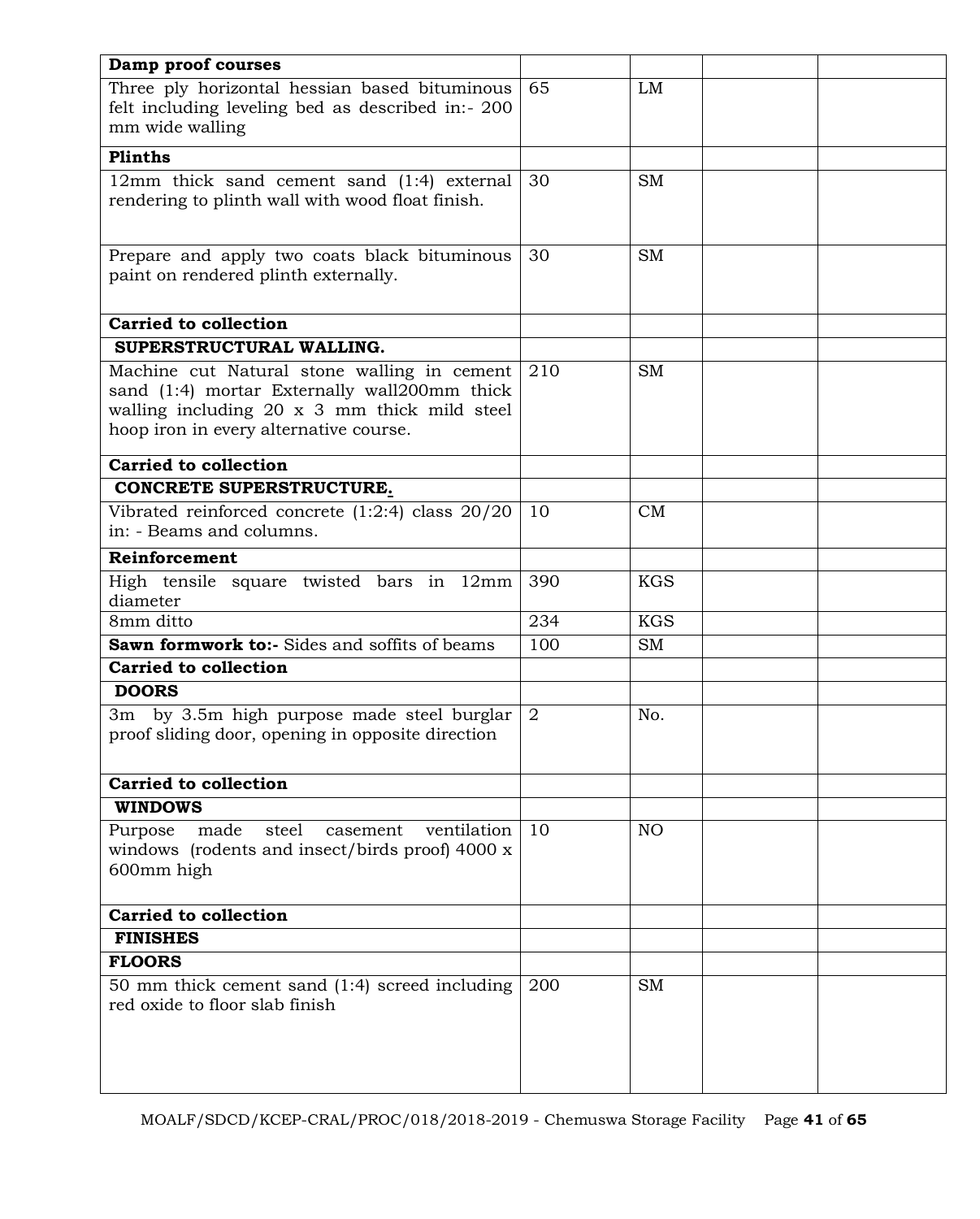| <b>Walls</b>                                                                                                                                                                                              |              |                  |            |  |
|-----------------------------------------------------------------------------------------------------------------------------------------------------------------------------------------------------------|--------------|------------------|------------|--|
| 15mm thick gauged lime (1:1:6) plaster trowelled<br>smooth comprising 12mm thick backling and<br>3mm thick finishing coat as described on:- Walls<br>internally                                           | 240          | <b>SM</b>        |            |  |
| Ditto but to Walls Externally                                                                                                                                                                             | 240          | <b>SM</b>        |            |  |
| PAINTING AND DECORATION                                                                                                                                                                                   |              |                  |            |  |
| Prepare and apply three coats first quality plastic<br>emulsion paint to:- Plastered walls internally                                                                                                     | 240          | <b>SM</b>        |            |  |
| Prepare and apply three coats first quality plastic<br>gloss paint to:-plastered walls externally                                                                                                         | 240          | <b>SM</b>        |            |  |
| <b>Carried to collection</b>                                                                                                                                                                              |              |                  |            |  |
| <b>PROVISIONAL SUMS</b>                                                                                                                                                                                   |              |                  |            |  |
| The following provisional sums are to be measured on completion and priced in<br>accordance with the rates contained in these bills of quantities or part thereto<br>or deducted in whole if not required |              |                  |            |  |
| Allow a provisional sum of fifty thousand<br>shillings for demolitions and making good<br>affected areas.                                                                                                 | $\mathbf{1}$ | <b>SUM</b>       | 50,000.00  |  |
| Allow for a lumpsum sum of Three hundred and                                                                                                                                                              |              |                  |            |  |
| fifty thousand shillings site supervision and<br>approvals.                                                                                                                                               | $\mathbf{1}$ | PC<br><b>SUM</b> | 350,000.00 |  |
| Extra offer on overheads and profit of the<br>supervision, site visits<br>lumpsum<br>for<br>and<br>approvals.                                                                                             | 350,000.00   | $\frac{0}{0}$    |            |  |
| <b>Carried to collection</b>                                                                                                                                                                              |              |                  |            |  |
| SUB TOTAL FOR CHEMUSWA STORE                                                                                                                                                                              |              |                  |            |  |
| ADD 16% VAT                                                                                                                                                                                               |              |                  |            |  |
| TOTAL AMOUNT FOR CHEMUSWA                                                                                                                                                                                 |              |                  |            |  |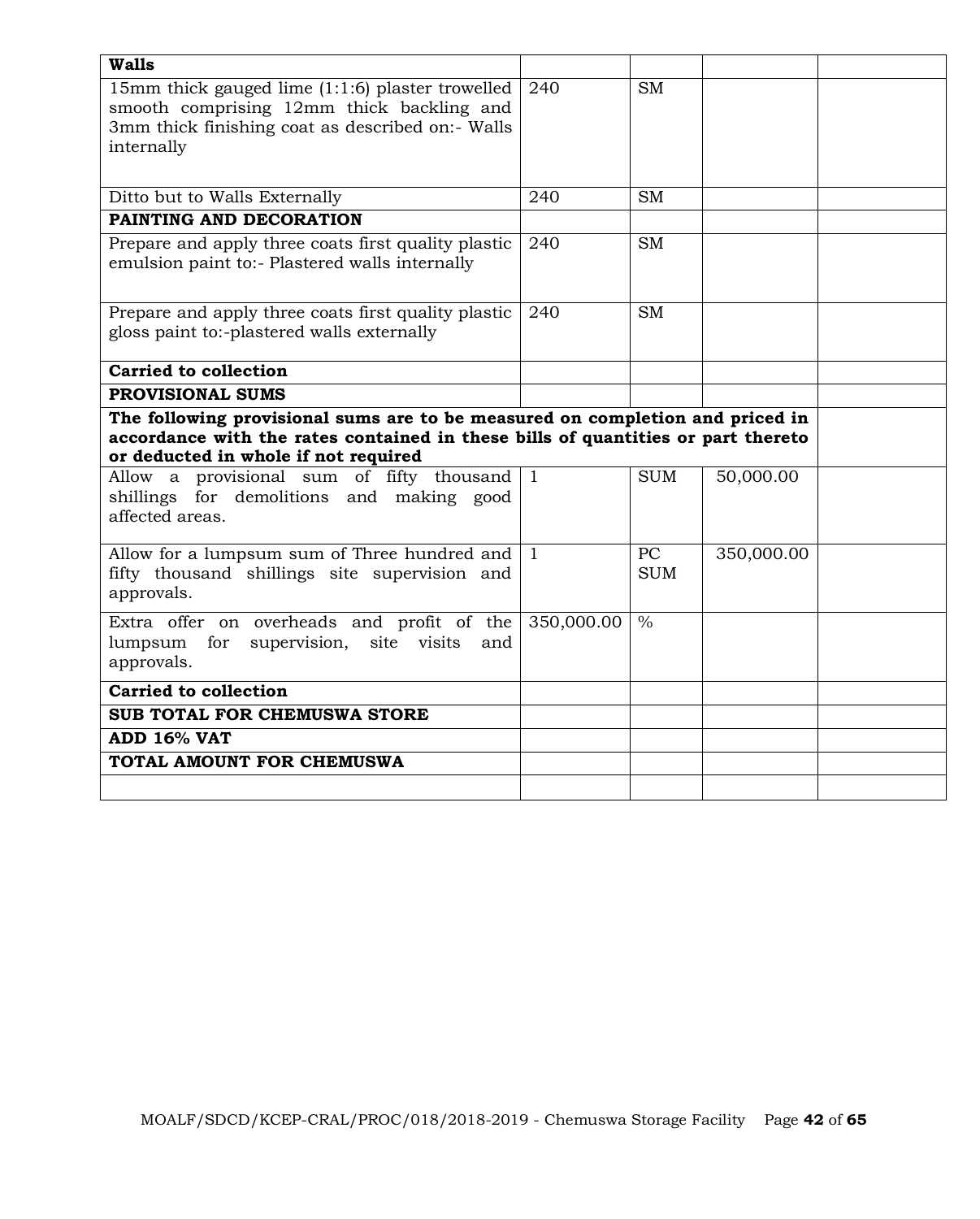# **SCHEDULE 1: INTERNAL POWER AND LIGHTING**

# **SCHEDULE 1: INTERNAL POWER AND LIGHTING**

| <b>DESCRIPTION</b>                                                                                                                                                                                                                                          | <b>QTY</b>     | <b>UNIT</b>    | <b>RATE</b> | <b>AMOUNT</b><br>(KSHS) |
|-------------------------------------------------------------------------------------------------------------------------------------------------------------------------------------------------------------------------------------------------------------|----------------|----------------|-------------|-------------------------|
| Supply, Install, test and commission the<br>following:                                                                                                                                                                                                      |                |                |             |                         |
| Lighting points wired in $3x1.5$ mm <sup>2</sup> SC PVC<br>cables drawn in concealed 20mm Dia HG PVC<br>conduits                                                                                                                                            |                |                |             |                         |
| (a) One way Switching                                                                                                                                                                                                                                       | 6              | No             |             |                         |
| lighting<br>10A Chrome Coated<br>switches<br>as<br>Crabtree or approved equivalent                                                                                                                                                                          |                |                |             |                         |
| (a) $1$ gang $2$ Way                                                                                                                                                                                                                                        | $\overline{2}$ | N <sub>o</sub> |             |                         |
| (b) 1 gang 2-way Architrave                                                                                                                                                                                                                                 | 1              | N <sub>o</sub> |             |                         |
| <b>FITTINGS</b>                                                                                                                                                                                                                                             |                |                |             |                         |
| Lighting fittings including lamps of appropriate<br>wattage and Colour rendering as follows:                                                                                                                                                                |                |                |             |                         |
| (a) 600mm by 600mm 4x18W modular recessed<br>fluorescent luminaire designed for use in lay-in<br>ceiling grids, with Louvre retention system,<br>electronic ballast and plug<br>and<br>socket<br>installation method as Thorn or an approved<br>equivalent. | 6              | N <sub>o</sub> |             |                         |
| <b>POWER POINTS</b>                                                                                                                                                                                                                                         |                |                |             |                         |
| Ring Main Socket Power points wired<br>in<br>3x2.5mm <sup>2</sup> SC pvc cables drawn in 25mm Dia<br><b>PVC HG Conduits</b>                                                                                                                                 |                |                |             |                         |
| (a) Twin outlet                                                                                                                                                                                                                                             | 6              | No             |             |                         |
| 13A switched chrome coated socket outlet plates<br>as Crabtree or approved equivalent                                                                                                                                                                       |                |                |             |                         |
| (a) Twin                                                                                                                                                                                                                                                    | 6              | No             |             |                         |
| Power Point wired in 3x6mm2 SC PVC copper<br>cables drawn in 25mm diameter HG conduit<br>concealed or surface mounted mini trunking for<br>indoor air conditioning.                                                                                         | 3              | No.            |             |                         |
| 63A isolator switch for each air conditioning                                                                                                                                                                                                               | 3              | No.            |             |                         |
| 80A MCCB for each air conditioning                                                                                                                                                                                                                          | 3              | No.            |             |                         |
| <b>SUB-MAINS CABLE</b>                                                                                                                                                                                                                                      |                |                |             |                         |
| board as<br>6-Ways Distribution<br>Crabtree<br><sub>or</sub><br>approved equivalent                                                                                                                                                                         | $\mathbf{1}$   | No             |             |                         |
| Sub-mains cables comprising 4 x 25mm <sup>2</sup> SC<br>PVC/SWA copper cables in concealed 38mm<br>diameter HG PVC conduits all accessories<br>included                                                                                                     | 6              | M              |             |                         |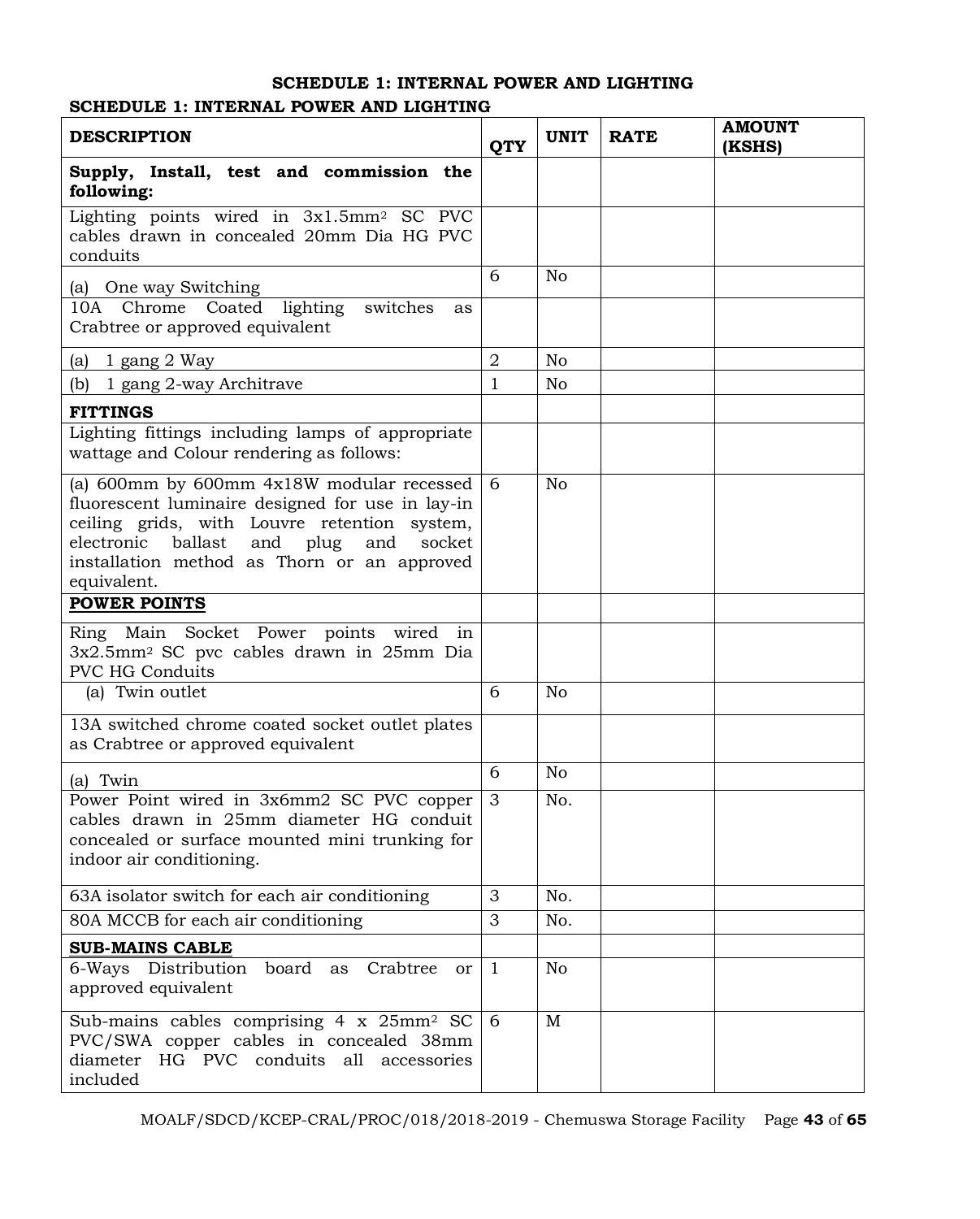| The following MCBS as Crab tree or approved<br>equivalent |   |                |  |  |
|-----------------------------------------------------------|---|----------------|--|--|
| (a) $10A$ SP MCB                                          | 2 | No             |  |  |
| (b) $20A$ SP MCB                                          | 2 | No             |  |  |
| $(c)$ 30A SP MCB                                          |   | N <sub>o</sub> |  |  |
| $(d)$ 63A MCCB                                            |   | N <sub>o</sub> |  |  |
| (e) Blanking                                              | 1 | N <sub>o</sub> |  |  |
| TOTAL C/F TO THE NEXT PAGE                                |   |                |  |  |
| TOTAL FOR COMMON SERVICES C/F TO PRICE SUMMARY PAGE       |   |                |  |  |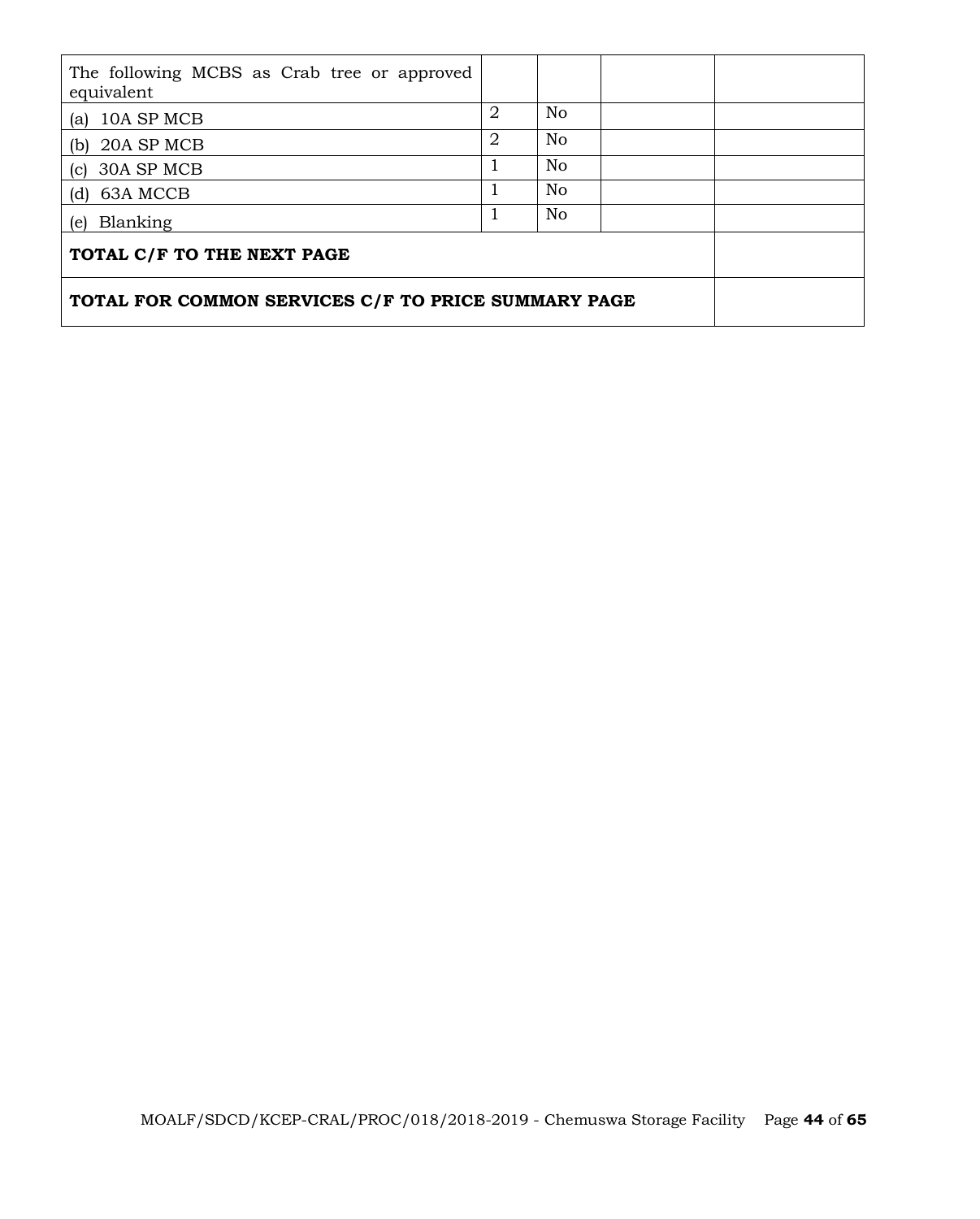### **SUMMARY**

| <b>ITEM</b>      | <b>DESCRIPTION</b>                   | <b>KSHS</b> |
|------------------|--------------------------------------|-------------|
|                  | <b>SUMMARY</b>                       |             |
|                  | <b>BUILDER'S WORKS</b>               |             |
| A                | ELEMENT NO.1 SUBSTRUCTURE            |             |
| B                | ELEMENT NO.2 SUPERSTRUCTURE WALLING  |             |
| $\mathsf{C}$     | ELEMENT NO.3 CONCRETE SUPERSTRUCTURE |             |
| D                | ELEMENT NO.4 DOORS                   |             |
| E                | ELEMENT NO.5 WINDOWS                 |             |
| $\boldsymbol{F}$ | ELEMENT NO.6 FINISHES                |             |
| G                | ELEMENT NO.7 ELECTRICAL WORKS        |             |
| H                | ELEMENT NO. 8; PROVISIONAL SUMS      |             |
|                  | <b>SUB TOTAL 1.</b>                  |             |
|                  | ADD 16% VAT                          |             |
|                  | TOTAL TENDER SUM PRICE.              |             |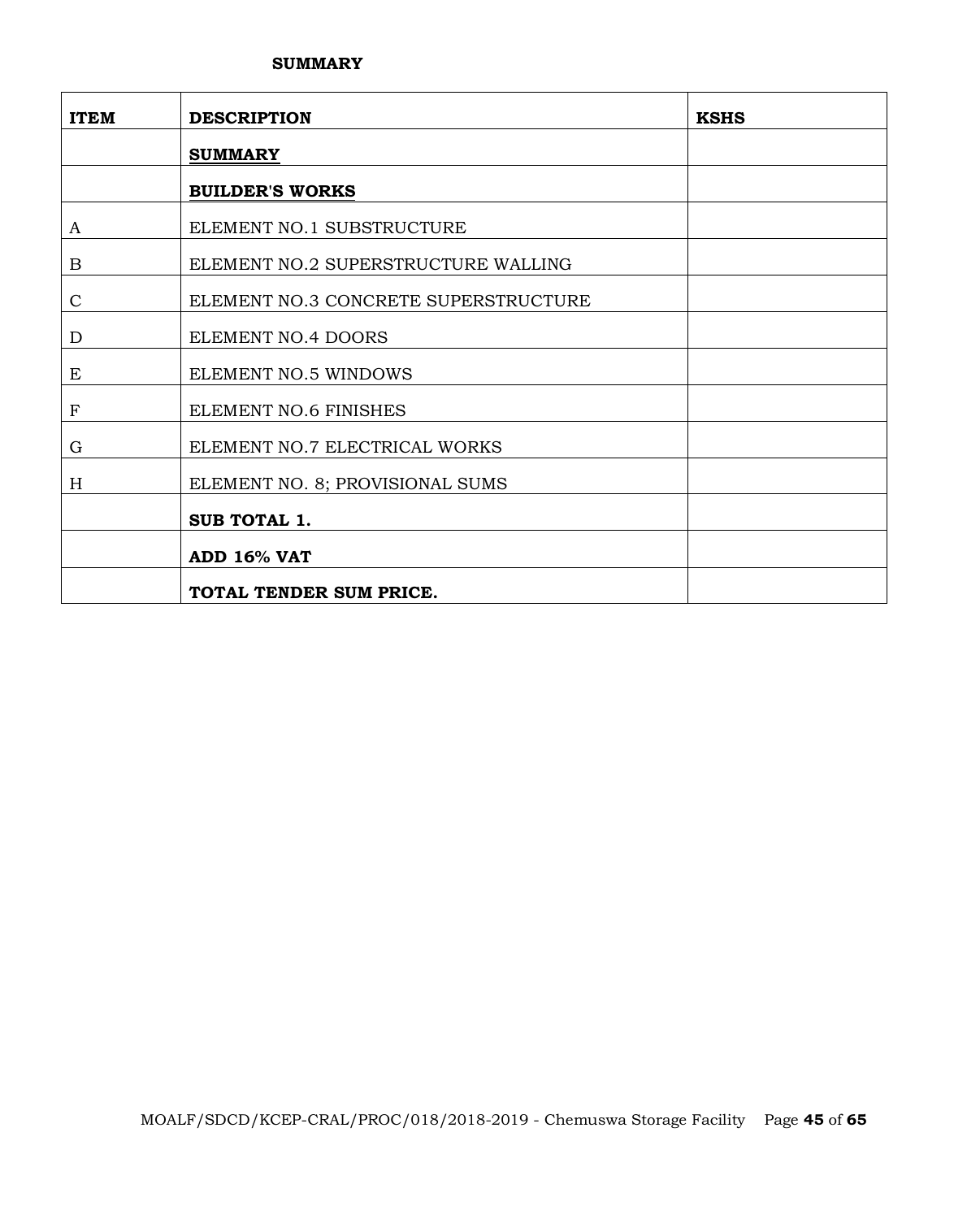### **STANDARD FORMS**

# **List of Standard Forms**

- 1) Form of Tender
- 2) Form of Agreement
- 3) Mandatory Business Questionnaire Form
- 4) Tender Securing Declaration Form
- 5) Tender Security Form
- 6) Performance Security form
- 7) Declaration Form
- 8) Letter of Notification of Award
- 9) Qualification Information
- 10)Tender Questionnaire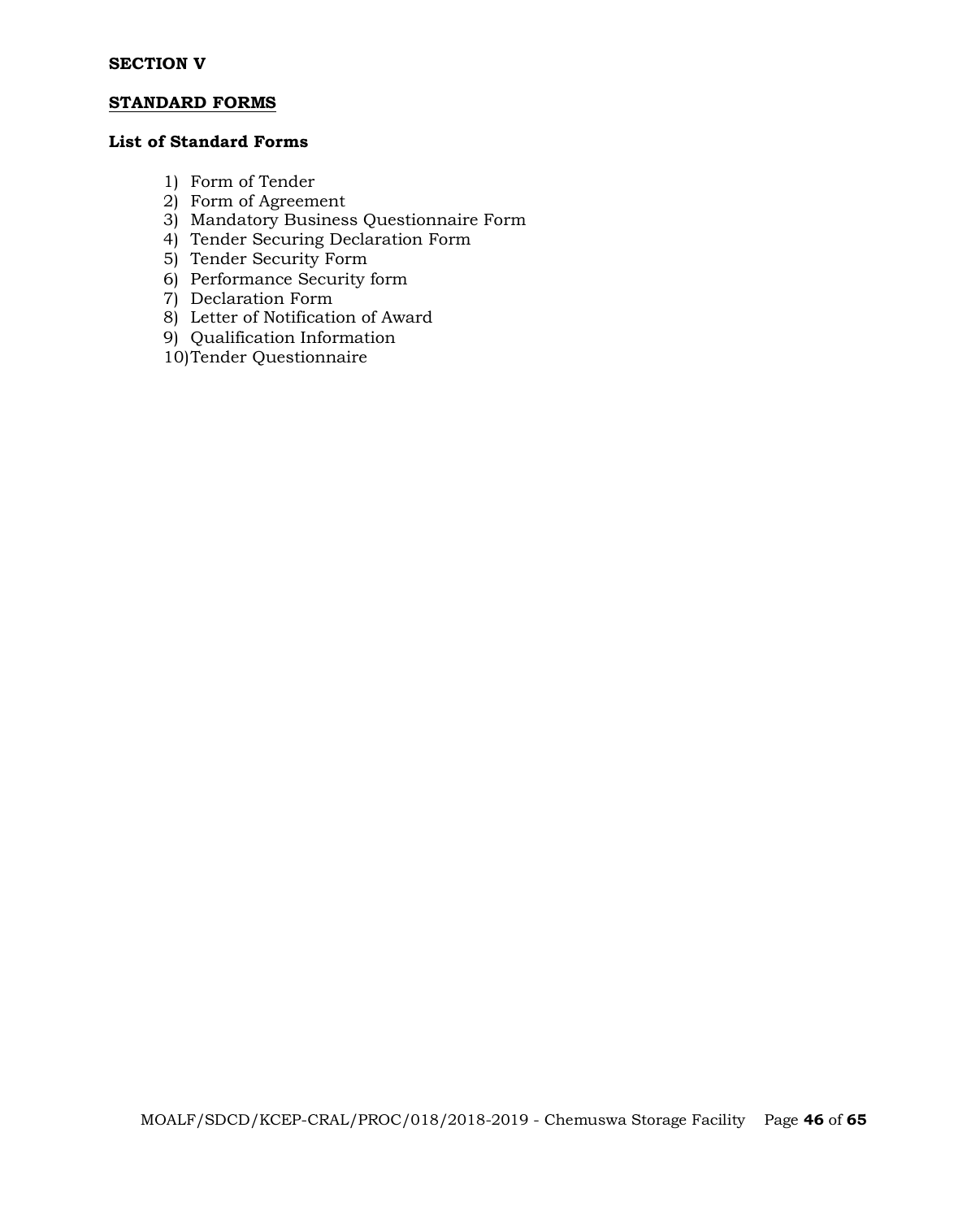### **1. Form of Tender**

To: Kenya Cereal Enhancement Programme-Climate Resilient Livelihood Window of P.O. Box 30028-00100 Nairobi

#### **Tender Name: TENDER FOR REFURBISHMENT AND COMPLETION OF CHEMUSWA STORAGE FACILITY: Tender Reference: MOALF/SDCD/KCEP CRAL/PROC/018/2018-2019**

Dear Sir,

- 1. In accordance with the Conditions of Contract, Specifications, Drawings and Bills of Quantities for the execution of the above-named Works, we, the undersigned offer to construct, install and complete such Works and remedy any defects therein for the sum of Kshs. \_\_\_\_\_\_\_\_\_\_\_\_\_\_\_\_\_\_\_\_\_\_\_\_\_\_\_\_\_ *[Amount in figures]* Kenya Shillings *\_\_\_\_\_\_\_\_\_\_\_\_\_\_\_\_\_\_\_\_\_\_\_\_\_\_\_\_\_\_\_\_\_\_\_\_\_\_\_\_\_\_\_\_\_\_\_\_\_\_\_\_\_\_ Amount in words]*
- 2. We undertake, if our tender is accepted, to commence the Works as soon as is reasonably possible after the receipt of the Employer's Representative's notice to commence, and to complete the whole of the Works comprised in the Contract within the time stated in the Appendix to Conditions of Contract.
- 3. We agree to abide by this Tender for a period of [number] **120** days from the date fixed for tender opening of the Instructions to tenderers, and it shall remain binding upon us and may be accepted at any time before the expiration of that period.
- 4. The Tender sum as submitted and read out during the tender opening shall be absolute and final and shall not be subject of correction, adjustment or amendment in any way by any person or entity.
- 5. Unless and until a formal Agreement is prepared and executed this tender together with your written acceptance thereof and signing of the contract by the accounting officer or an officer authorized in writing by the accounting officer shall constitute a binding Contract between us.
- 6. We understand that you are not bound to accept the lowest or any tender you may receive.

| Dated this the control of the control of the control of the control of the control of the control of the control of the control of the control of the control of the control of the control of the control of the control of t | $day of \_ 20$                                       |  |
|--------------------------------------------------------------------------------------------------------------------------------------------------------------------------------------------------------------------------------|------------------------------------------------------|--|
|                                                                                                                                                                                                                                |                                                      |  |
|                                                                                                                                                                                                                                | duly authorized to sign tenders for and on behalf of |  |
|                                                                                                                                                                                                                                | [Name of Tenderer] of                                |  |
|                                                                                                                                                                                                                                | [Address of Tenderer]                                |  |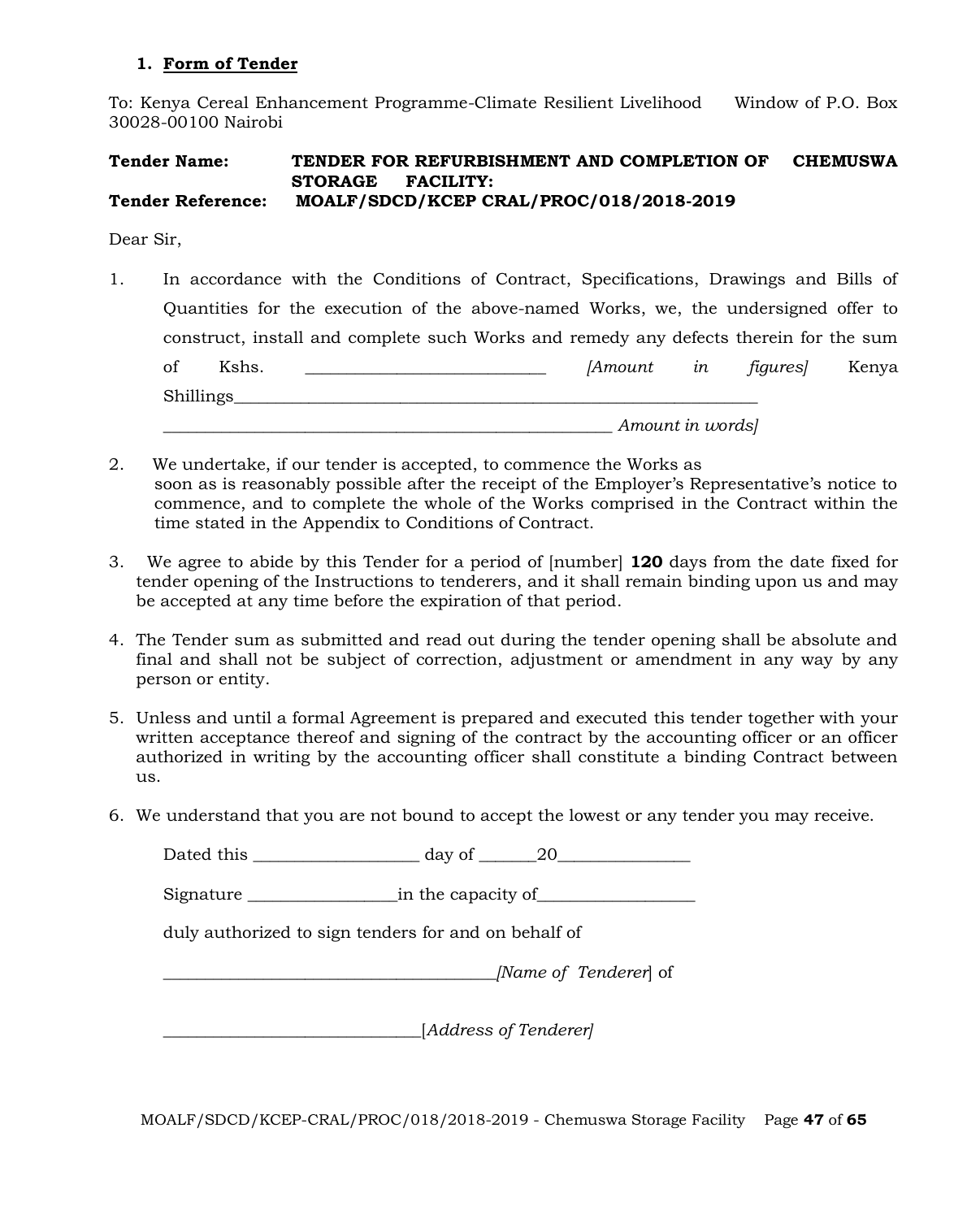### **2. FORM OF AGREEMENT**

THIS AGREEMENT, made the \_\_\_\_\_\_\_\_\_\_\_\_\_\_\_\_\_ day of \_\_\_\_\_\_\_\_ 20 \_\_\_\_\_\_ between State Department for Crops Development on behalf of Kenya Cereal Enhancement Programme-Climate Resilient Livelihood Window of P.O. Box 30028-00100 Nairobi whose registered office is situated at Kilimo House along Cathedral Road, (hereinafter referred to as "the Client") whose expression shall where the context so admits include its successors, administrators or permitted assignees on the one part

AND \_\_\_\_\_\_\_\_\_\_\_\_\_\_\_\_\_\_\_\_ of \_\_\_\_\_\_\_\_\_\_\_\_\_\_\_\_\_\_\_\_\_\_\_\_\_\_\_\_\_\_\_\_\_\_\_\_\_ (hereinafter called "the contractor") whose Certificate of Registration is \_\_\_\_\_\_\_\_\_\_\_\_\_\_\_\_\_\_\_ whose registered office is situated at  $\overline{a}$  situated at  $\overline{a}$  of the other part whose expression shall where the context so admits include its successors, administrators or permitted assignees on the other part.

WHEREAS Kenya Cereals Enhancement Programme-Climate Resilient Agricultural Livelihoods (KCEP-CRAL) is desirous that the Contractor executes

\_\_\_\_\_\_\_\_\_\_\_\_\_\_\_\_\_\_\_\_\_\_\_\_\_\_\_\_\_\_\_\_\_\_\_\_\_\_\_\_\_\_\_\_\_\_\_\_\_\_\_\_\_\_\_\_\_\_\_\_\_\_\_\_\_\_\_\_\_\_\_\_

*(name and identification number of Contract )* (hereinafter called "the Works") located at*\_\_\_\_\_\_\_\_\_\_\_\_\_\_\_\_\_\_\_\_\_\_\_\_\_\_\_\_\_\_[Place/location of the Works*]and Kenya Cereals Enhancement Programme-Climate Resilient Agricultural Livelihoods (KCEP-CRAL) has accepted the tender submitted by the Contractor for the execution and completion of such Works and the remedying of any defects therein for the Contract Price of Kshs\_\_\_\_\_\_\_\_\_\_\_\_\_\_\_\_\_\_\_\_\_\_\_\_\_\_\_[*Amount in figures*],Kenya Shillings\_\_\_\_\_\_\_\_\_\_\_\_\_\_\_\_\_\_\_\_\_\_\_\_\_\_\_\_\_\_\_\_\_\_\_\_\_\_\_\_\_\_\_\_\_[*Amount in words].*

NOW THIS AGREEMENT WITNESSETH as follows:

- 1. In this Agreement, words and expressions shall have the same meanings as are respectively assigned to them in the Conditions of Contract hereinafter referred to.
- 2. The following documents shall be deemed to form and shall be read and construed as part of this Agreement i.e.
	- (i) Appendix to Conditions of Contract
	- (ii) Conditions of Contract Part I and II
	- (iii) Specifications
	- (iv) Drawings
	- (v) Priced Bill of Quantities
	- (vi) Form of Tender
	- (vii) Letter of Award
	- (viii) Letter of Acceptance
	- (ix) The Tenderers bid document
- **3.** In consideration of the payments to be made by Kenya Cereals Enhancement Programme-Climate Resilient Agricultural Livelihoods to the Contractor as hereinafter mentioned, the Contractor hereby covenants with Kenya Cereals Enhancement Programme-Climate Resilient Agricultural Livelihood to execute and complete the Works and remedy any defects therein in conformity in all respects with the provisions of the Contract.
- 4. Kenya Cereals Enhancement Programme-Climate Resilient Agricultural Livelihoods hereby covenants to pay the Contractor in consideration of the execution and completion of the Works and the remedying of defects therein, the Contract Price or such other sum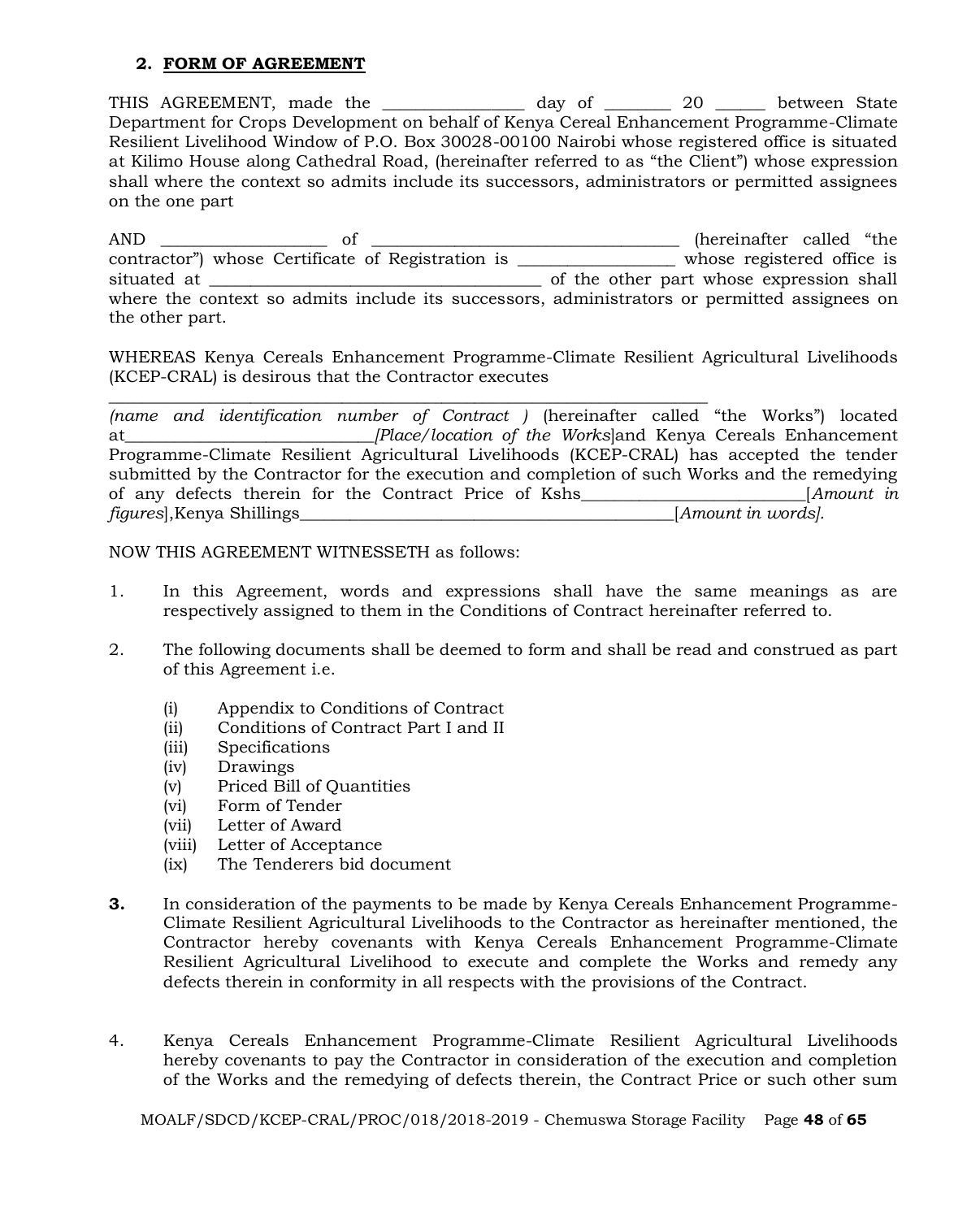as may become payable under the provisions of the Contract at the times and in the manner prescribed by the Contract.

IN WITNESS whereof the parties thereto have caused this Agreement to be executed the day and year first before written.

**\_\_\_\_\_\_\_\_\_\_\_\_\_\_\_\_\_\_\_\_\_\_\_\_\_\_\_\_\_\_\_\_\_\_\_ \_\_\_\_\_\_\_\_\_\_\_\_\_\_\_\_\_\_\_\_\_\_\_\_\_\_\_\_**

**NAME: \_\_\_\_\_\_\_\_\_\_\_\_\_\_\_\_\_\_\_\_\_\_\_\_\_\_\_** Date: \_\_\_\_\_\_\_\_\_\_\_\_\_\_\_\_\_\_\_\_

**WITNESSED BY:**

**NAME:** Date:

**\_\_\_\_\_\_\_\_\_\_\_\_\_\_\_\_\_\_\_\_\_\_\_\_\_\_\_\_\_\_\_\_\_\_\_\_\_ \_\_\_\_\_\_\_\_\_\_\_\_\_\_\_\_\_\_\_\_\_\_\_\_\_\_\_\_**

For and on behalf of the Contractor:

**Name:** Date:

**WITNESSED BY:**

**Name:** Date: **Designation:** 

**\_\_\_\_\_\_\_\_\_\_\_\_\_\_\_\_\_\_\_\_\_\_\_\_\_\_\_\_\_\_\_\_\_\_\_\_\_\_\_ \_\_\_\_\_\_\_\_\_\_\_\_\_\_\_\_\_\_\_\_\_\_\_\_\_\_\_\_**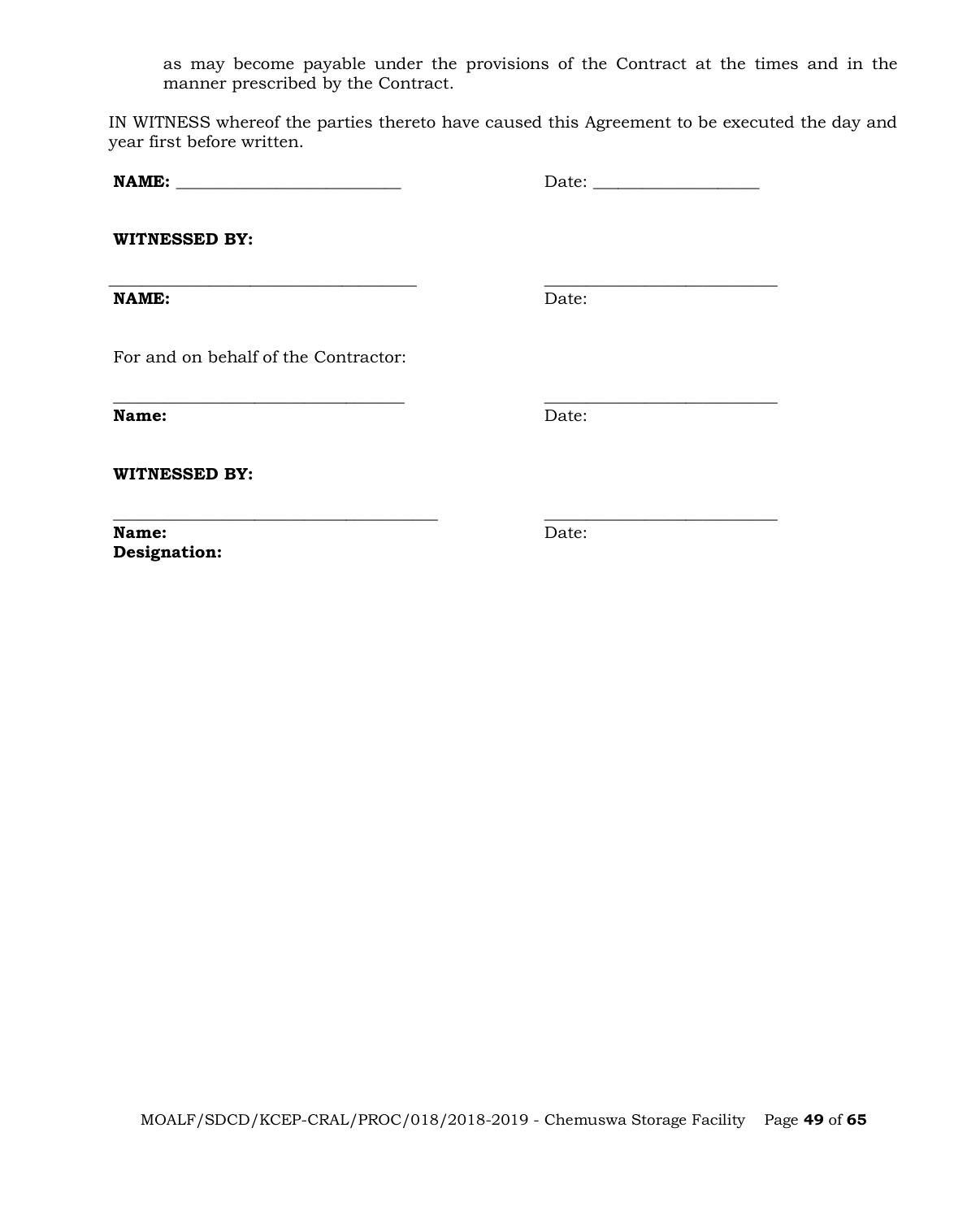### **3. MANDATORY CONFIDENTIAL BUSINESS QUESTIONNAIRE**

# **Name of Applicant(s)..........................................................................................**

You are requested to give the particulars indicated in Part 1 and either Part 2 (a), 2(b) or 2(c) whichever applied to your type

# **You are advised that it is a serious offence to give false information on this form will lead to automatic disqualification/termination of your business proposal at your cost.**

| Part 1 - General<br><b>Business Name</b>                         |
|------------------------------------------------------------------|
|                                                                  |
| <b>Location of Business Premises</b>                             |
|                                                                  |
| Plot No  Street/Road Postal address Tel No.                      |
|                                                                  |
|                                                                  |
| Nature of Business (Attach Company Profile)                      |
|                                                                  |
| Registration Certificate No. (Attach Copy)                       |
|                                                                  |
| Tax Compliance No (Attach Copy)                                  |
|                                                                  |
| Maximum value of business which you can handle at any one time - |
|                                                                  |
|                                                                  |
|                                                                  |
|                                                                  |
|                                                                  |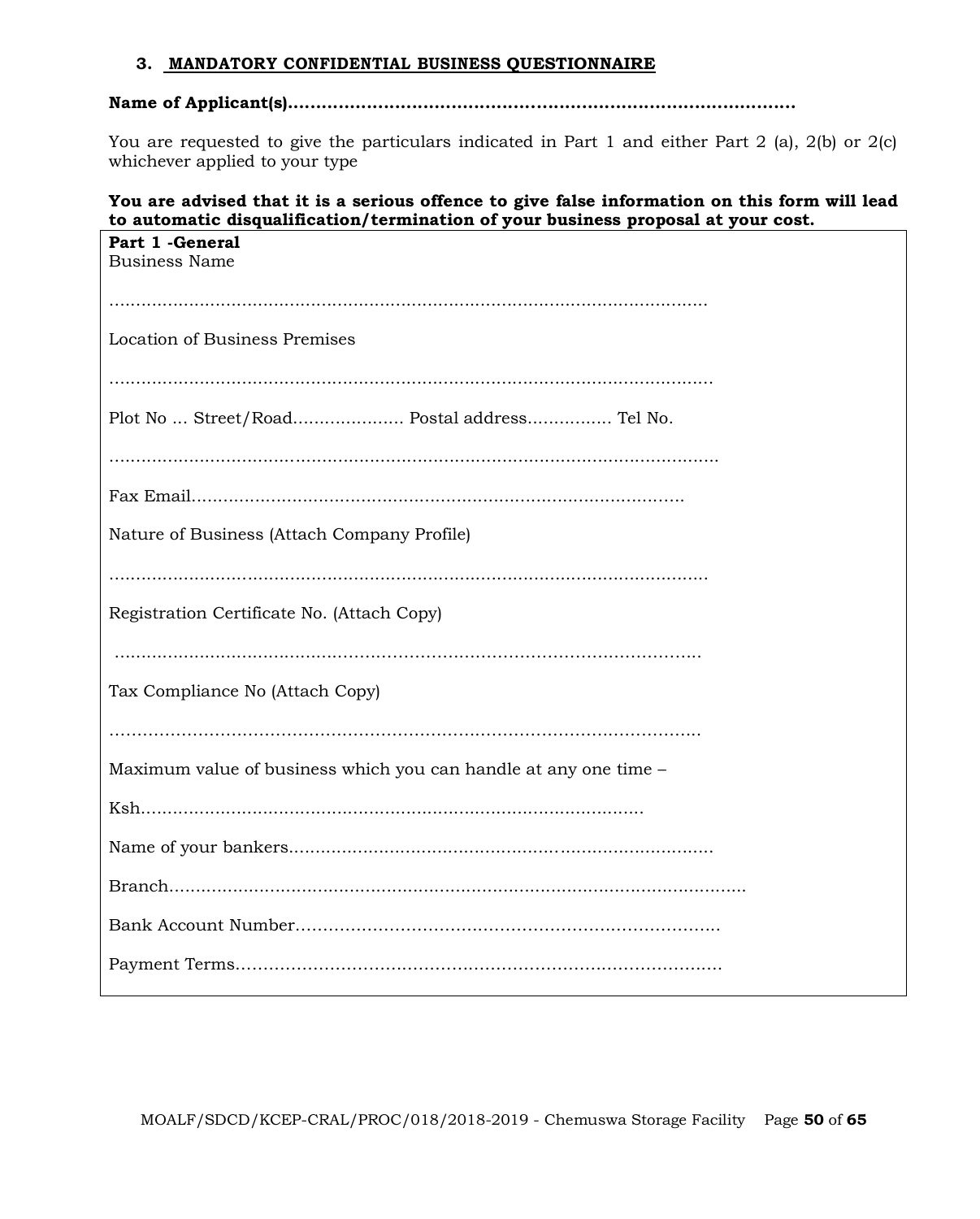| Part 2 (a) – Sole Proprietor                                                                                   |
|----------------------------------------------------------------------------------------------------------------|
|                                                                                                                |
|                                                                                                                |
|                                                                                                                |
| If a Kenyan Citizen, indicate under Citizenship Details whether by Birth,                                      |
| Naturalization or Registration                                                                                 |
|                                                                                                                |
|                                                                                                                |
| Part 2 (b) – Partnership<br>Given details of partners as follows                                               |
| Name<br><b>Shares</b>                                                                                          |
|                                                                                                                |
|                                                                                                                |
|                                                                                                                |
|                                                                                                                |
|                                                                                                                |
|                                                                                                                |
| lf a Kenyan  Citizen, indicate under Citizenship Details  whether by  Birth,<br>Naturalization or Registration |
|                                                                                                                |
|                                                                                                                |
| Part 2 (c) – Registered Company<br>Private or Public                                                           |
| (Attach brochures or annual reports in case of public companies)                                               |
|                                                                                                                |
| State the nominal and issued capital of company<br>Nominal Kshs. Issued Kshs.                                  |
|                                                                                                                |
| Give details of all directors as follows                                                                       |
| Nationality<br>Citizenship Details<br>Name<br><b>Shares</b><br>1.<br>.                                         |
|                                                                                                                |
| 2                                                                                                              |
| 3.                                                                                                             |
|                                                                                                                |
| 4.                                                                                                             |
|                                                                                                                |
|                                                                                                                |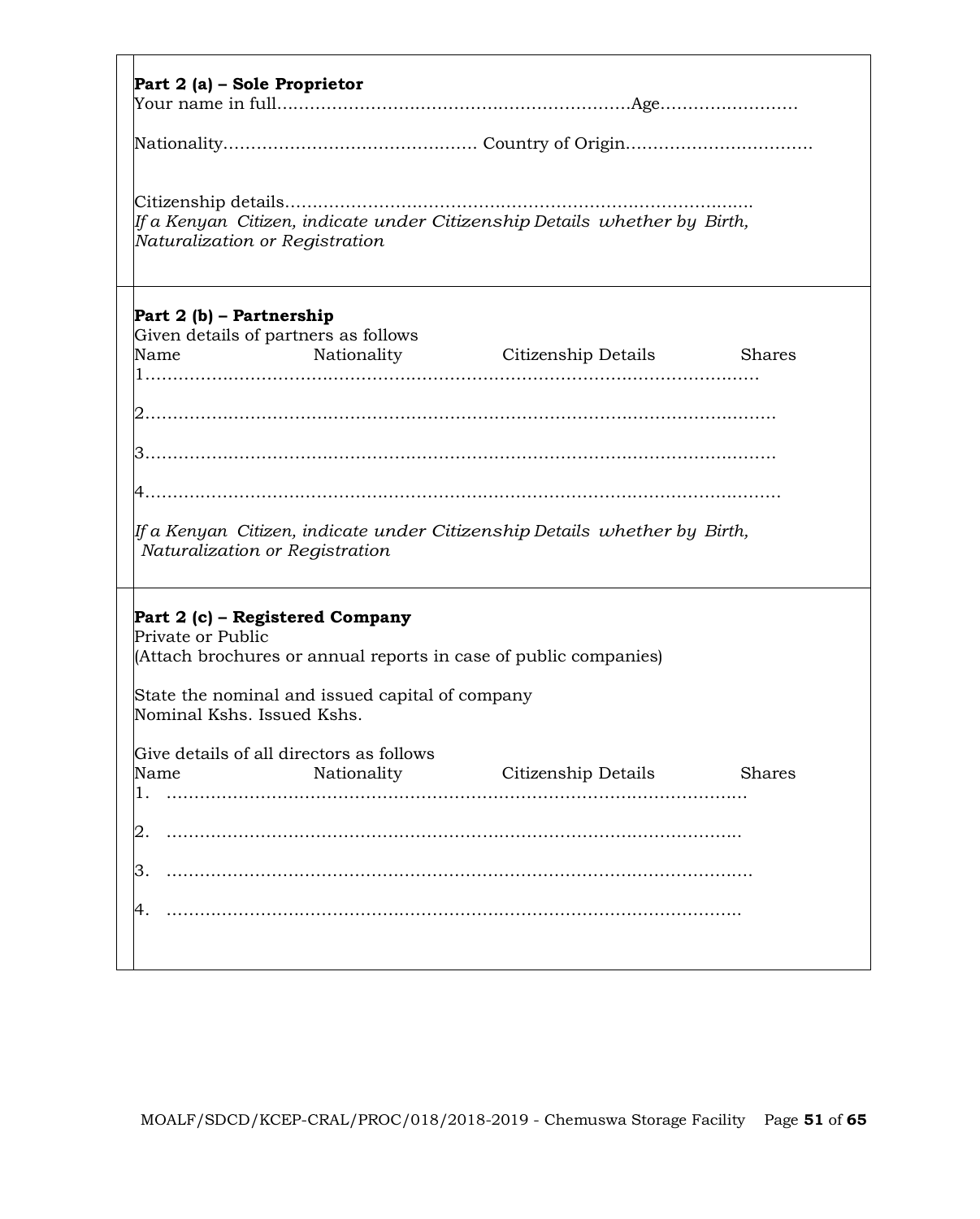| Part 3- List of corporate client customers and their addresses, telephone numbers<br>and contact person.                                                                                                                                       |
|------------------------------------------------------------------------------------------------------------------------------------------------------------------------------------------------------------------------------------------------|
|                                                                                                                                                                                                                                                |
|                                                                                                                                                                                                                                                |
|                                                                                                                                                                                                                                                |
|                                                                                                                                                                                                                                                |
|                                                                                                                                                                                                                                                |
|                                                                                                                                                                                                                                                |
|                                                                                                                                                                                                                                                |
|                                                                                                                                                                                                                                                |
|                                                                                                                                                                                                                                                |
| Part 4-(a) Debarment                                                                                                                                                                                                                           |
|                                                                                                                                                                                                                                                |
| I/We declare that I/We have not been debarred from any procurement process and<br>shall not engage in any fraudulent or corrupt acts with regard to this or any other tender<br>by the KCEP-CRAL and any other public or private institutions. |
|                                                                                                                                                                                                                                                |
|                                                                                                                                                                                                                                                |
|                                                                                                                                                                                                                                                |
|                                                                                                                                                                                                                                                |
| Duly authorized to sign Tender for and on behalf of                                                                                                                                                                                            |

# **Part 4-(b) Bankruptcy / Insolvency / receivership.**

 $\mu$ /We declare that I/We have not been declared bankrupt or insolvent by the competent Authorities in Kenya and neither are we under receivership:

Full Names………………………………………………………………………………

Dated this …………………………….……………day of ……………………………2019

Duly authorized to sign Tender for and on behalf of

……………………………………………………………………………………………….

MOALF/SDCD/KCEP-CRAL/PROC/018/2018-2019 - Chemuswa Storage Facility Page **52** of **65**

……………………………………………………………………………………………….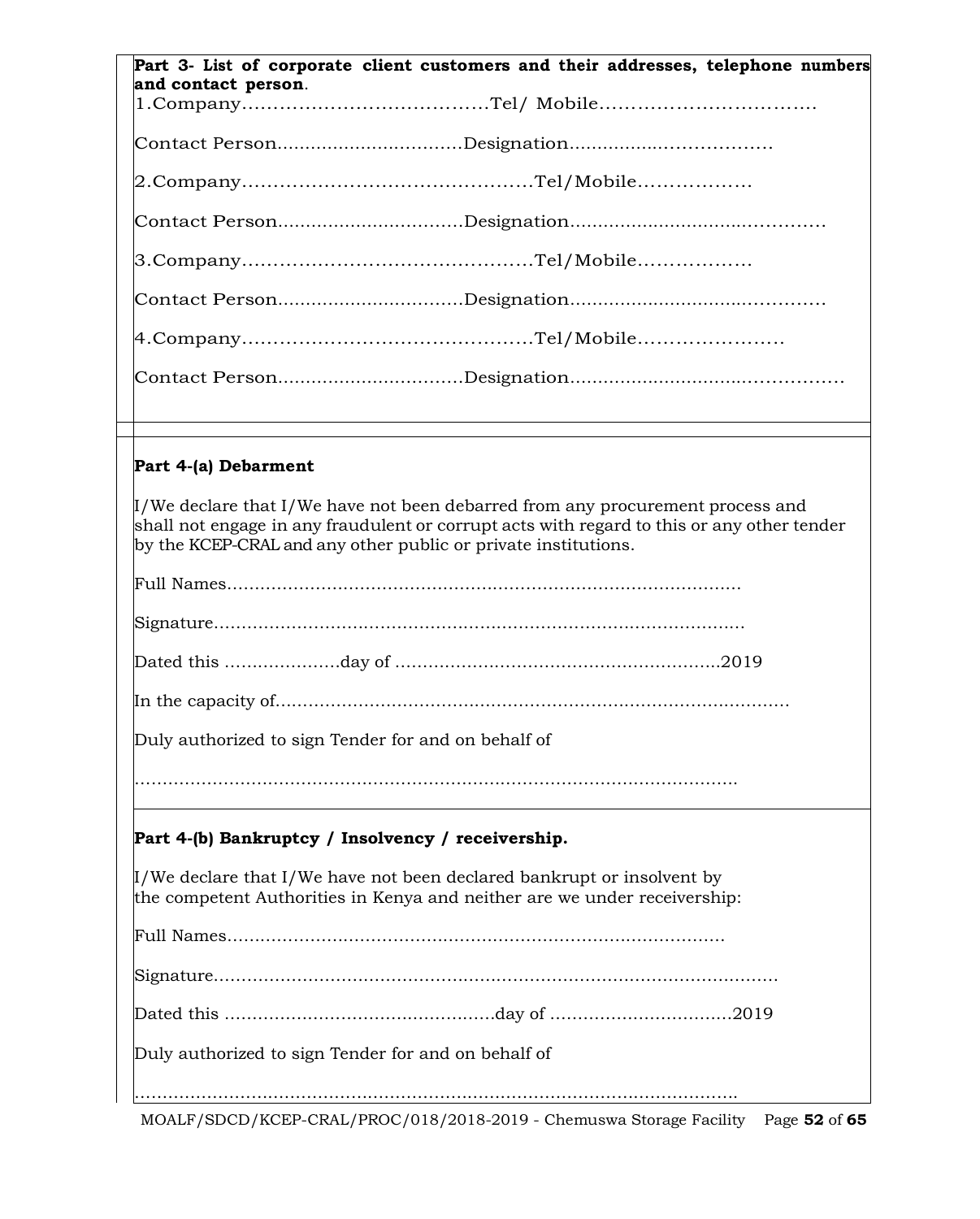| Part 4-(c) - Criminal Offence                                                                                                                                                                                                                                                                             |
|-----------------------------------------------------------------------------------------------------------------------------------------------------------------------------------------------------------------------------------------------------------------------------------------------------------|
| $I/We$ , (Name (s) of Director(s)):-                                                                                                                                                                                                                                                                      |
|                                                                                                                                                                                                                                                                                                           |
|                                                                                                                                                                                                                                                                                                           |
| Have not been convicted of any criminal offence relating to professional conduct or the<br>making of false statements or misrepresentations as to its qualifications to enter<br>into a procurement contract within a period of three (3) years preceding the<br>commencement of procurement proceedings. |
|                                                                                                                                                                                                                                                                                                           |
|                                                                                                                                                                                                                                                                                                           |
| In the capacity of                                                                                                                                                                                                                                                                                        |
|                                                                                                                                                                                                                                                                                                           |
|                                                                                                                                                                                                                                                                                                           |
| Suppliers' / Company's Official Rubber Stamp                                                                                                                                                                                                                                                              |
| Part 4-(d) Conflict of Interest                                                                                                                                                                                                                                                                           |
| $\mu$ /We, the undersigned state that I / We have no conflict of interest in relation<br>to this procurement:                                                                                                                                                                                             |
|                                                                                                                                                                                                                                                                                                           |
|                                                                                                                                                                                                                                                                                                           |
|                                                                                                                                                                                                                                                                                                           |
|                                                                                                                                                                                                                                                                                                           |
|                                                                                                                                                                                                                                                                                                           |
|                                                                                                                                                                                                                                                                                                           |
| Suppliers' / Company's Official Rubber Stamp                                                                                                                                                                                                                                                              |
|                                                                                                                                                                                                                                                                                                           |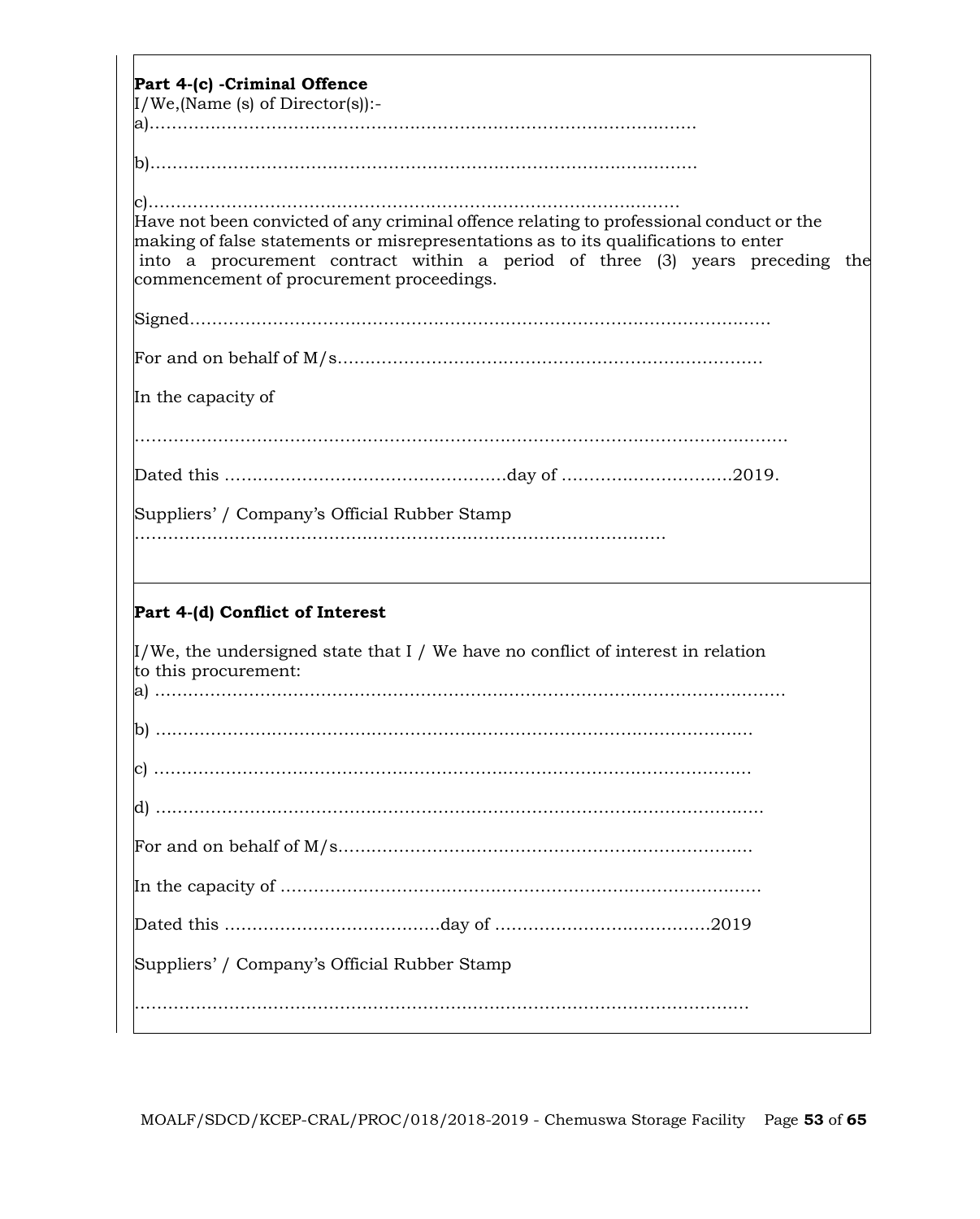## **Part 4-(e)** – **Interest in the Firm:**

Is there any person/persons in KCEP-CRAL or any other public institution who has interest in the Firm?

Yes/No ……………………….. (Delete as necessary)

Institution ………………………….……………………………………. ………………

(Title) (Signature) (Date)

……………………………………………………………………………………………….

………………………………………………………………………………………………

**PART 5(I) – EXPERIENCE***:* Please list here below similar projects accomplished or companies / clients you have supplied with similar items or materials / Services in the last 3 years

|   | <b>COMPANY</b> | <b>COUNTRY</b> | CONTRACT        | <b>VALUE</b> | CONTRACT      | <b>EMAIL</b> | <b>CELL</b> |
|---|----------------|----------------|-----------------|--------------|---------------|--------------|-------------|
|   | <b>NAME</b>    |                | <b>ORDER NO</b> |              | <b>PERSON</b> |              | PHONE NO    |
|   |                |                |                 |              | (FULL         |              |             |
|   |                |                |                 |              |               |              |             |
|   |                |                |                 |              | <b>NAMES</b>  |              |             |
|   |                |                |                 |              |               |              |             |
|   |                |                |                 |              |               |              |             |
| ∩ |                |                |                 |              |               |              |             |
| 3 |                |                |                 |              |               |              |             |
|   |                |                |                 |              |               |              |             |
|   |                |                |                 |              |               |              |             |
| 5 |                |                |                 |              |               |              |             |

### **Part 6(i or j) – Bank account details:**

AGPO firms must provide evidence from their bank that the account to which KCEP-CRAL shall make payment has a youth or a woman or a PWD listed in the CR12 form/ partnership deed/sole proprietor certificate as a MANDATORY signatory of that account, - Sec.157 (11) of PPADA:

Account No………………………………………………………………………………………….

|  |  |  |  |  | Name of the person(s) in the CR12 form OR in the partnership deed OR in the sole |  |  |  |
|--|--|--|--|--|----------------------------------------------------------------------------------|--|--|--|
|  |  |  |  |  |                                                                                  |  |  |  |

ID No(s):…………………………/…….………..…….…..…...

| Signature | and | stamp | *he. | authorized | Bankerl |
|-----------|-----|-------|------|------------|---------|
|           |     |       |      |            |         |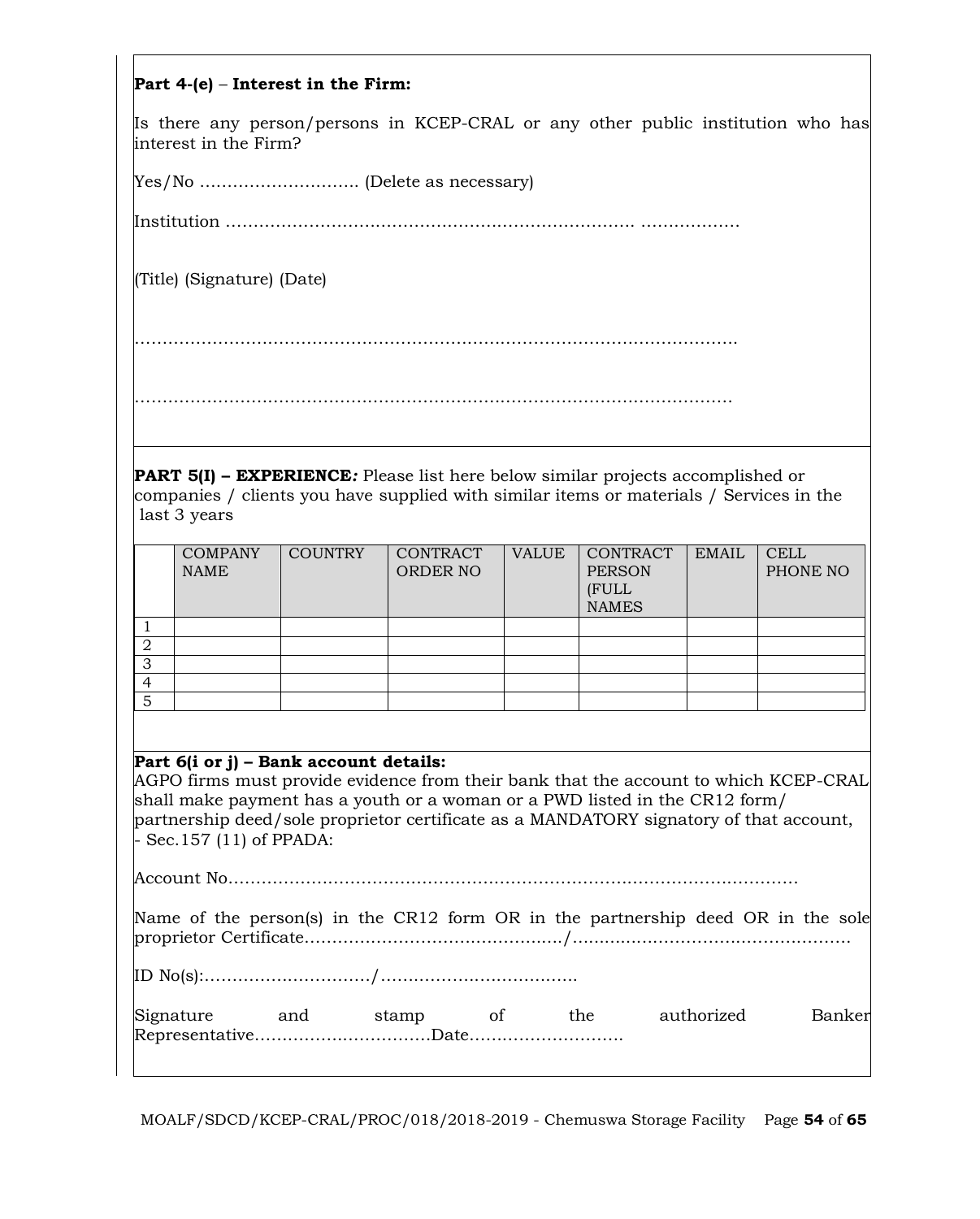### **Part 7--Declaration**

I/We the undersigned state that the above information is correct and that I/We give KCEP-CRAL to seek any other references concerning my/our company from whatever sources deemed e.g. company registrar's office, banks etc.

| In the capacity of |  |
|--------------------|--|
|                    |  |
|                    |  |
|                    |  |
| Full names         |  |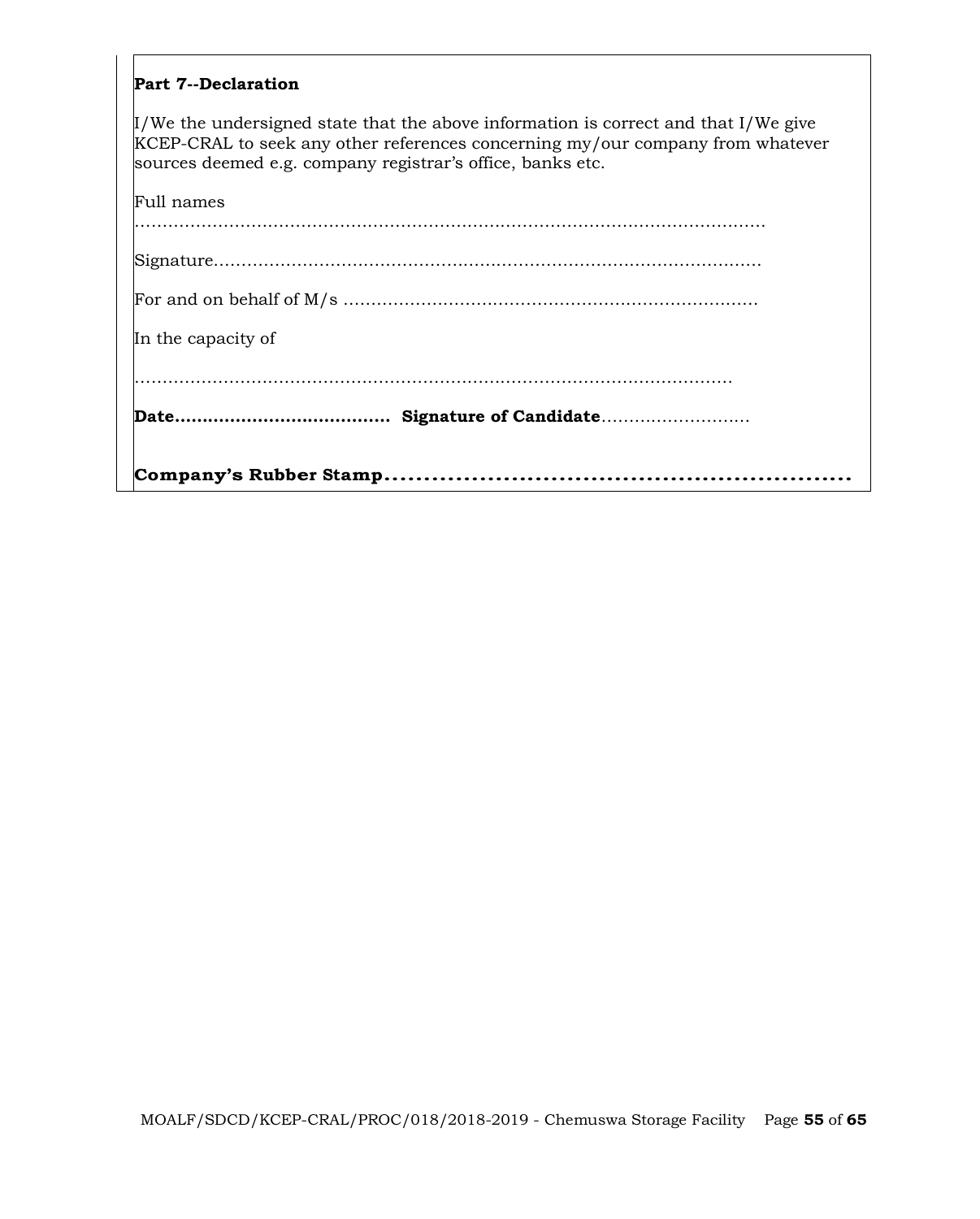# **4. TENDER SECURING DECLARATION FORM**

[The Bidder shall complete in this Form in accordance with the instructions indicated]

Date: ………………… of Bid Submission] Tender No. ………… of bidding process]

To: ………………………….. [Insert complete name of Purchaser] We, the undersigned, declare that:

1. We understand that, according to your conditions, bids must be supported by a Bid- Securing Declaration.

2. We accept that we will automatically be suspended from being eligible for bidding in any contract with the Purchaser for the period of time of linsert number of months or years] starting on [insert date], if we are in breach of our obligation(s) under the bid conditions, because we  $-$ 

(a) Have withdrawn our Bid during the period of bid validity specified by us in the Bidding Data Sheet; or

(b) Having been notified of the acceptance of our Bid by the Purchaser during the period of bid validity,

(i) Fail or refuse to execute the Contract, if required, or

(ii) Fail or refuse to furnish the Performance Security, in accordance with the ITT.

3. We understand that this Bid Securing Declaration shall expire if we are not the successful Bidder, upon the earlier of

(i) our receipt of a copy of your notification of the name of the successful Bidder; or

(i) Twenty-eight days after the expiration of our Tender.

4. We understand that if we are a Joint Venture, the Bid Securing Declaration must be in the name of the Joint Venture that submits the bid, and the Joint Venture has not been legally constituted at the time of bidding, the Bid Securing Declaration shall be in the names of all future partners as named in the letter of intent.

Signed: [insert signature of person whose name and capacity are shown] in the Capacity of [insert legal capacity of person signing the Bid Securing Declaration]

Name: [insert complete name of person signing the Bid Securing Declaration]

……………………………………………………………….

Duly authorized to sign the bid for and on behalf of: ……………………….. [insert complete name of Bidder]

Dated on …………………. day of ……………., ………………. [Insert date of signing]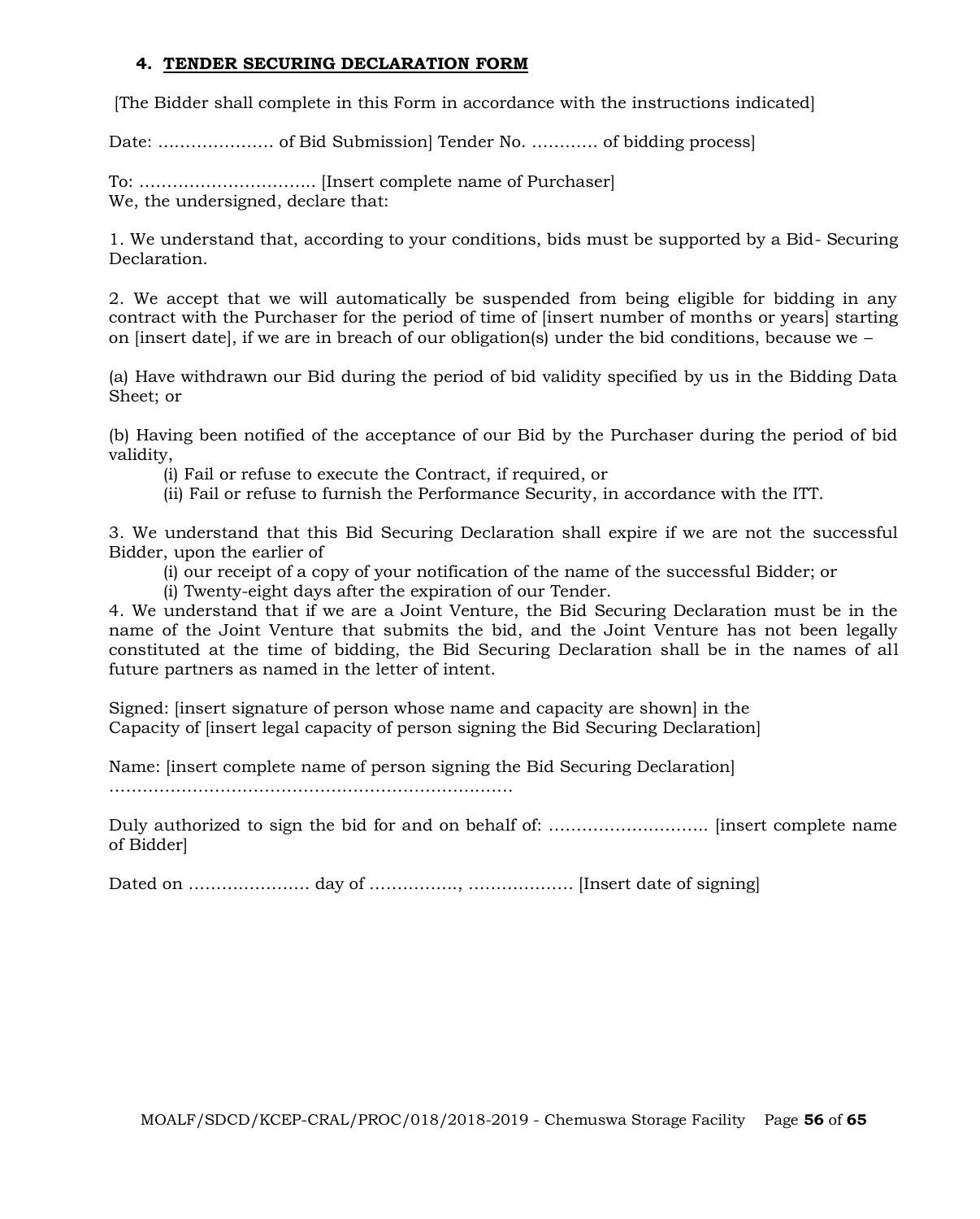### **5. FORM OF TENDER SECURITY**

WHEREAS ………………………………………. (hereinafter called "the Tenderer") has submitted his tender dated ………………………… for the construction of ……………………………………………………………………………… *(name of Contract)*

KNOW ALL PEOPLE by these presents that WE ……………………… having our registered office at ……………… (hereinafter called "the Bank"), are bound unto …………………………… (hereinafter called "the Employer") in the sum of Kshs.……………………… for which payment well and truly to be made to the said Employer, the Bank binds itself, its successors and assigns by these presents sealed with the Common Seal of the said Bank this ……………. Day of ………20…………

THE CONDITIONS of this obligation are:

- 1. If after tender opening the tenderer withdraws his tender during the period of tender validity specified in the instructions to tenderers Or
- 2. If the tenderer, having been notified of the acceptance of his tender by the Employer during the period of tender validity:
	- (a) fails or refuses to execute the form of Agreement in accordance with the Instructions to Tenderers, if required; or
	- (b) fails or refuses to furnish the Performance Security, in accordance with the Instructions to Tenderers;

We undertake to pay to the Employer up to the above amount upon receipt of his first written demand, without the Employer having to substantiate his demand, provided that in his demand the Employer will note that the amount claimed by him is due to him, owing to the occurrence of one or both of the two conditions, specifying the occurred condition or conditions.

This guarantee will remain in force up to and including thirty (30) days after the period of tender validity, and any demand in respect thereof should reach the Bank not later than the said date.

\_\_\_\_\_\_\_\_\_\_\_\_\_\_\_\_\_\_\_\_\_\_\_\_\_\_\_ \_\_\_\_\_\_\_\_\_\_\_\_\_\_\_\_\_\_\_\_\_\_\_\_\_\_\_\_\_\_

*[date[ [signature of the Bank]*

*\_\_\_\_\_\_\_\_\_\_\_\_\_\_\_\_\_\_\_\_\_\_\_\_\_\_\_ \_\_\_\_\_\_\_\_\_\_\_\_\_\_\_\_\_\_\_\_\_\_\_\_\_\_\_\_\_\_ [witness] [seal]*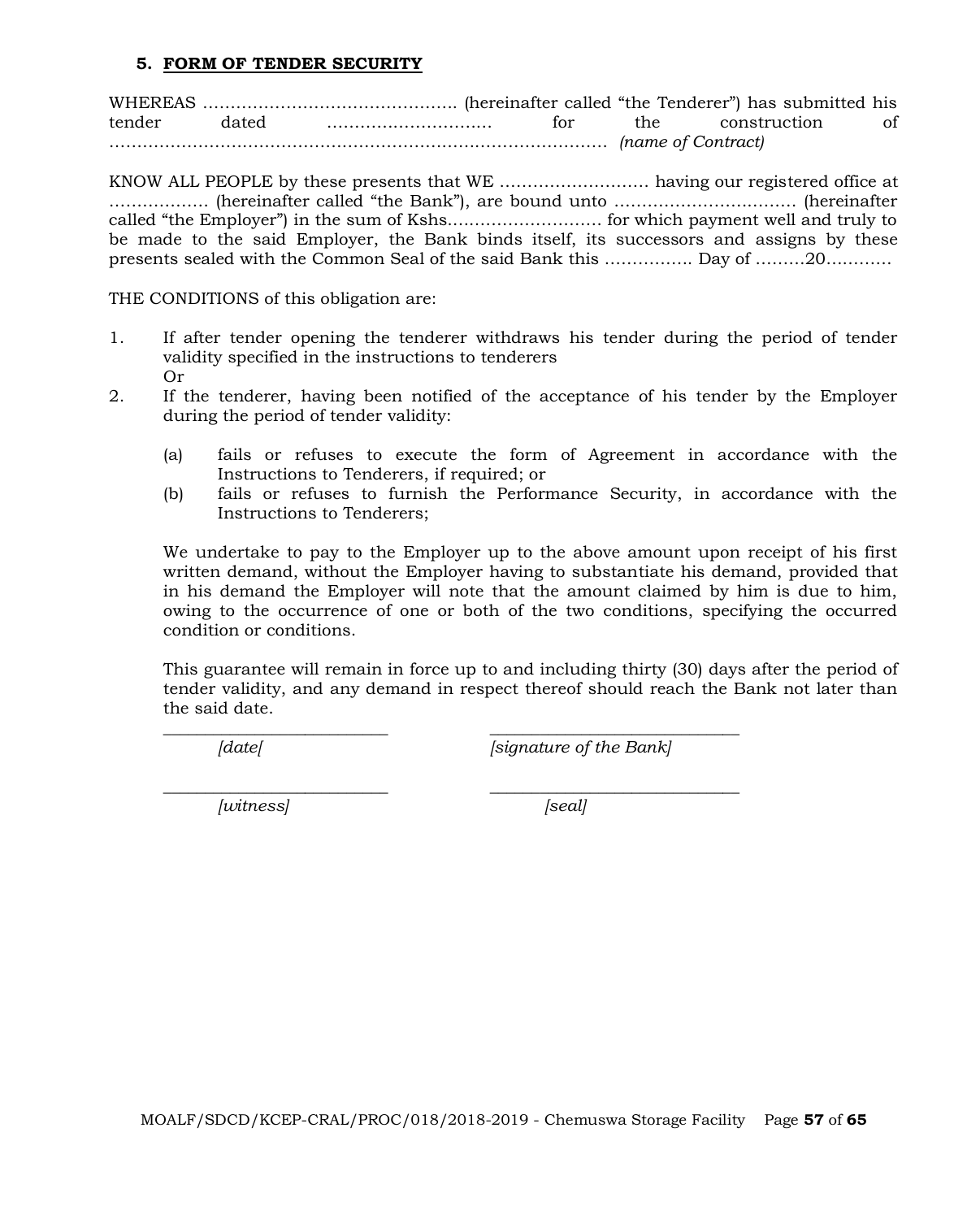### **6. PERFORMANCE SECURITY FORM**

To: …………………………………………………………… [Name KCEP-CRAL]

Dear Sir,

WHEREAS \_\_\_\_\_\_\_\_\_\_\_\_\_\_\_\_\_\_\_\_\_\_(hereinafter called "the Contractor") has undertaken, in pursuance of Contract No. <br>
dated to execute the secure to the reinafter called "the Works");

AND WHEREAS it has been stipulated by you in the said Contract that the Contractor shall furnish you with a Bank Guarantee by a recognized bank for the sum specified therein as security for compliance with his obligations in accordance with the Contract;

AND WHEREAS we have agreed to give the Contractor such a Bank Guarantee:

NOW THEREFORE we hereby affirm that we are the Guarantor and responsible to you, on behalf of the Contractor, up to a total of Kshs. \_\_\_\_\_\_\_\_\_\_\_\_\_\_\_\_ (amount of Guarantee in figures) Kenya Shillings\_\_\_\_\_\_\_\_\_\_\_\_\_\_\_\_\_\_\_\_\_\_\_\_\_\_\_\_\_\_\_\_\_\_\_\_\_\_\_\_\_\_ (amount of Guarantee in words), and we undertake to pay you, upon your first written demand and without civil or argument, any sum or sums within the limits of Kenya Shillings (amount of Guarantee in words) as aforesaid without your needing to prove or to show grounds or reasons for your demand for the sum specified therein.

We hereby waive the necessity of your demanding the said debt from the Contractor before presenting us with the demand.

We further agree that no change, addition or other modification of the terms of the Contract or of the Works to be performed thereunder or of any of the Contract documents which may be made between you and the Contractor shall in any way release us from any liability under this Guarantee, and we hereby waive notice of any change, addition, or modification.

This guarantee shall be valid until the date of issue of the Certificate of Completion.

SIGNATURE AND SEAL OF THE GUARANTOR \_\_\_\_\_\_\_\_\_\_\_\_\_\_\_\_\_\_\_

Name of Bank \_\_\_\_\_\_\_\_\_\_\_\_\_\_\_\_\_\_\_\_\_\_\_\_\_\_\_\_\_\_\_\_\_\_\_\_\_\_\_\_\_\_\_\_

Address \_\_\_\_\_\_\_\_\_\_\_\_\_\_\_\_\_\_\_\_\_\_\_\_\_\_\_\_\_\_\_\_\_\_\_\_\_\_\_\_\_\_\_\_\_\_\_\_

 $Date$   $\Box$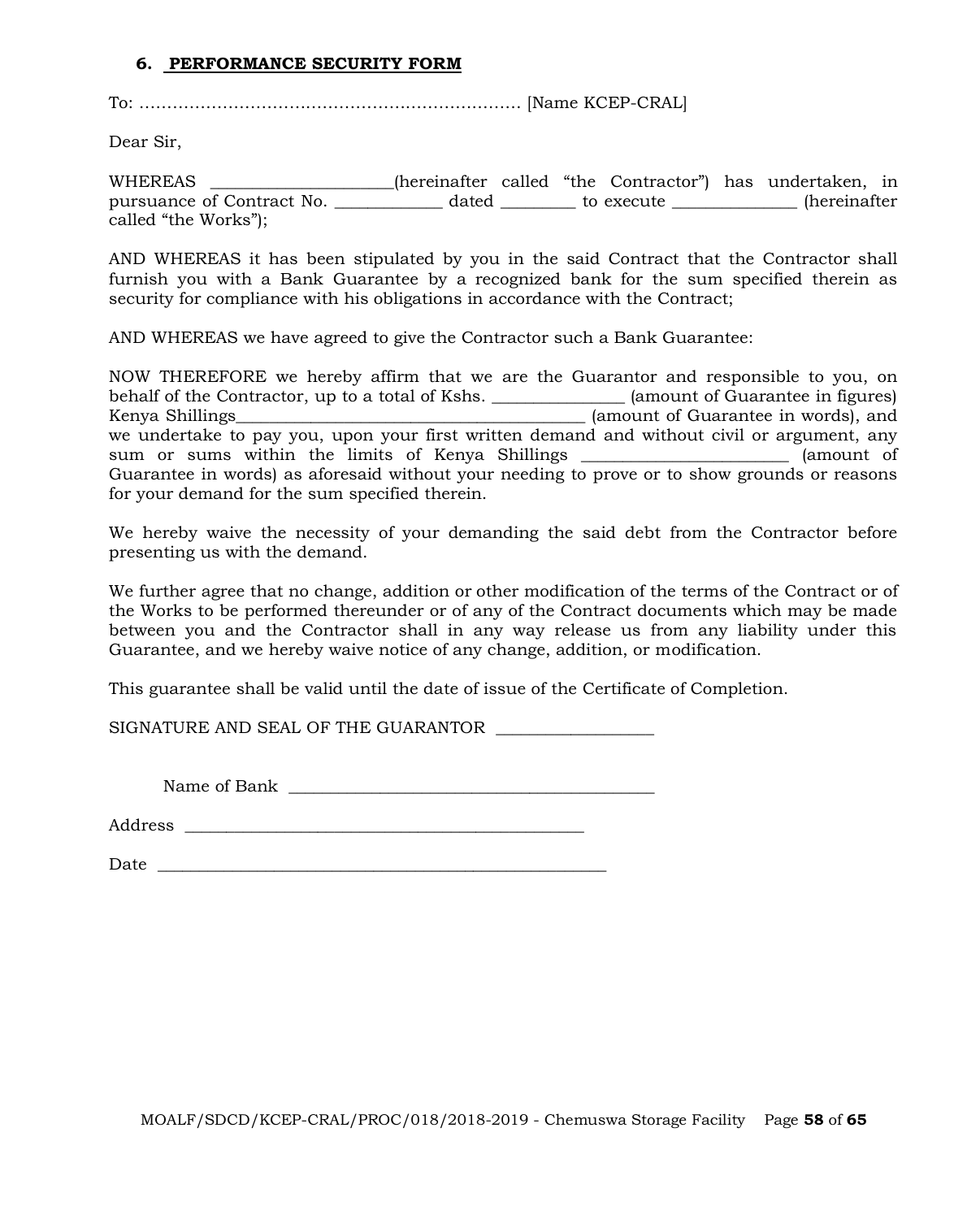#### **7. DECLARATION FORM**

Date \_\_\_\_\_\_\_\_\_\_\_\_\_\_\_\_\_\_\_\_\_\_\_\_\_\_

**To The Programme Coordinator, KCEP-CRAL P.O. Box 30028-00100 NAIROBI**

We (name and address)

\_\_\_\_\_\_\_\_\_\_\_\_\_\_\_\_\_\_\_\_\_\_\_\_\_\_\_\_\_\_\_\_\_\_\_\_\_\_\_\_\_\_\_\_\_\_\_declare the following:

\_\_\_\_\_\_\_\_\_\_\_\_\_\_\_\_\_\_\_\_\_\_\_\_\_\_\_\_\_\_\_\_\_\_\_\_\_\_\_\_\_\_\_\_\_\_\_\_\_\_\_\_\_\_\_\_\_\_\_\_\_\_\_\_\_\_\_\_\_\_\_\_\_\_\_\_\_

a) Have not been debarred from participating in public procurement.

b) Have not been involved in and will not be involved in corrupt and fraudulent practices regarding public procurement.

| Name of Bidder | Signature | Date |
|----------------|-----------|------|

(**To be signed by authorized representative and officially stamped)**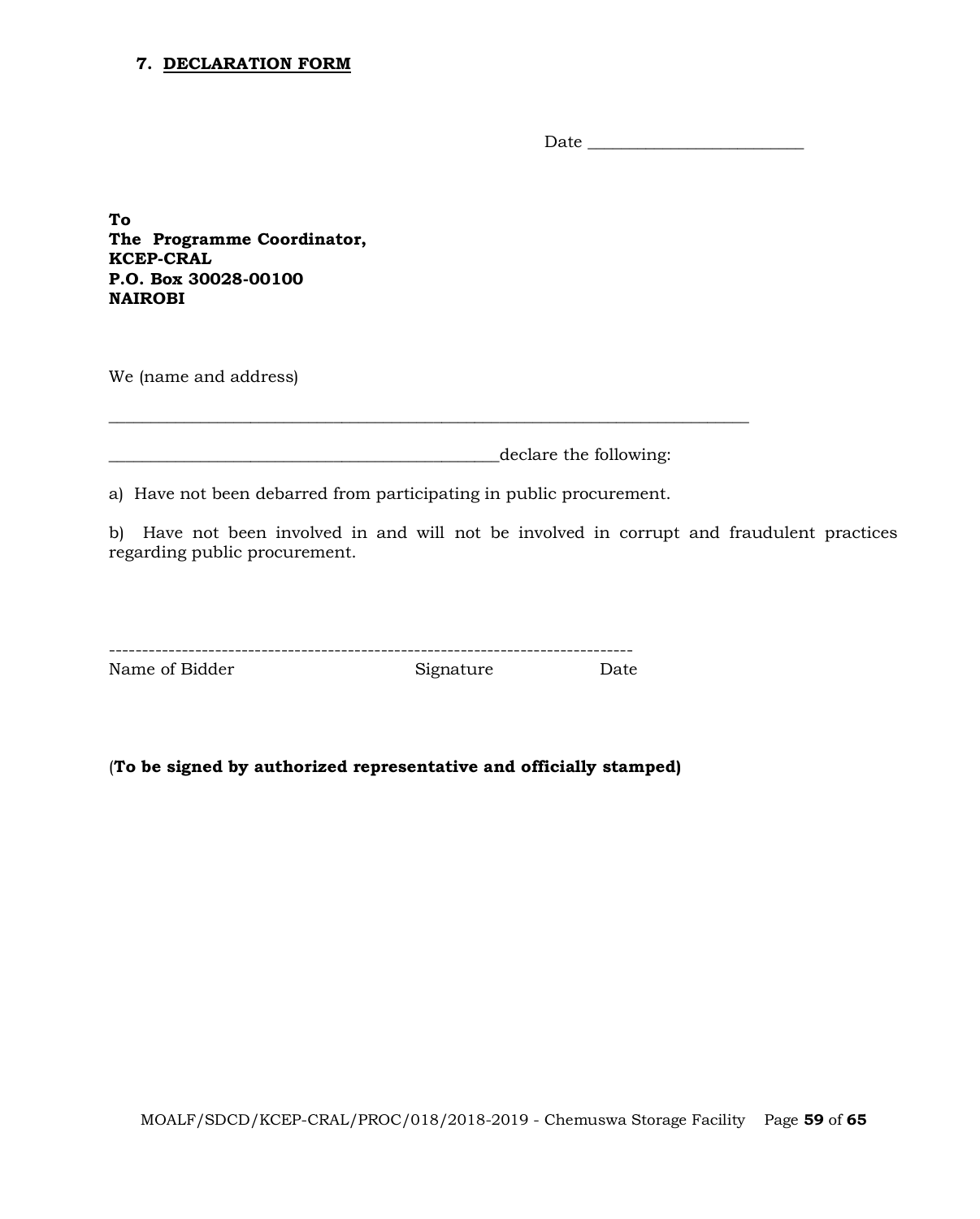### **8. LETTER OF NOTIFICATION OF AWARD**

Address of Procuring Entity

| To: |  |
|-----|--|
|     |  |
|     |  |
|     |  |
|     |  |
|     |  |
|     |  |
|     |  |
|     |  |

This is to notify that the contract/s stated below under the above-mentioned tender have been awarded to you.

1. Please acknowledge receipt of this letter of notification signifying your acceptance.

2. The contract/contracts shall be signed by the parties within 30 days of the date of this letter but not earlier than 14 days from the date of the letter.

3. You may contact the officer(s) whose particulars appear below on the subject matter of this letter of notification of award.

(FULL PARTICULARS)

# **SIGNED FOR ACCOUNTING OFFICER**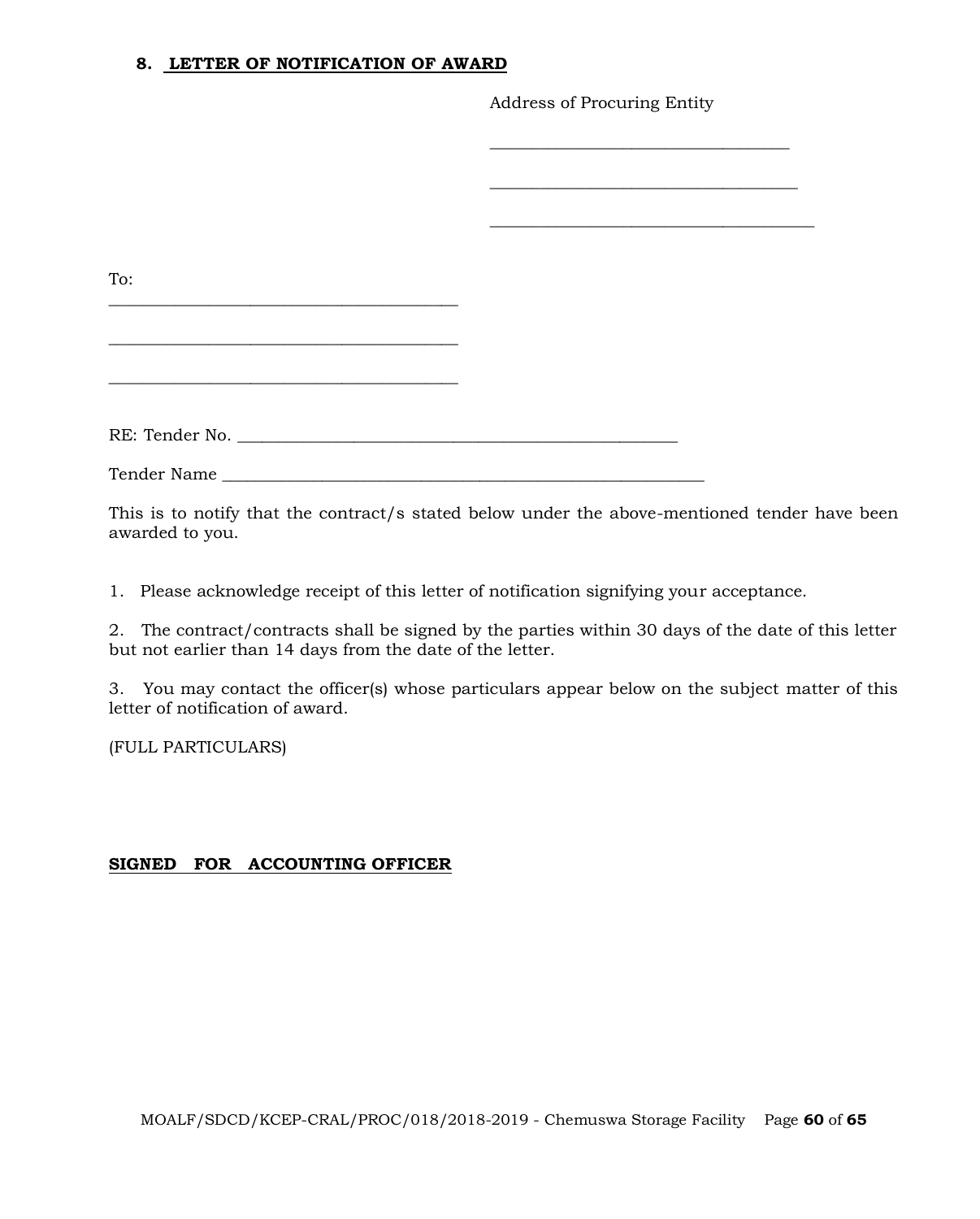# **9. QUALIFICATION INFORMATION**

### **1. Individual Tenderers or Individual Members of Joint Ventures**

1.1 Constitution or legal status of tenderer (attach copy or Incorporation Certificate); Place of registration:

Principal place of business\_\_\_\_\_\_\_\_\_\_\_\_\_\_\_\_\_\_\_\_\_\_\_\_\_\_\_\_\_

Power of attorney of signatory of tender \_\_\_\_\_\_\_\_\_\_\_\_\_\_\_\_\_\_\_\_

1.2 Total annual volume of construction work performed in the last five years

| Year | Volume   |       |
|------|----------|-------|
|      | Currency | Value |
|      |          |       |

1.3 Work performed as Main Contractor on works of a similar nature and volume over the last five years. Also list details of work under way or committed, including expected completion date.

| Project name | Name of client<br>and contact<br>person | Type of work Value of<br>performed and<br>year of<br>completion | Contract |
|--------------|-----------------------------------------|-----------------------------------------------------------------|----------|
|              |                                         |                                                                 |          |

1.4 Major items of Contractor's Equipment proposed for carrying out the Works. List all information requested below.

| Description, | Condition(new,  | Owned, leased<br>(from    |
|--------------|-----------------|---------------------------|
| Make and age | good, poor) and | whom?),<br>be<br>or<br>to |
| (years)      | number          | purchased<br>(from        |
|              | available       | whom?)                    |
|              |                 |                           |
|              |                 |                           |
|              |                 |                           |
|              |                 |                           |
|              |                 |                           |
|              |                 |                           |
|              |                 |                           |
|              |                 |                           |
|              |                 |                           |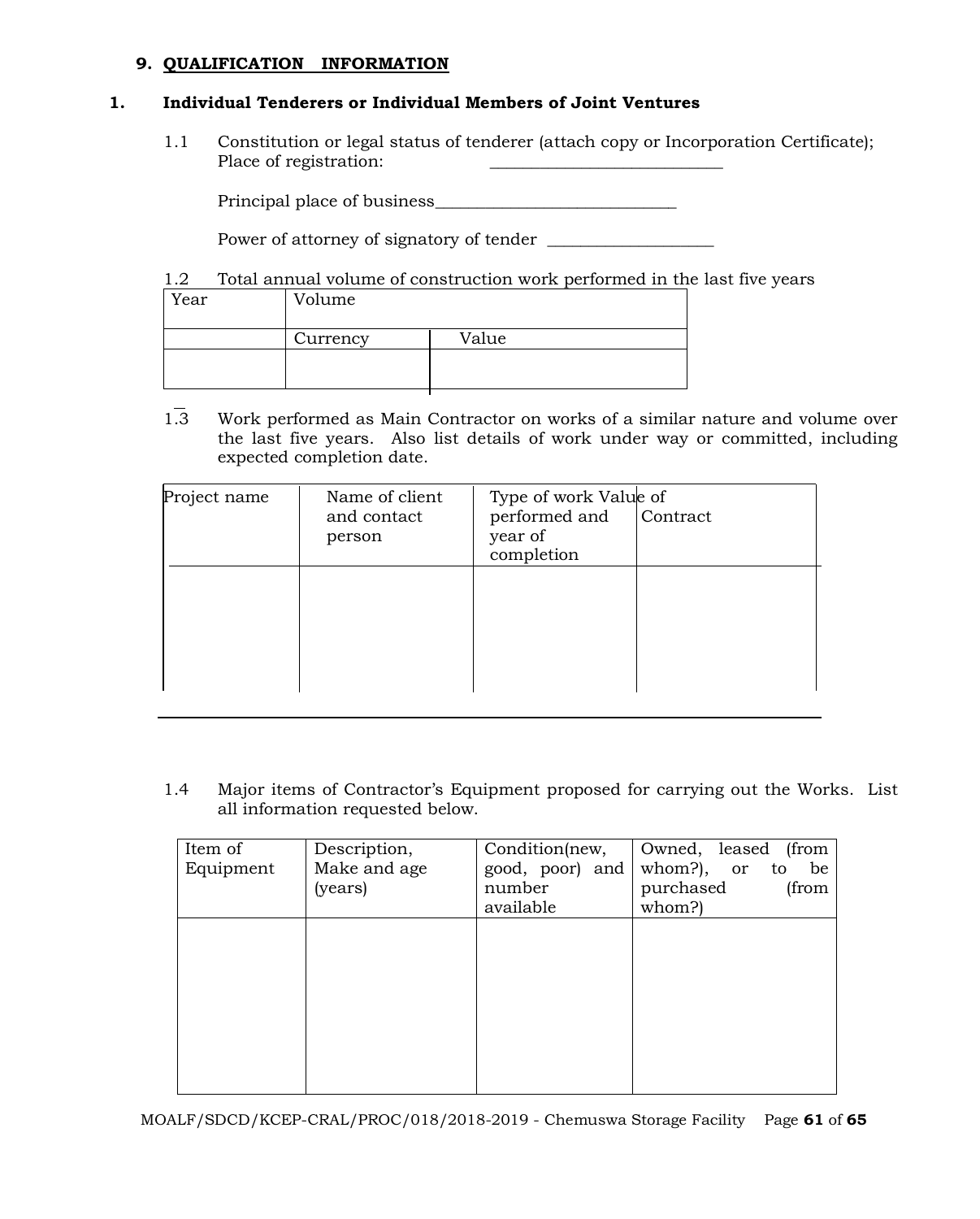1.5 Qualifications and experience of key personnel proposed for administration and execution of the Contract. Attach biographical data.

| Position        | Name | Years of experience<br>(general) | Years of experience in<br>proposed position |
|-----------------|------|----------------------------------|---------------------------------------------|
| Project Manager |      |                                  |                                             |
|                 |      |                                  |                                             |
|                 |      |                                  |                                             |
| $(\text{etc.})$ |      |                                  |                                             |

1.6 Financial reports for the last five years: balance sheets, profit and loss statements, auditor's reports, etc. List below and attach copies.

\_\_\_\_\_\_\_\_\_\_\_\_\_\_\_\_\_\_\_\_\_\_\_\_\_\_\_\_\_\_\_\_\_\_\_\_\_\_\_\_\_\_\_\_\_\_\_\_\_\_\_\_\_\_\_\_\_\_\_\_\_\_\_\_\_\_\_\_\_\_\_\_\_\_\_\_\_\_\_\_\_

1.7 Evidence of access to financial resources to meet the qualification requirements: cash in hand, lines of credit, etc. List below and attach copies of supportive documents.

\_\_\_\_\_\_\_\_\_\_\_\_\_\_\_\_\_\_\_\_\_\_\_\_\_\_\_\_\_\_\_\_\_\_\_\_\_\_\_\_\_\_\_\_\_\_\_\_\_\_\_\_\_\_\_\_\_\_\_\_

\_\_\_\_\_\_\_\_\_\_\_\_\_\_\_\_\_\_\_\_\_\_\_\_\_\_\_\_\_\_\_\_\_\_\_\_\_\_\_

\_\_\_\_\_\_\_\_\_\_\_\_\_\_\_\_\_\_\_\_\_\_\_\_\_\_\_\_\_\_\_\_\_\_\_\_\_\_\_\_\_\_\_\_\_

\_\_\_\_\_\_\_\_\_\_\_\_\_\_\_\_\_\_\_\_\_\_\_\_\_\_\_\_\_\_\_\_\_\_

1.8 Name, address and telephone, telex and facsimile numbers of banks that may provide reference if contacted by the Employer.

\_\_\_\_\_\_\_\_\_\_\_\_\_\_\_\_\_\_\_\_\_\_\_\_\_\_\_\_\_\_\_\_\_\_\_\_\_\_\_\_\_\_\_\_\_\_\_\_\_\_\_\_\_\_\_\_\_\_\_\_\_\_\_\_\_\_

\_\_\_\_\_\_\_\_\_\_\_\_\_\_\_\_\_\_\_\_\_\_\_\_\_\_\_\_\_\_\_\_\_\_\_\_\_\_\_\_\_\_\_\_\_\_\_\_\_\_\_\_\_\_\_\_\_\_\_\_\_\_\_\_\_\_\_\_\_\_\_\_\_\_\_\_\_\_\_\_\_

- 1.9 Statement of compliance with the requirements of Clause 1.2 of the Instructions to Tenderers.
- 1.10 Proposed program (work method and schedule) for the whole of the Works.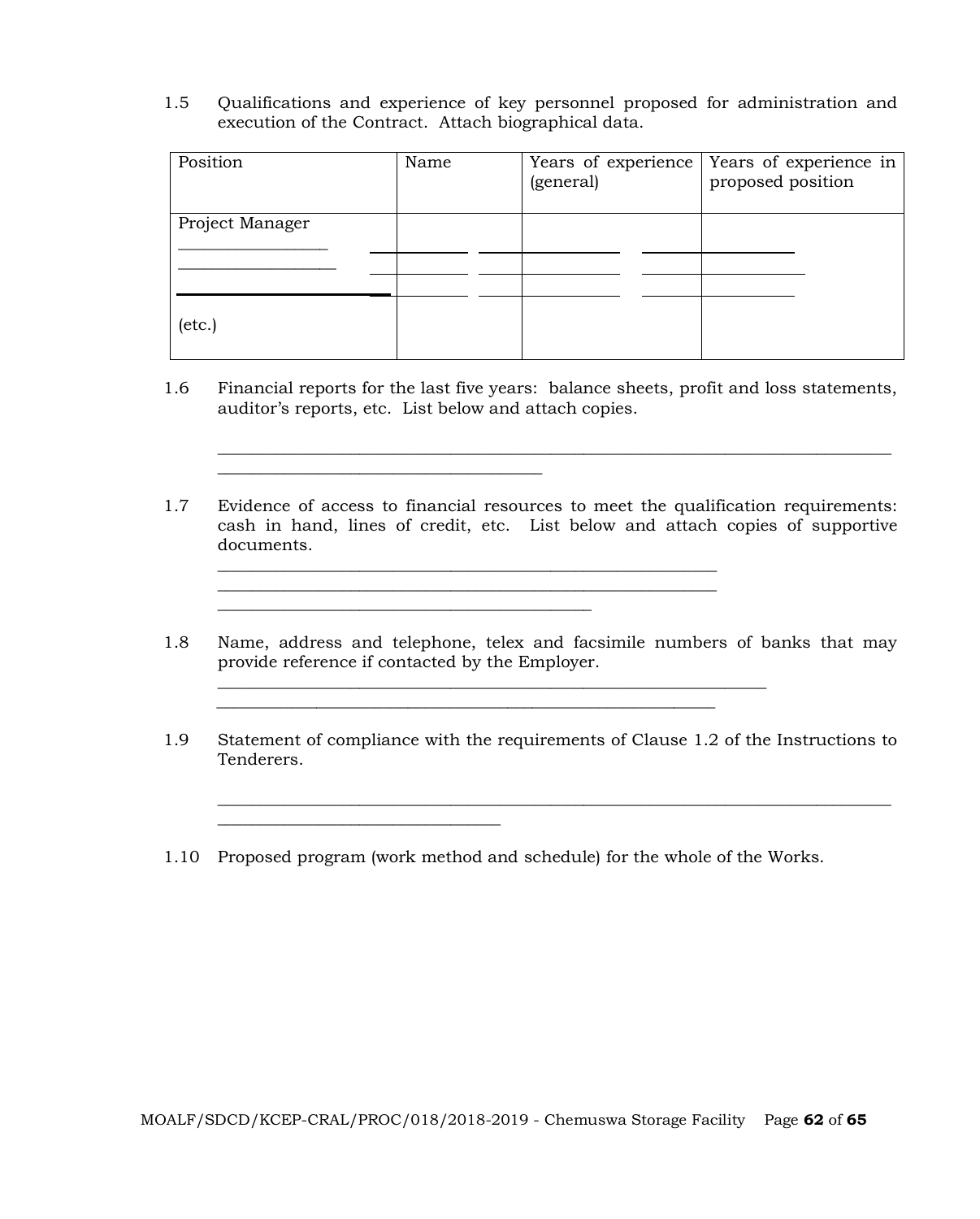## **2 Joint Ventures**

2.0 The information listed in  $1.1 - 2.0$  above shall be provided for each partner of the joint venture.

- 2.1 The information required in 1.11 above shall be provided for the joint venture.
- 2.2 Attach the power of attorney of the signatory(ies) of the tender authorizing signature of the tender on behalf of the joint venture
- 2.3 Attach the Agreement among all partners of the joint venture ( and which is legally binding on all partners), which shows that:
	- a) all partners shall be jointly and severally liable for the execution of the Contract in accordance with the Contract terms;
	- b) one of the partners will be nominated as being in charge, authorized to incur liabilities and receive instructions for and on behalf of any and all partners of the joint venture; and
	- c) the execution of the entire Contract, including payment, shall be done exclusively with the partner in charge.

### **3 Details of Sub-Contractors**

If the Tenderer wishes to sublet any portions of the Works under any heading, he must give below details of the sub-contractors he intends to employ for each portion.

Failure to comply with this requirement may invalidate the tender.

| (1) |                    | Portion of Works to be sublet:                                                                             |               |
|-----|--------------------|------------------------------------------------------------------------------------------------------------|---------------|
|     | $\left[ i \right)$ | Full name of Sub-contractor                                                                                |               |
|     |                    |                                                                                                            |               |
|     | (iii)              | Sub-contractor's experience<br>of similar works carried out<br>in the last 3 years with<br>Contract value: |               |
|     |                    |                                                                                                            |               |
|     |                    |                                                                                                            |               |
| (2) |                    | Portion of Works to sublet:                                                                                |               |
|     | (i)                | Full name of sub-contractor                                                                                |               |
|     |                    | MOALF/SDCD/KCEP-CRAL/PROC/018/2018-2019 - Chemuswa Storage Facility                                        | Page 63 of 65 |
|     |                    |                                                                                                            |               |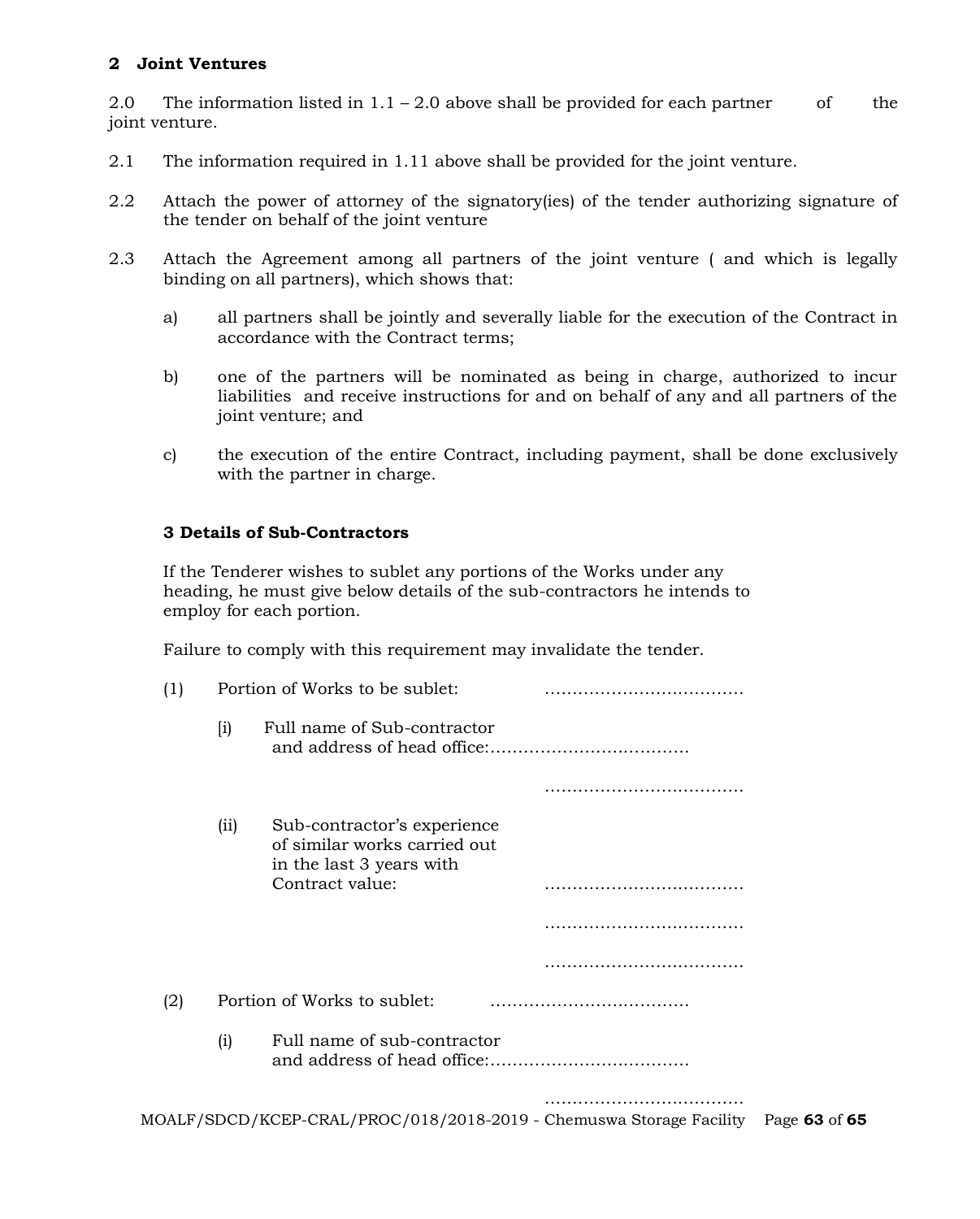| (iii) | Sub-contractor's experience<br>of similar works carried out<br>in the last 3 years with |  |
|-------|-----------------------------------------------------------------------------------------|--|
|       | contract value:                                                                         |  |
|       |                                                                                         |  |

\_\_\_\_\_\_\_\_\_\_\_\_\_\_\_\_\_\_\_\_ \_\_\_\_\_\_\_\_\_\_\_\_\_\_\_\_\_\_\_\_\_\_\_

[Signature of Tenderer) Date

……………………………………